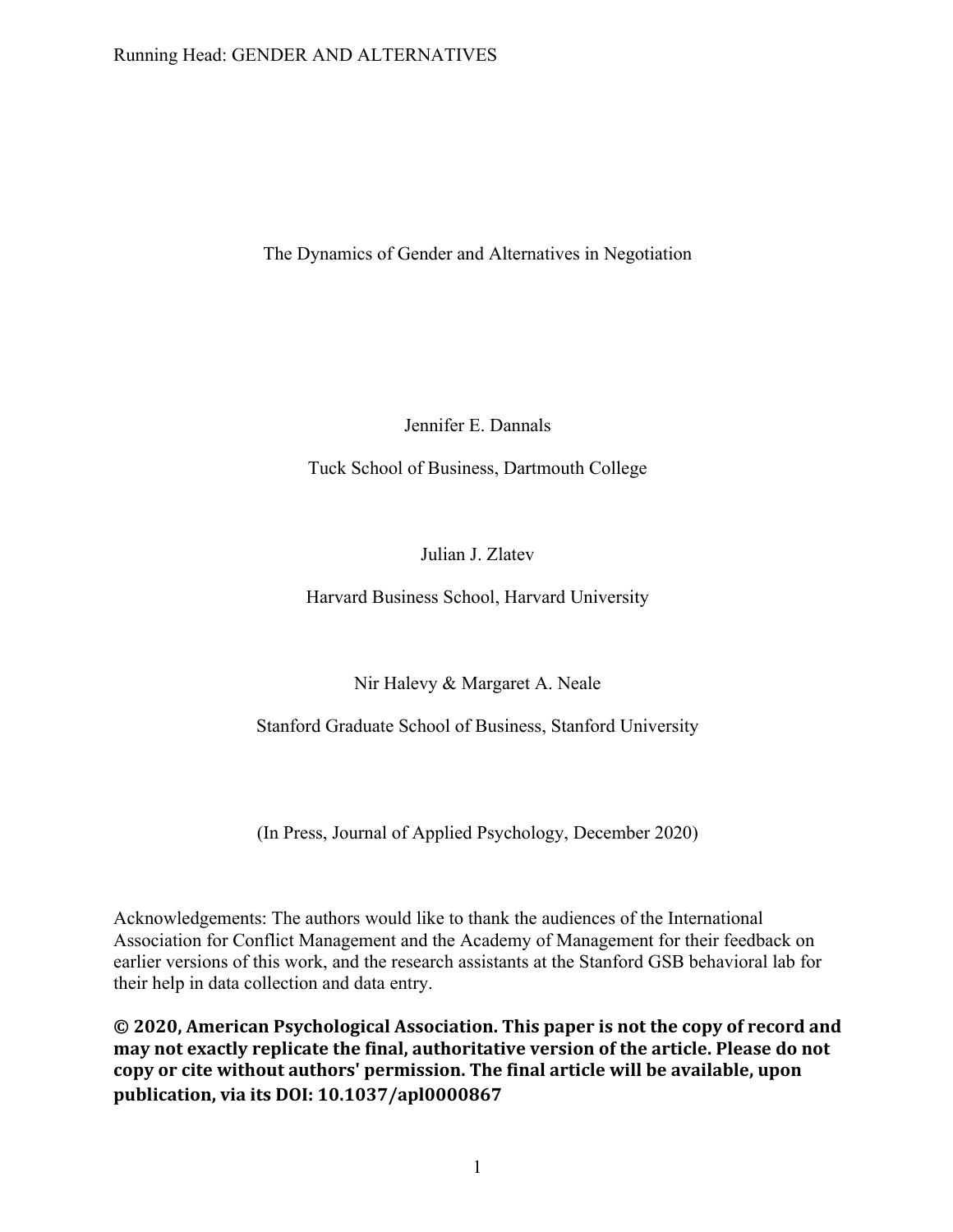A substantial body of prior research documents a gender gap in negotiation performance.

Competing accounts suggest that the gap is due either to women's stereotype-congruent behavior in negotiations or to backlash enacted toward women for stereotype-incongruent behavior. In this paper we use a novel dataset of over 2500 individual negotiators to examine how negotiation performance varies as a function of gender and the strength of one's alternative to a negotiated agreement. We find that the gender gap in negotiation outcomes exists only when female negotiators have a strong outside option. Furthermore, our large dataset allows us to examine an understudied performance outcome, rate of impasse. We find that negotiations in which at least one negotiator is a woman with a strong alternative disproportionately end in impasse, a performance outcome that leaves considerable potential value unallocated. In addition, we find that these gender differences in negotiation performance are not due to gender differences in aspirations, reservation prices or first offers. Overall, these findings are consistent with a backlash account, whereby counterparts are less likely to come to an agreement and therefore reach a potentially worse outcome when one party is a female negotiator empowered by a strong alternative.

#### Number of Words: 197/250

Keywords: Negotiation, Gender Gap, Alternatives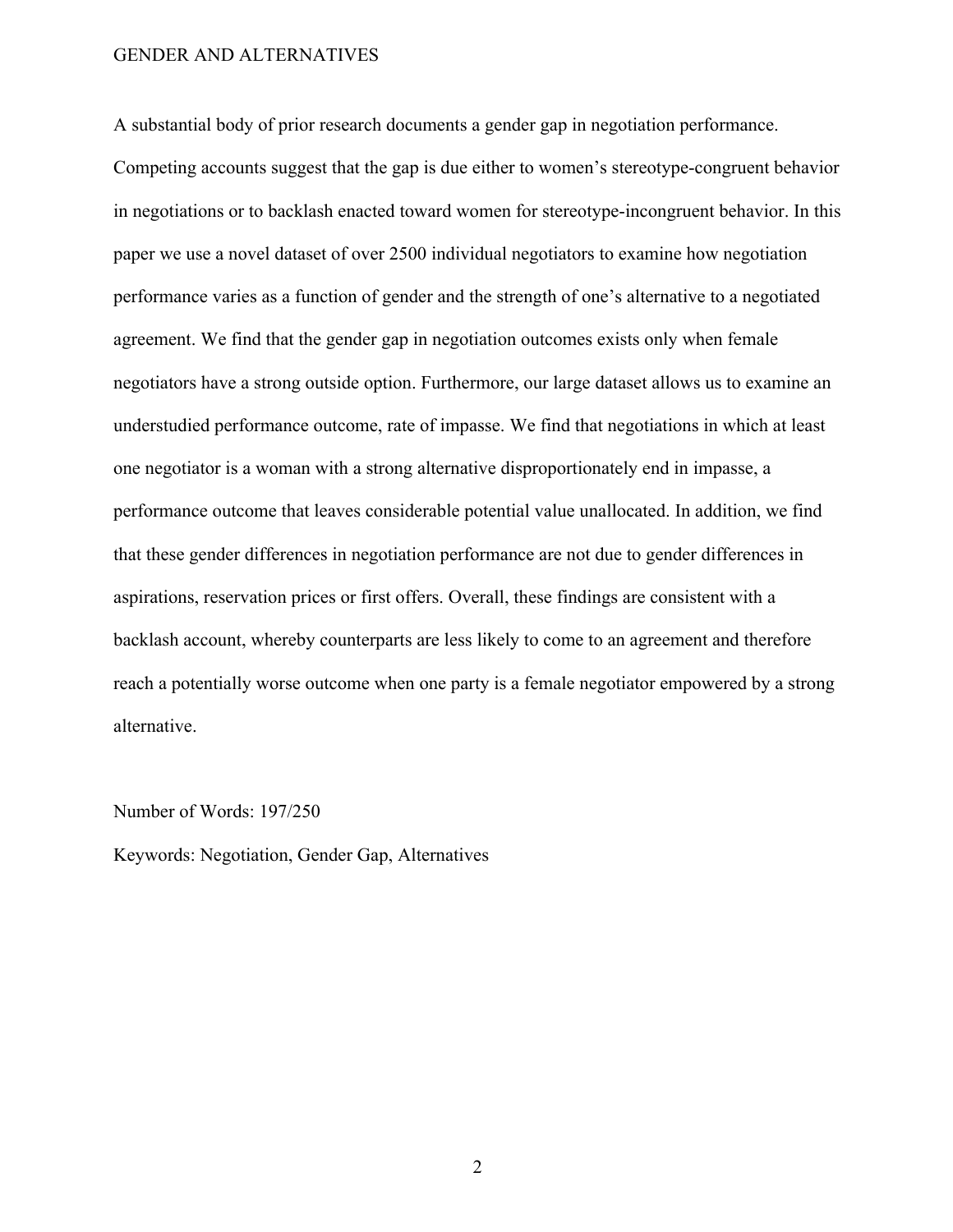The Dynamics of Gender and Alternatives in Negotiation

A large body of research has documented a persistent gender gap in negotiation, whereby women systematically underperform in negotiations relative to their male counterparts (Babcock & Laschever, 2003; Kray & Thompson, 2004; Kugler, Reif, Kaschner, & Brodbeck, 2018; Mazei et al., 2015; Stuhlmacher & Walters, 1999). Given the power of negotiation to influence both social and organizational life—across one's career and across domains—it is important to identify and understand systematic differences in who benefits from negotiation and who does not, as well the conditions that lead individuals to be less or more successful in achieving their goals through negotiation. Whether and how someone negotiates can affect his or her salary, promotion chances, and general well-being (Bazerman & Neale, 1993; Marks & Harold, 2011; Neale & Lys, 2015). In particular, the gender gap in pay has been attributed in part to gender differences in negotiations (Babcock & Laschever, 1999; Gerhart & Rynes, 1991). This has led some companies to ban salary negotiations altogether (Feintzeig & Silverman, 2015), and some cities like Boston and San Francisco to offer free negotiation workshops (Becker, 2017; City of Boston, 2015) in hopes that closing the negotiation gender gap will lead to a commensurate reduction in pay inequity.

To shape effective interventions and policies, the field requires an improved understanding of what conditions might produce the gender gap in negotiation performance (Miller, Dannals & Zlatev, 2017). Yet it has been difficult to disentangle the causal forces responsible for this gender gap. In particular, two related but distinct narratives have emerged in the literature to explain why women underperform in negotiations compared to their male counterparts. The first narrative suggests that women are insufficiently assertive in potentiallynegotiable situations, both in initiating negotiations (Kray, Thompson, & Galinsky, 2001; Rubin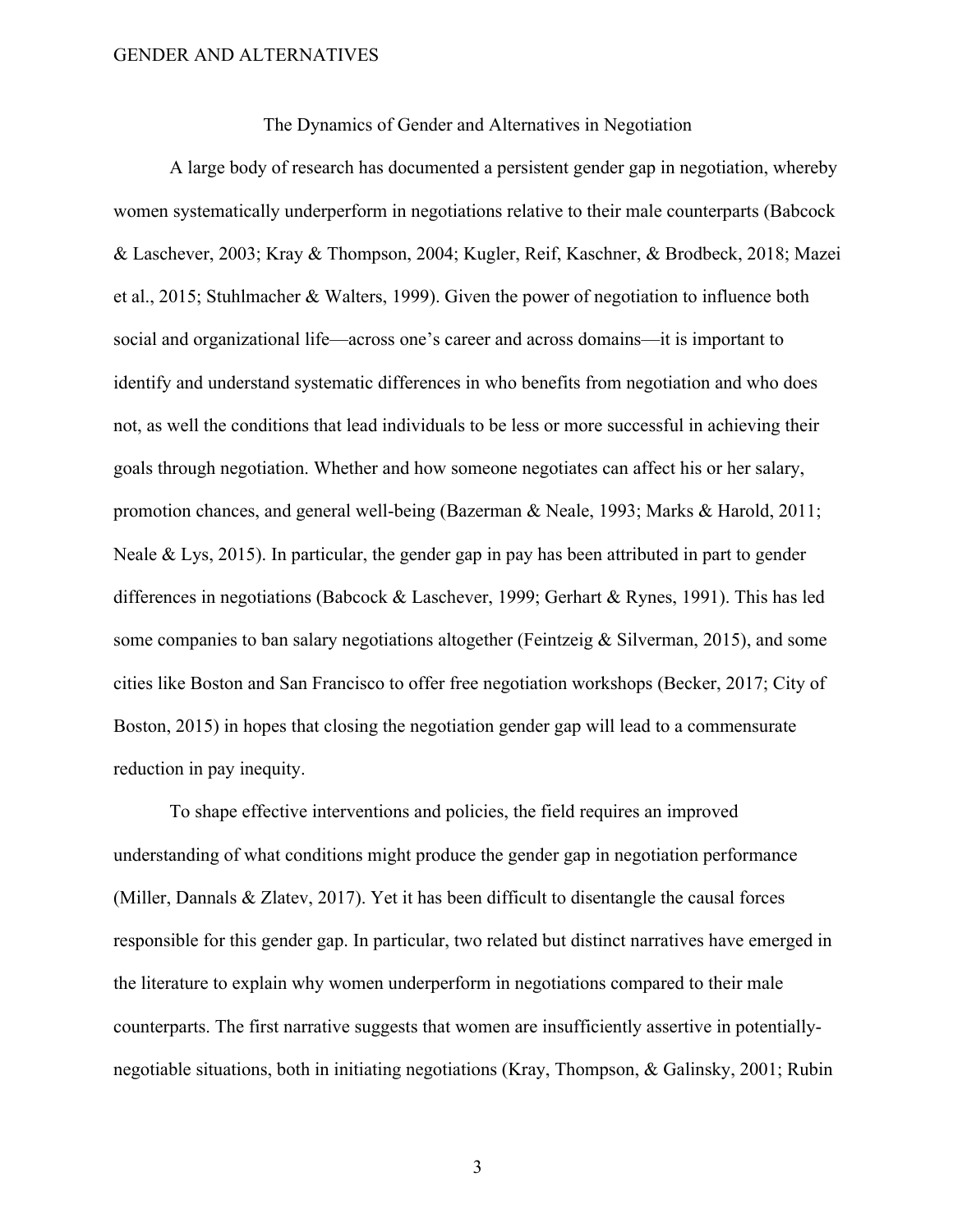& Brown, 1975) and in extracting value during negotiations. According to this narrative, individuals tend to see negotiations as conflictual interactions (Halevy & Phillips, 2015), a view that is inconsistent with traditional gender roles and gender stereotypes that constrain women's agentic behavior (Schein, 1975). As a result, women are frequently unwilling to behave in the assertive fashion that is associated with most individuals' schema of a typical negotiation (Kray & Thompson, 2004).

An alternative narrative suggests that women are willing to, and often do, negotiate assertively but suffer a backlash from both male and female negotiation partners as a result (Amanatullah & Morris, 2010; Bowles, Babcock, & Lai, 2007). Importantly, these two narratives would suggest different remedies to the gender gap in negotiations: Under the first account an intervention might be most efficacious if it were to encourage women to behave more assertively, while under the second such a recommendation would only exacerbate the gender gap. And yet, given current research, it is often difficult to distinguish between these two potential explanations and understand the predominant forces at work.

In this paper, we tease apart these theoretical explanations by examining how women and men perform in negotiations when their outside option is strong versus weak. Negotiators often compare the quality of the outcomes that they might achieve via the focal negotiation to the quality of outcomes that they could achieve via other means (Kelley & Thibaut, 1978). The strength of one's alternative to a negotiated agreement can thus be a powerful driver of behavior (Brett, Pinkley, & Jackofsky, 1996; Kim & Fragale, 2005; Malhotra & Gino, 2011; Pinkley, Neale, & Bennett, 1994). Specifically, stronger (i.e., better) alternatives embolden negotiators to aim higher and behave more assertively (Morris, Larrick, & Su, 1999). A strong alternative would thus help to counteract the gender gap if it were caused by female negotiators' insufficient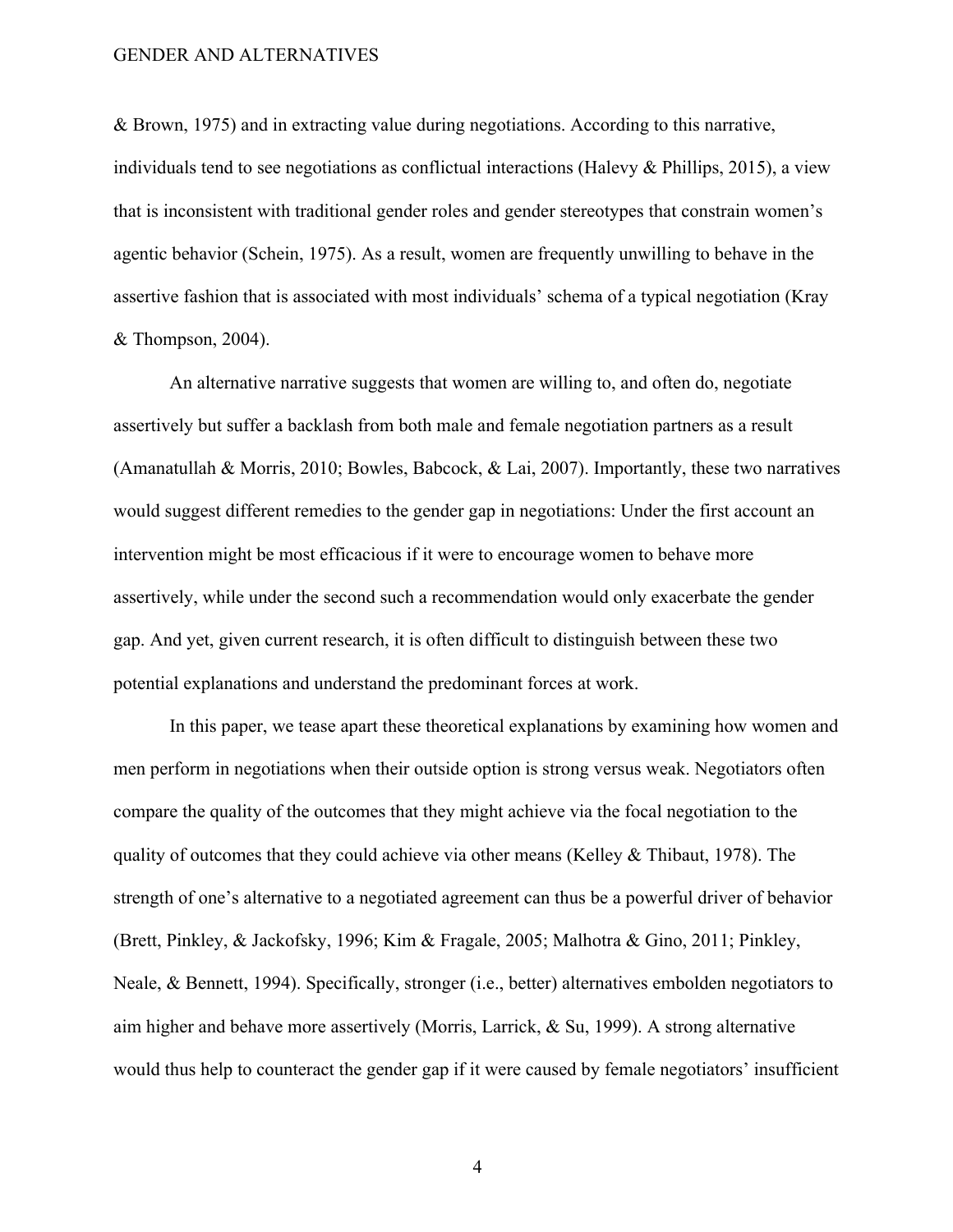assertiveness (i.e., the "tameness" account).<sup>1</sup> Put differently, if the gender gap in negotiation exists because women are insufficiently assertive in negotiation, the gender gap in negotiation performance should be smaller when women have strong rather than weak alternatives. In contrast, a strong alternative would likely exacerbate the gender gap in negotiation performance if the poorer performance of female negotiators were predominantly due to retaliation from counterparts (i.e., the "backlash" account). To the extent that a strong alternative empowers and liberates a negotiator to behave assertively during a negotiation (Fiske, 2010; Magee, Galinsky, & Gruenfeld, 2007), female negotiators with strong alternatives would be the targets of more, rather than less, backlash from counterparts, resulting in a larger gender gap in negotiation performance.

#### **Defining Negotiation Performance**

We examine the effects of alternative strength and gender on two important measures of negotiation performance. Negotiation is typically defined as a situation in which two or more parties communicate to resolve their perceived conflict of interest (Thompson, 1990). Accordingly, a negotiator's performance is often conceptualized as the value that a negotiator extracts from the negotiated agreement (e.g., Thompson & Hastie, 1990). In situations in which there exist possible terms that would make all parties better off than their respective alternatives to a negotiated agreement (Sebenius, 1992), we can consider individual negotiation performance as consisting of two parts.

<sup>&</sup>lt;sup>1</sup> While we focus on assertiveness here, the tameness account could also be explained by women being less ambitious. For now we have grouped these potential explanations together because they both would make the same empirical predictions and because they are typically grouped together within the literature (e.g., Kray, Thompson, & Galinsky, 2001). We return to the possibility that women may be less ambitious in negotiations in Study 2.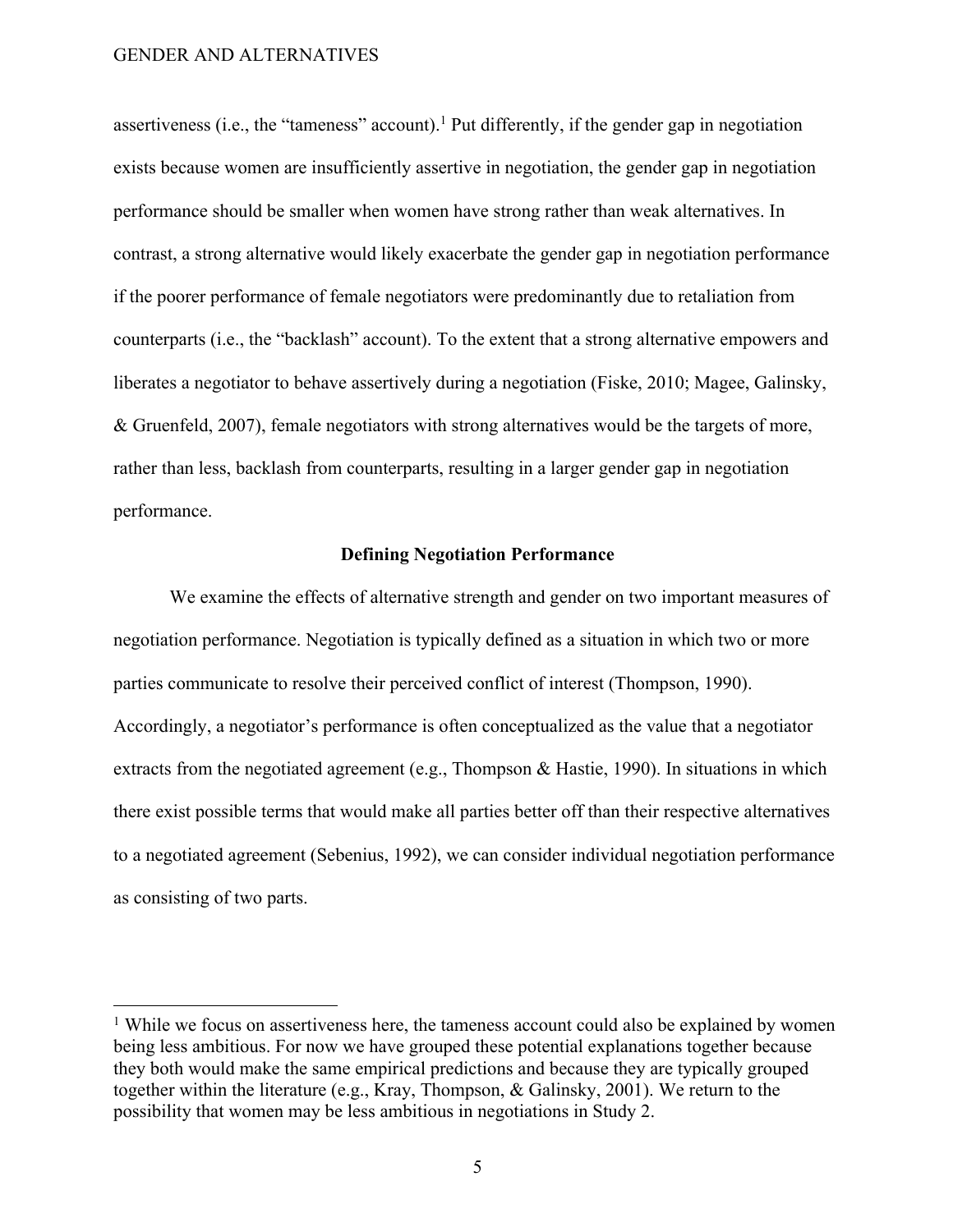First, did the parties reach an agreement? When the zone of possible agreements is positive and an agreement was not reached, both parties have lost out on potential value. Second, if an agreement were reached, what was the value of that agreement for each party? Historically, research on negotiation performance has focused primarily on the second of these two outcomes, confining analyses of negotiation performance to negotiators who reached an agreement (e.g., Adair, Okumura, & Brett, 2001; Curhan & Pentland, 2007; de Dreu, Koole, & Steinel, 2000; Schaerer, Schweinsberg, & Swaab, 2018). This limits the field's understanding of negotiation performance in several ways. First, failure to consider dyads that reach an impasse can result in a selection bias in one's analyses of negotiation performance (Tripp & Sondak, 1992). Second, it can reduce the ecological validity of negotiations research because many real-world negotiations, in fact, do end in impasse and, when the zone of possible agreements is positive, potential value is lost for all parties (Ashenfelter & Currie, 1990).

Finally, and most important for the present research, the focus on the value of an agreed deal limits our understanding of gender differences in negotiations performance. Specifically, examining impasse rates could further disentangle the tameness and backlash accounts of the negotiation gender gap. Under a tameness account, impasse rates should be low because women negotiating in a stereotype-consistent manner would be less likely to engage in the types of assertive behaviors that would lead negotiators to walk away from the table with no deal. Further, a tameness account would predict that women negotiating in a stereotype-consistent manner would rather acquiesce to a low value offer rather than walk away from the bargaining table. Under a backlash account, however, women would be more likely to engage in more assertive negotiation tactics, making it more likely that their counterparties would walk away. Moreover, women with a strong alternative who negotiate in a stereotype-inconsistent manner,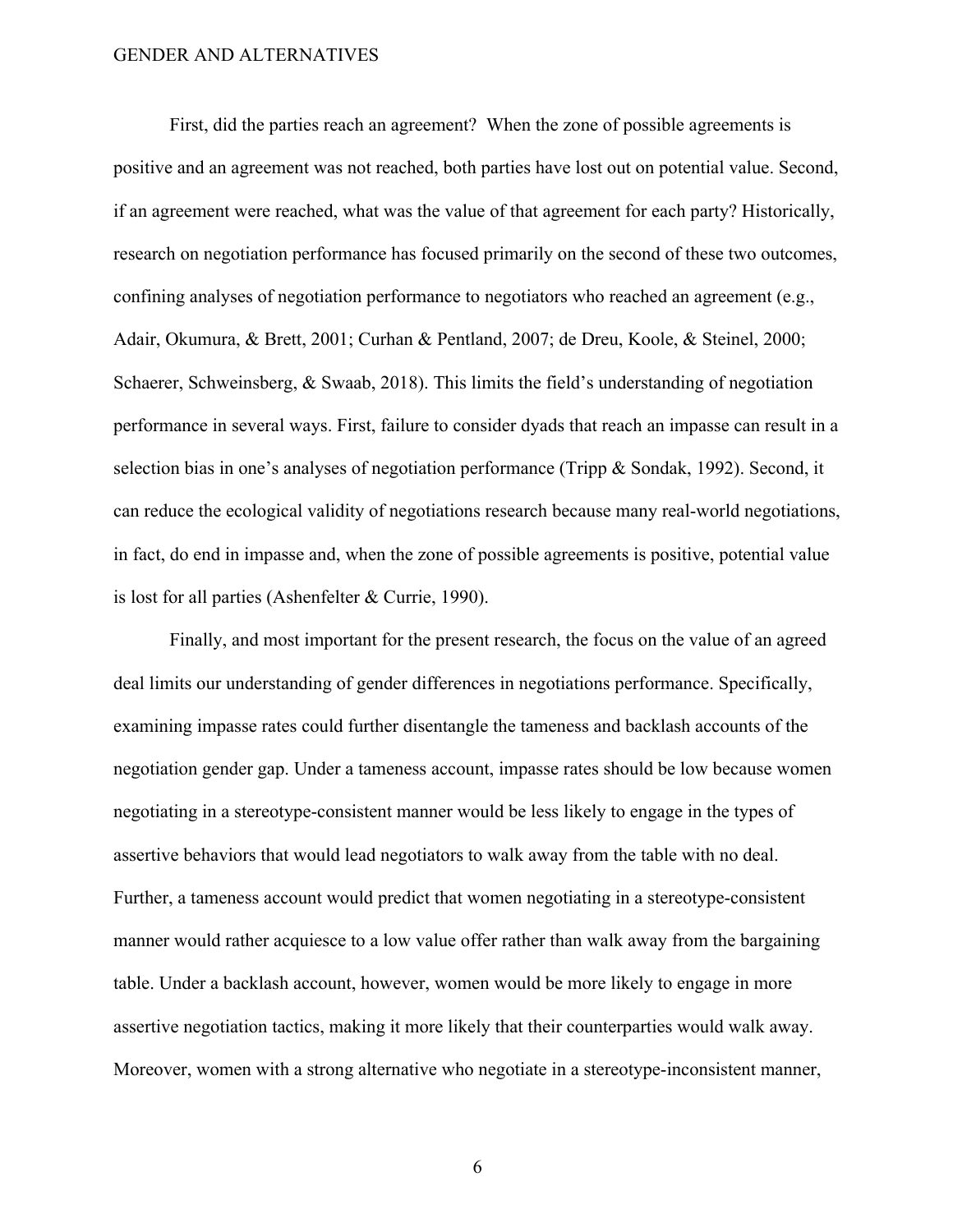and who are exposed to backlash from their counterparts, should be more likely to walk away from the bargaining table. In this case, we would expect impasse rates to rise.

It should be noted that recent work has begun to look more carefully at impasse rates, perhaps in response to the acknowledgement that a better understanding of this underexplored outcome would contribute to our understanding of the negotiation process as a whole (Tripp  $\&$ Sondak, 1992). For example, impasse rates have recently been used as a dependent measure when examining the impact of anger (Yip & Schweinsberg, 2016), non-diagnostic information (Wiltermuth & Neale, 2011), and empathy and perspective taking (Galinsky, Maddux, Gilin, & White, 2008) on negotiation performance. However, to our knowledge, impasse rates have yet to be used as a primary measure when studying the role of gender in negotiation. By examining both impasse rates and agreement value, we can provide a more precise picture of gender differences in negotiation under differing alternative strengths.

#### **Theory and Hypotheses**

The aforementioned research on gender differences in negotiation has frequently found a performance gap between men and women. Men are more likely than women to initiate a negotiation in the first place (Babcock & Laschever, 2003; Kugler, Reif, Kaschner, & Brodbeck, 2018; Small, Gelfand, Babcock & Gettman, 2007). Once initiated, men feel more entitled to better outcomes (Barron, 2003) and ultimately obtain more value from the negotiation (Mazei et al., 2015; Stuhlmacher & Walters, 1999). Mazei and colleagues (2015) meta-analyzed 123 effect sizes on gender and negotiation and found a significant main effect where men achieved significantly better economic outcomes than women. This leads to our first hypothesis:

*Hypothesis 1: Men will extract more value from negotiated deals than will women.*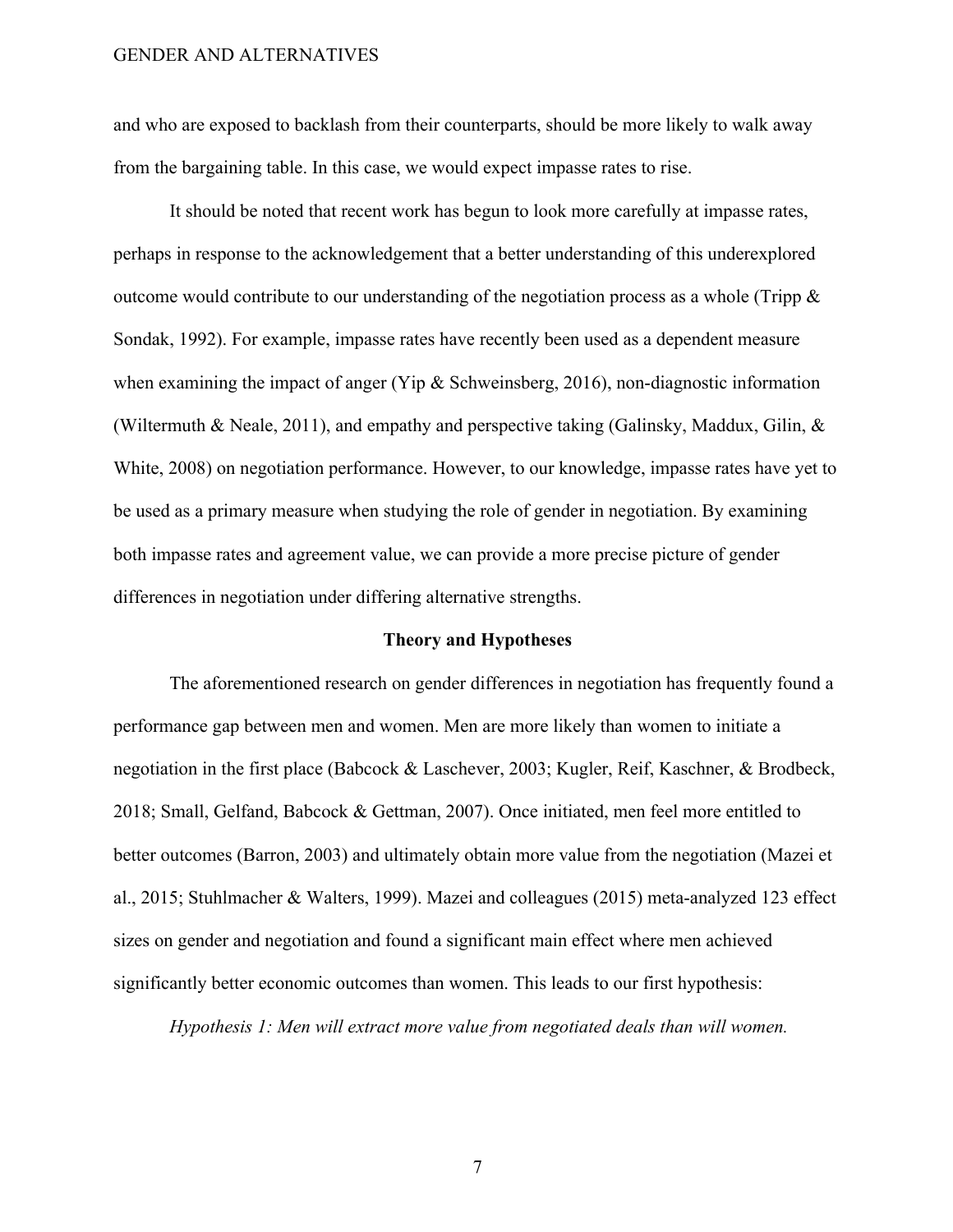Importantly, however, several factors in the meta-analysis described above moderated this main effect of gender on negotiation performance. For example, decreased structural ambiguity (i.e., limited information about, or understanding of, economic aspects of the negotiation, such as financial benchmarks, limits, and standards for agreement: Bowles, Babcock, & McGinn, 2005) mitigated the gender difference in economic outcomes, as did increased negotiation experience. This suggests that it is less productive to look for an overall main effect of gender, and instead more useful to examine the factors that exacerbate or mitigate this gap. One particular factor that has yet to be studied within the context of gender is the strength of one's alternative option if no agreement were reached.

There is a robust literature examining how the value of one's alternative influences negotiation behavior and performance. While negotiators can derive power from many aspects of a negotiation, one of the biggest sources of power in negotiation comes from the quality of the alternative that the negotiator has if she were unable to reach a deal with her counterpart. Negotiators with a strong alternative have been shown to feel more agentic and act more assertively, two established psychological consequences of having power (Magee & Galinsky, 2008). Stronger alternatives can thus lead negotiators to set more ambitious targets and perform better in the negotiation (Kim & Fragale, 2005; Pinkley, Neale, & Bennett, 1994). Indeed, even simulating a strong alternative in one's mind has been shown to increase one's negotiation outcomes (Schaerer, Schweinsberg, & Swaab, 2018). This leads to our second hypothesis:

*Hypothesis 2: Negotiators with stronger alternatives will extract more value in negotiated agreements than negotiators with weaker alternatives.*

How might the quality of the alternative available to a negotiator interact with her gender? The literature suggests two plausible options. First, it is possible that the presence of a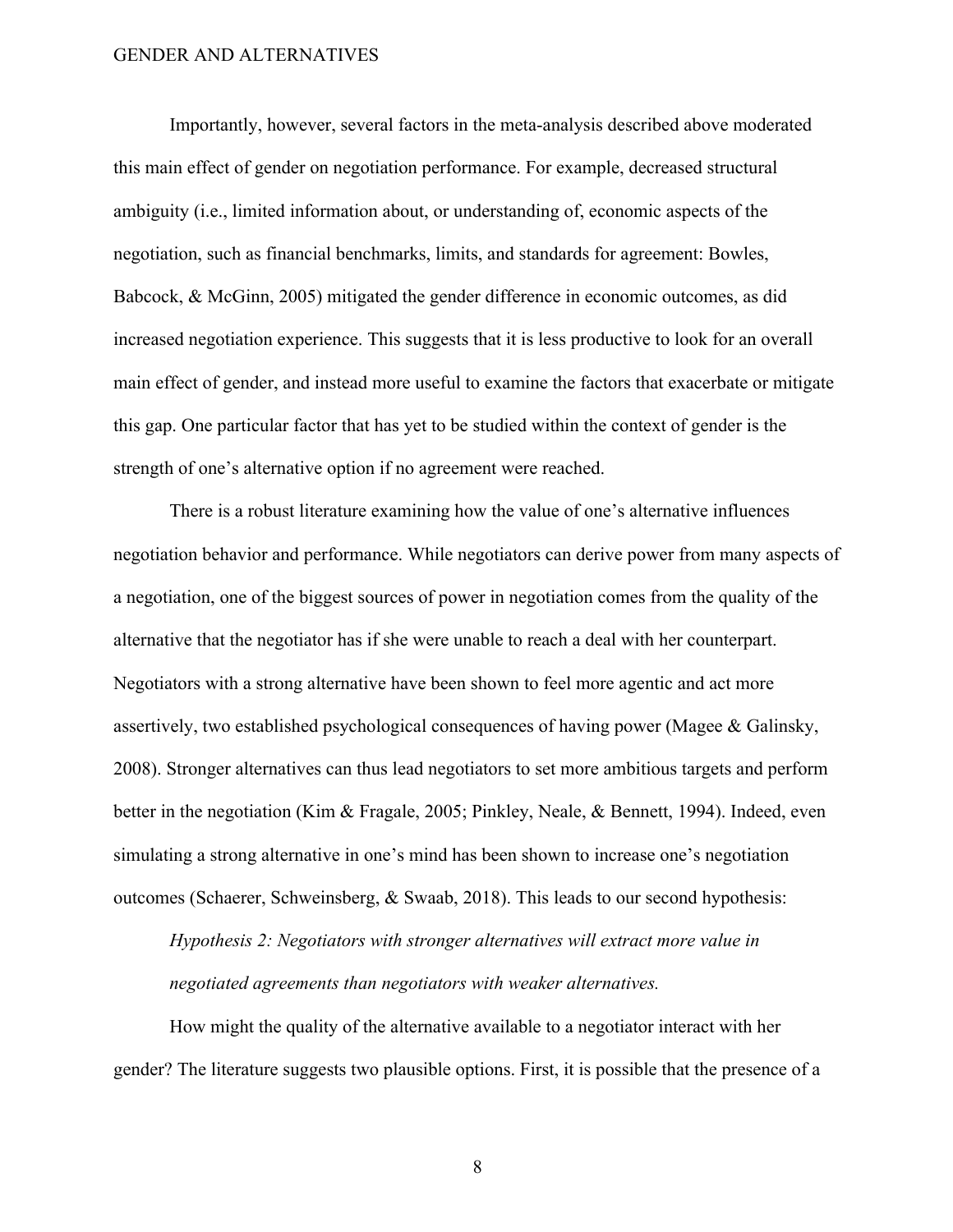strong alternative could help level the playing field between men and women, thereby reducing or even eliminating the gender gap in negotiation (Bowles, McGinn, & Babcock, 2005). Negotiation is typically perceived as a stereotypically male endeavor (Kray, Thompson, & Galinsky, 2001), leading women to feel less comfortable engaging in what they may perceive to be a stereotype-incongruent behavior (Kray, Galinsky, & Thompson, 2002; Small, Gelfand, Babcock, & Gettman, 2007). Research shows women feel more comfortable negotiating on behalf of someone else rather than for themselves, because doing so gives them a role-congruent reason for behaving more assertively (Amanatullah & Morris, 2010; Bowles, Babcock, & McGinn, 2005). In a similar fashion, because a strong alternative causes negotiators to feel more empowered, possessing a strong alternative might give women a justification for setting more ambitious targets, behaving more assertively, and claiming more value than they otherwise would. Additionally, increasing women's sense of power has been found to be an effective method to reduce the gender gap in initiating negotiations (Small et al, 2007). Since holding a strong alternative can increase one's sense of power (Kim, Pinkley, & Fragale, 2005), it might constitute another method of promoting gender parity in negotiations. If this were true, we would expect that the gender gap in extracted value in a negotiation would be larger when negotiators possess a weaker alternative, but would shrink such that women would extract value similar to men when they possess a stronger alternative.

# *Hypothesis 3a: The gender gap in value extracted from negotiated agreements will be smaller when negotiators possess a strong alternative.*

Alternatively, it's plausible that, while increasing a woman's sense of power may lead women to feel more comfortable behaving assertively in a negotiation, this greater assertiveness may lead female negotiators to face greater backlash from their counterparts (Amanatullah &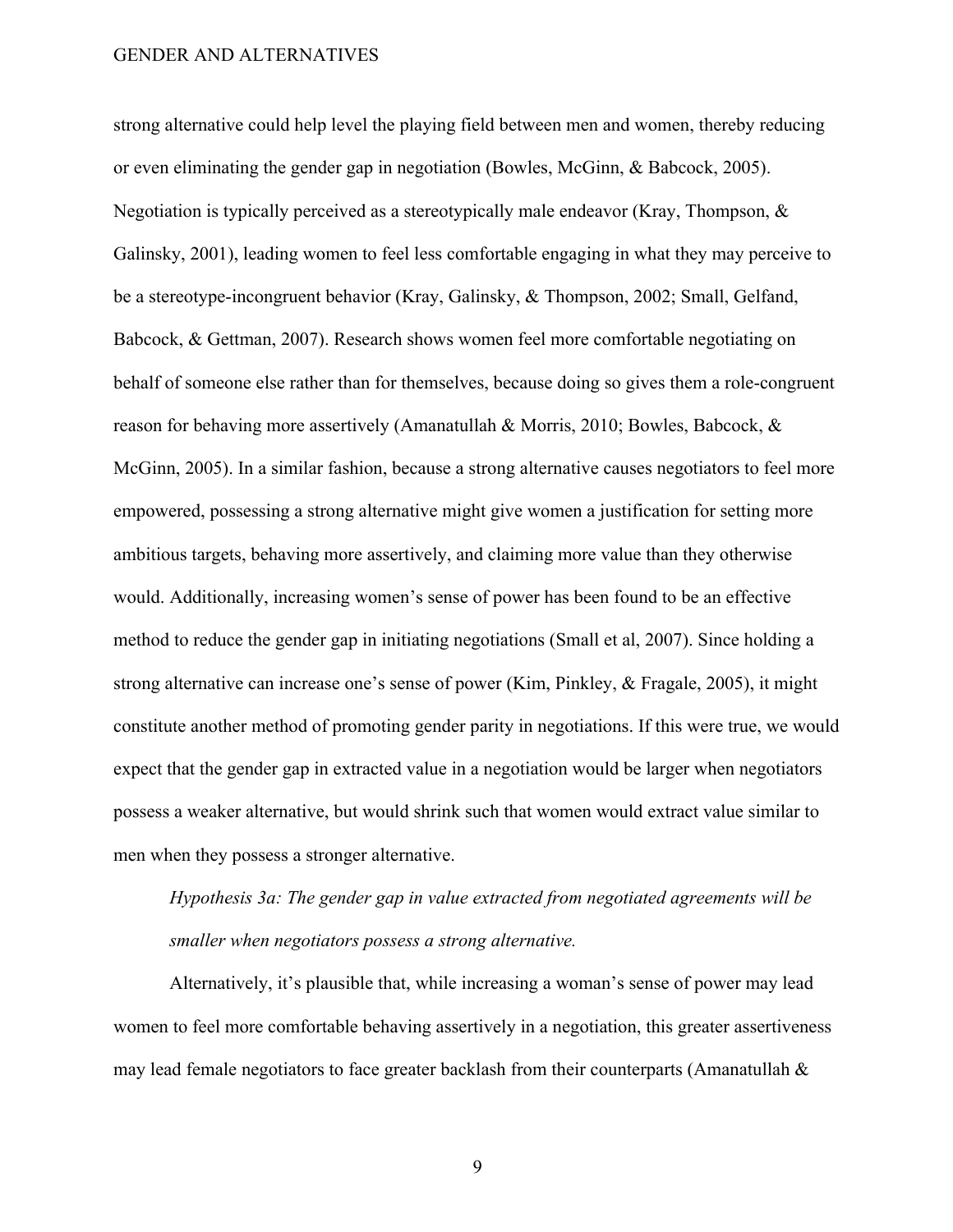Tinsley, 2013; Bowles, Babcock, & Lai, 2007). The backlash effect in negotiation is due to stereotypes that women should not behave assertively (Rudman & Glick, 2008; Rudman, Moss-Racusin, Phelan, & Nauts, 2012). Women who do behave assertively are sanctioned by others, in this case by their counterparts in the negotiation. This backlash effect has been documented when women behave assertively in a negotiation with either a male partner or a female partner (Bowles, Babcock, & Lai, 2007; Kulik & Olekalns, 2012). For example, women who negotiated assertively were rated as less likable and less appropriate for leadership roles than men who behaved in the same way (Amanatullah & Tinsley, 2013). Thus, if women with a stronger alternative were to engage in more assertive negotiation tactics than women with a weaker alternative, this increase in assertiveness may lead to even greater backlash for those women. If this were true, we would expect the established gender gap in negotiation to be smaller when negotiators have weaker alternatives and larger when negotiators have a stronger alternative. This is because women's negotiation counterparts tend to respond negatively to the assertive behavior that the stronger alternative engenders.

A closer look at the extant literature reveals that adjudicating between the tameness and backlash accounts is still very much an open question. For example, although Small and colleagues (2007) found an increase in self-reported comfort in initiating negotiation among women with a higher sense of power, they did not measure actual negotiation outcomes. Thus, they were unable to establish whether the greater comfort with initiating negotiation that comes with power also spills over to enhanced negotiation performance. Similarly, in Amanatullah and Morris (2010), participants did not negotiate with a real counterpart, and instead reported the anticipated backlash they would receive. This is distinct from counterparts actually engaging in backlash behaviors. Finally, in Bowles et al. (2005), participants did negotiate with a real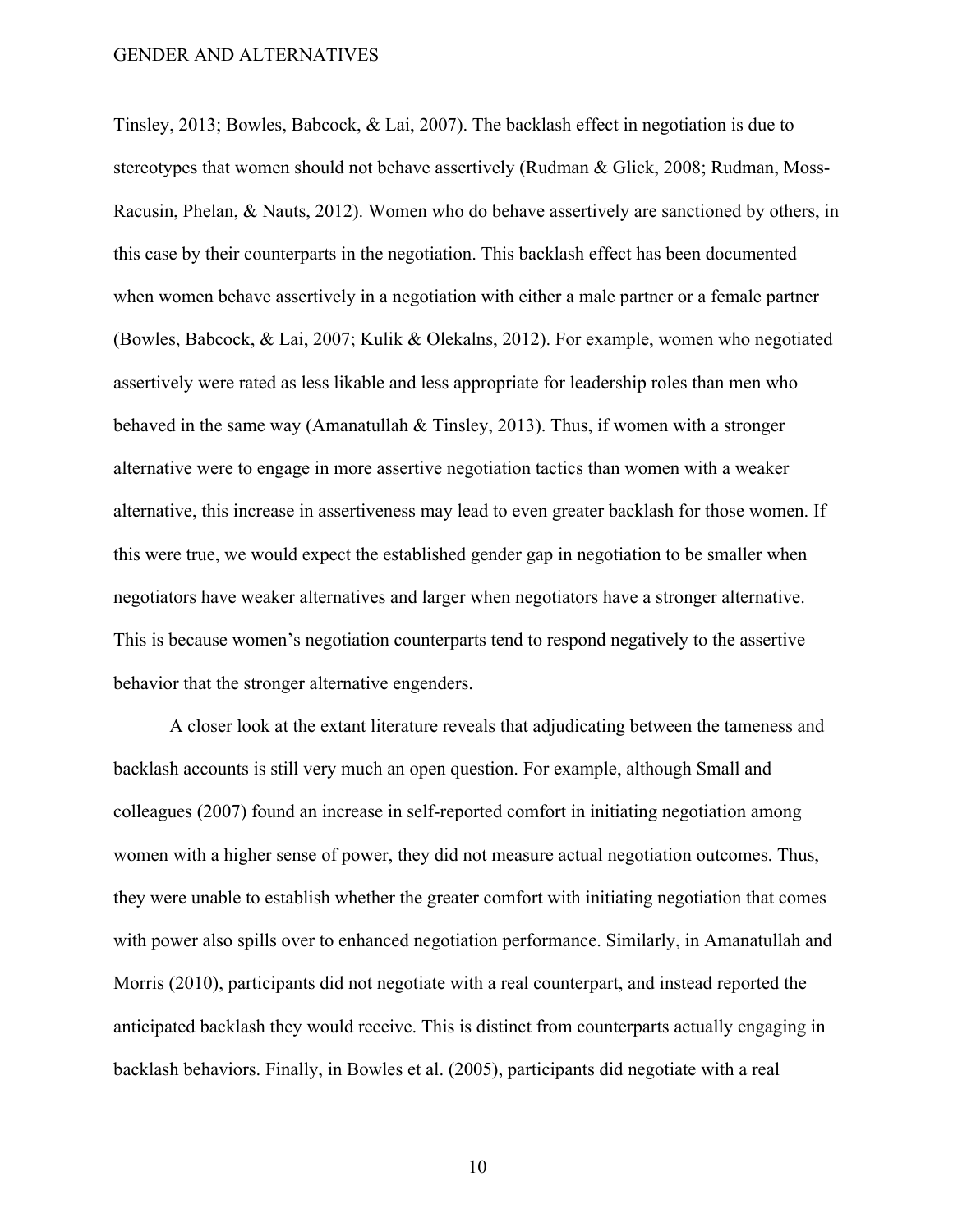counterpart but this counterpart knew whether participants were negotiating on behalf of themselves or another person. This means that differences in outcomes between these two conditions could be attributed either to differences in women's negotiation style when negotiating for themselves vs. for others or to counterparts believing that it was more normative or appropriate for women to negotiate assertively on behalf of others (and thus tempering the backlash). We therefore propose the following competing hypothesis to H3a:

*Hypothesis 3b: The gender gap in value extracted from negotiated agreements will be larger when negotiators possess a strong alternative.*

Thus far, we have discussed only one form of negotiation performance – extracted value in negotiated agreements. However, as discussed earlier, one can gain additional insights on the dynamics of gender in negotiation by examining the rate of impasse in negotiations with positive zones of possible agreement as an additional measure of negotiation performance. Impasses can result from a number of characteristics of a negotiation, including asymmetric information (Roth & Murnighan, 1982), competitiveness (Malouf & Roth, 1981), and power imbalances (McAlister, Bazerman, & Fader, 1986; Tripp & Sondak, 1992) between parties. One plausible hypothesis, consistent with the tameness account, is that women will try harder to avoid impasses than men will. To the extent that impasses are seen as generally aversive to negotiators (Tuncel, Mislin, Kesebir, & Pinkley, 2016), and harmful to relationships in particular (O'Connor & Arnold, 2001; O'Connor, Arnold, & Burris, 2005), a tameness account would predict that women behaving in stereotype-congruent ways should be more willing to cede value to their counterpart to avoid an impasse. This leads to the following hypothesis:

*Hypothesis 4a: Impasse rates will be lower in dyads with women regardless of the strength of alternatives.*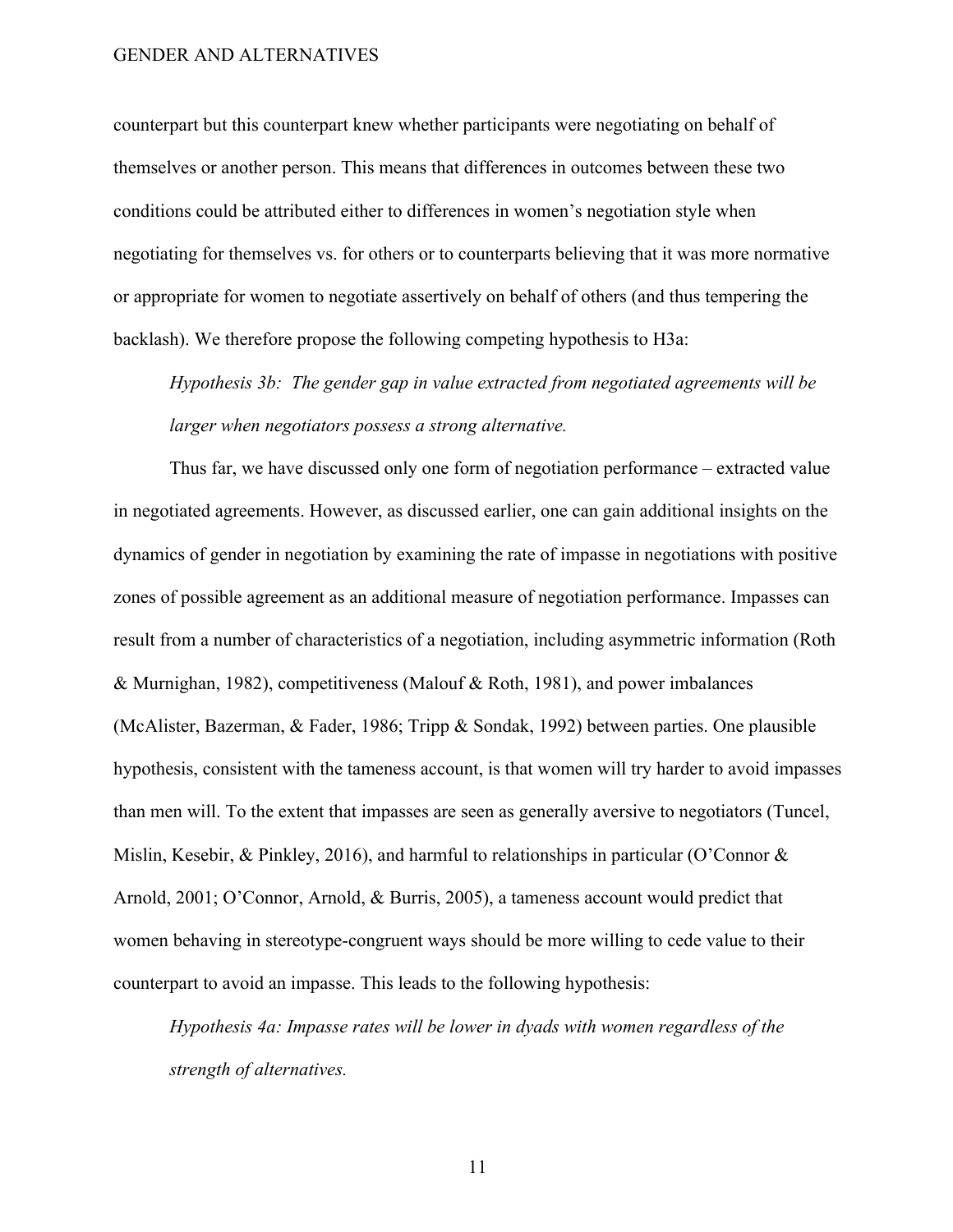Alternatively, if negotiating with a strong alternative exacerbates the gender gap due to heightened assertiveness and a backlash effect, we would expect to see a higher rate of impasses in negotiation dyads that include a female negotiator when both parties have a strong alternative. As mentioned above, impasses are generally an undesirable negotiation outcome (Tuncel et al., 2016), and can result from an excessively competitive and conflictual negotiation process. In particular, negotiations characterized by higher levels of anger (Yip & Schweinsberg, 2017) or lower levels of interpersonal trust (Giebels, de Dreu & van de Vliert, 2003) are more likely to end in an impasse. Given that backlash against agentic female negotiations can engender either of these responses, one might find evidence of such backlash in differential rates of impasse. If women, indeed, were to engage in more assertive negotiation behaviors when they have a stronger alternative, and if a backlash against such assertive behavior exists, then this should be reflected in higher impasse rates in negotiations involving women with strong alternatives.

In particular, we would expect to find this increased impasse rate specifically in instances when a woman with a strong alternative is negotiating with a counterpart who also has a strong alternative. An individual with a strong alternative only needs to be assertive in demanding a better deal when her counterpart can resist with their own strong alternative. In cases where a woman with a strong alternative is negotiating with a counterpart with a weak alternative, we do not expect there to be an opportunity for the strong alternative woman to experience backlash, as there is little the counterpart can do to push back against a one-sided deal and she will therefore face much less resistance in general. In other words, we propose the following alternative hypothesis:

*Hypothesis 4b: Impasse rates will be higher in dyads that consist of at least one woman when both negotiators have strong alternatives.*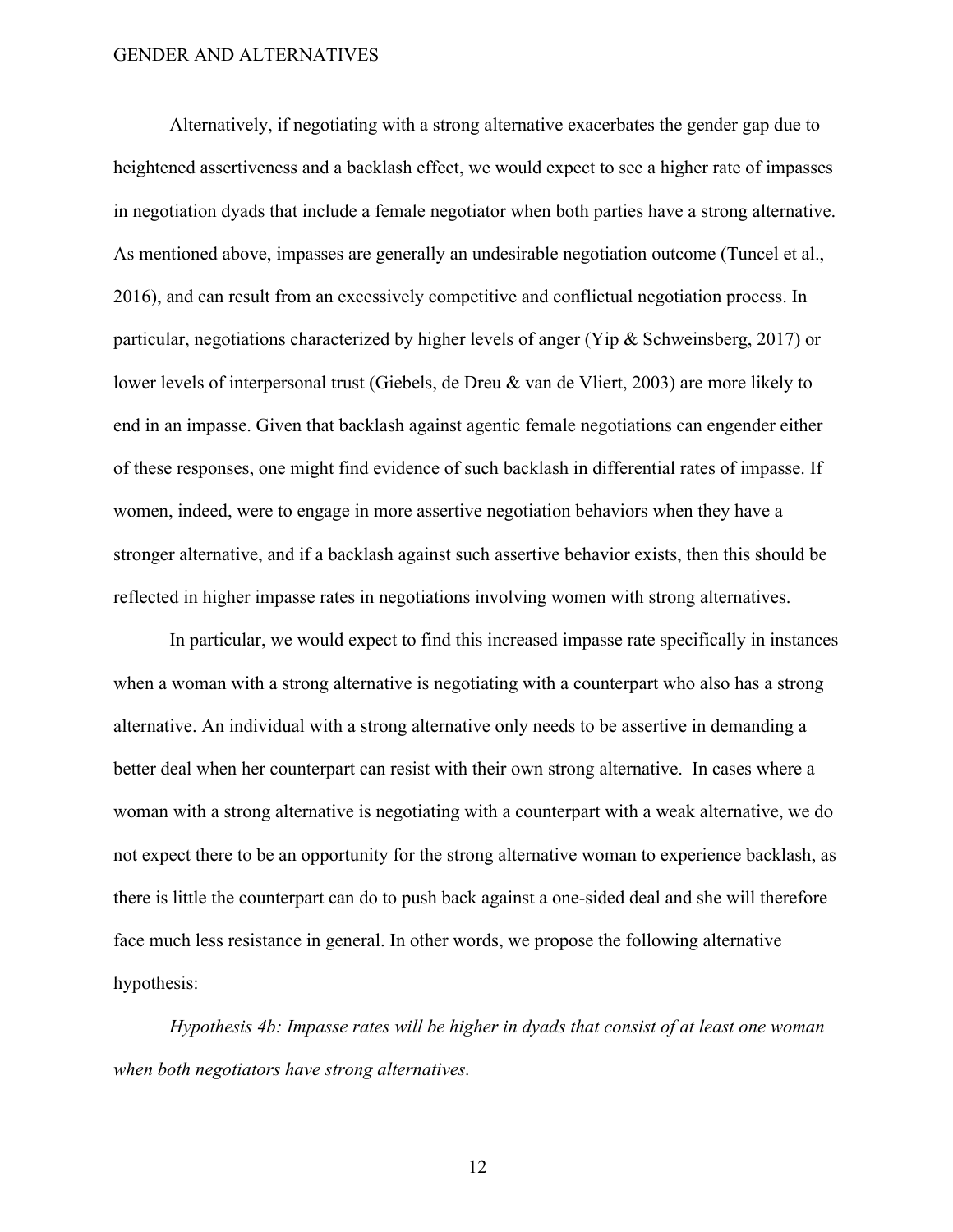One plausible alternative to the backlash account proposed on H4b is that women are less likely to leverage a strong alternative to its full potential. In other words, it may be the case that women hope to achieve less out of a negotiation where they are in a powerful position than men do. Though this account would have difficulty explaining differences in impasse rates, to test whether gender moderates the goals that negotiators with strong alternatives set for themselves, we use two common measures of goal setting and assertiveness in negotiations: aspiration values and reservation prices.

An aspiration in a negotiation is the typically challenging goal that a negotiator hopes to achieve before the negotiation begins. If men are hoping to use their strong alternatives to achieve more than women, this could account for gender differences in impasse rates (4b) or value extracted from a negotiation (3b). This would be reflected in men reporting higher aspirations than women. However, if women and men with strong alternatives do not hold different aspirations about how they want to perform, then we would expect no gender differences in aspirations. If this were the case, then it would be less plausible that women with strong alternatives are simply behaving less assertively than men (Amanatullah & Morris, 2010). We therefore propose the following pair of competing hypotheses:

*Hypothesis 5a: Aspirations will be lower for women with a strong alternative than for men with a strong alternative.*

*Hypothesis 5b: Aspirations for men and women with a strong alternative will not meaningfully differ (i.e. will differ by less than a small effect size in an equivalence test framework).* 

The reservation value (sometimes called the reservation price, bottom line, threshold value or resistance point; Lewicki & Litterer, 1985, Raiffa, 1982) is the deal a negotiator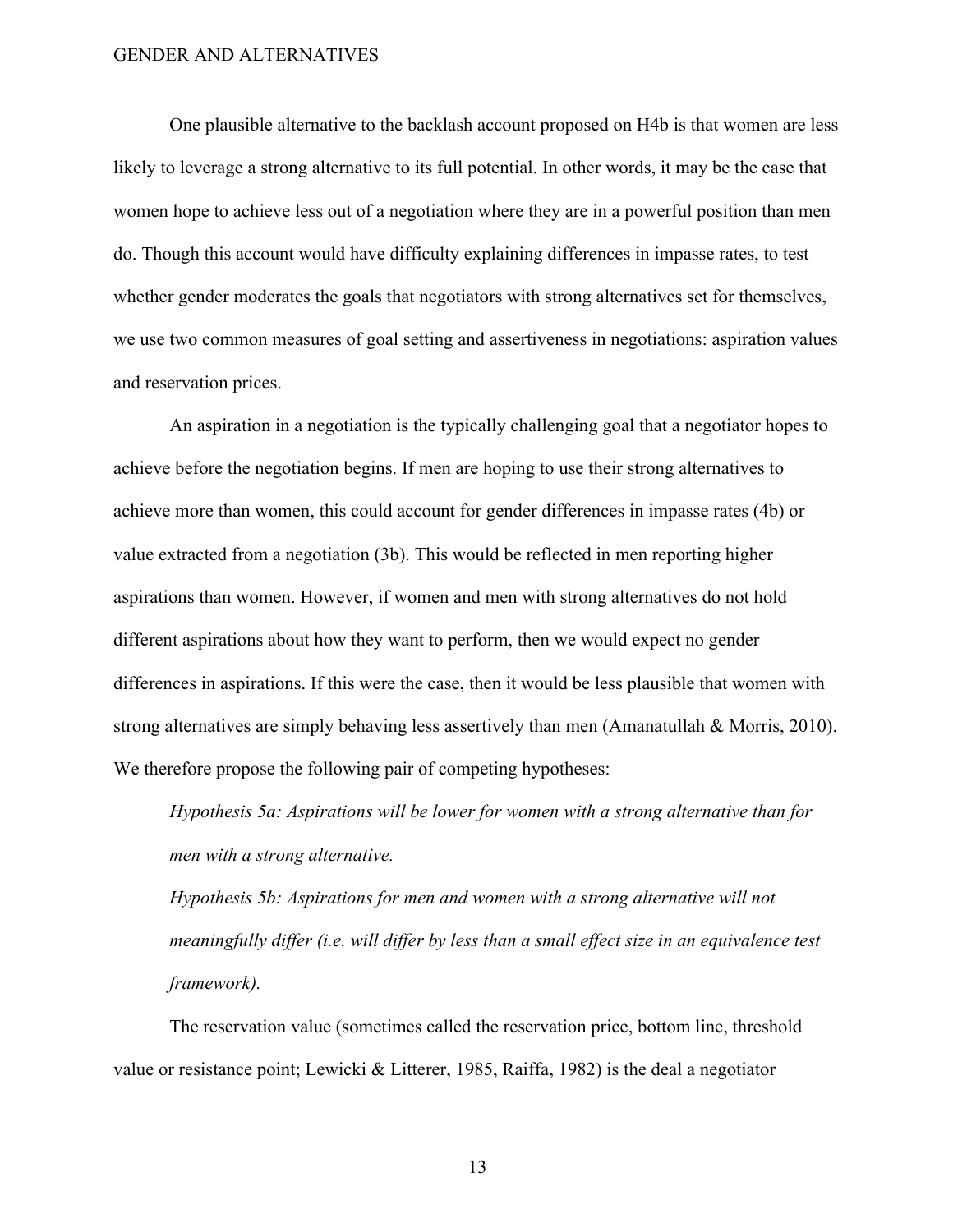determines to be the minimally acceptable deal for him or herself in a given negotiation.

Similarly to aspirations, if women were insufficiently ambitious (i.e., the tameness account) even when empowered with a strong alternative, we would expect to see this reflected in lower (less ambitious) reservation values. If instead women were equally ambitious as men we would expect to see no difference in reservation values between genders. As a result, this would contribute to the evidence against the hypothesis that women with strong alternatives behave less assertively than similarly-empowered men. Instead, it is consistent with the hypothesis that women are being penalized for behaving similarly to men.

We therefore propose the following pair of competing hypotheses:

*Hypothesis 6a: Reservation values will be lower for women with a strong alternative than for men with a strong alternative.*

*Hypothesis 6b: Reservation values for men and women with a strong alternative will not meaningfully differ (i.e. will differ by less than a small effect size in an equivalence test framework).* 

#### **Equivalence Testing**

Support for Hypotheses 5b and 6b requires evidence that any observed difference in the aspirations or reservation values between men and women with a strong alternative is smaller than a specified smallest effect size of interest, essentially hypothesizing no or minimal difference between groups. Frequentist methods of inferential statistics have traditionally been unable to test for evidence in favor of a lack of difference between groups. However, recent methodological advancements have suggested that one way of doing so is to use equivalence testing. Originally developed for the field of medicine (Hauck & Anderson, 1984; Walker & Nowacki, 2011), equivalence tests allow researchers to test whether the difference between two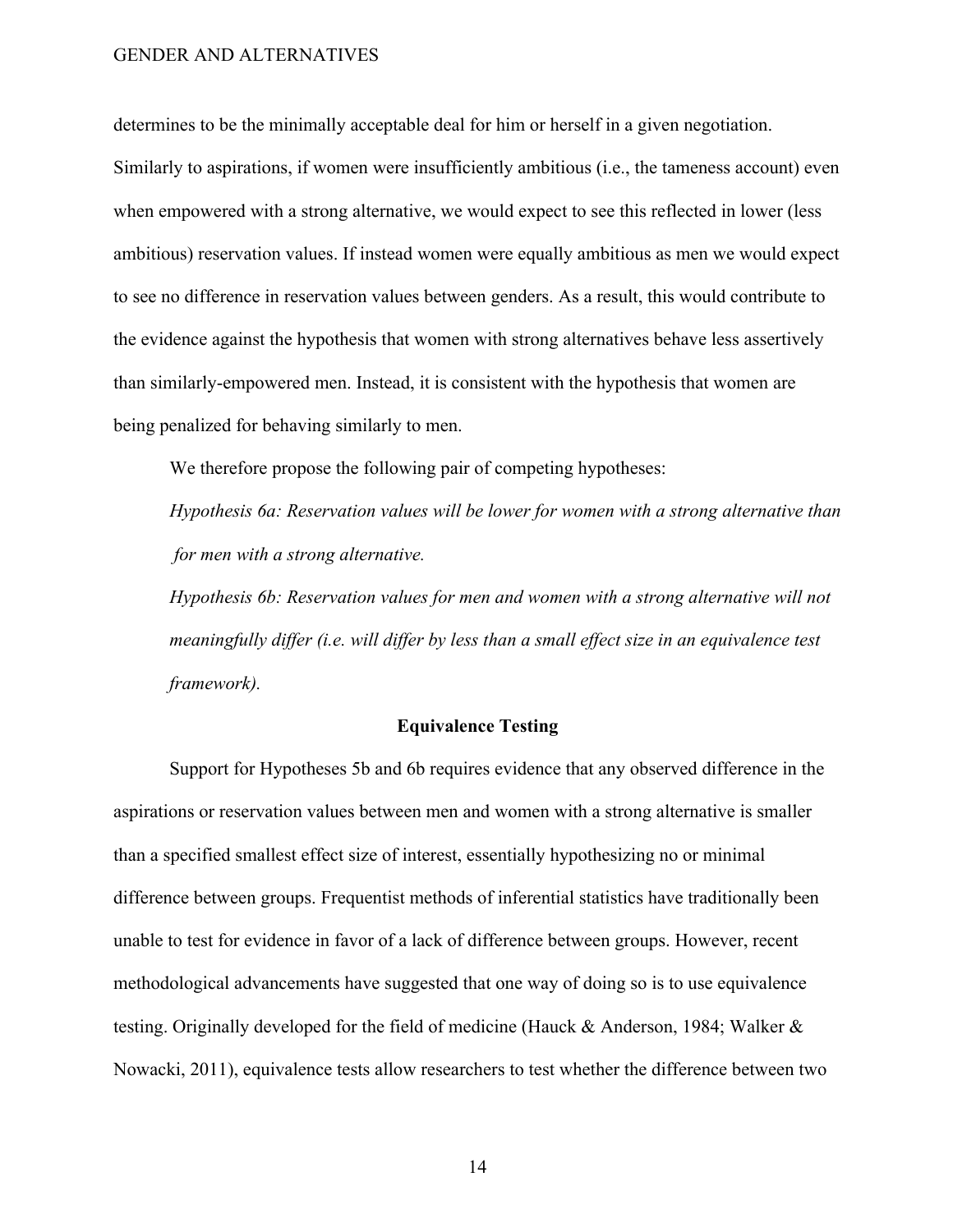samples is significantly different from a given predetermined effect size close to zero. In other words, it provides support for a claim that there is less than a 5% chance that the given data would be observed if the true effect was larger than a certain Cohen's d, defined as the smallest effect size of interest or SESOI (Bonett, 2020; Lakens, 2017). While relatively novel in the domains of management and psychology, equivalence tests have become more common in these fields in recent years (e.g., Converse & Dennis, 2018; Kristal & Whillans, 2020; Stoker, Garretsen, & Soudis, 2019; Zhang & Smith, 2018). We employ this technique to test Hypotheses 5-7 in order to tease apart the competing predictions put forth by the backlash and tameness accounts discussed above. We chose a small effect size in light of recent meta-analytic evidence suggesting that gender differences in negotiation, when they exist, tend to have a small effect size (Mazei et al., 2015). Specifically, following conventions around Cohen's *d*, we chose an effect size of  $d = 0.20$ , which is widely viewed as indicating a small effect (Cohen, 1988).

#### **The Present Research**

We conducted two studies to examine how gender and alternative strength shape negotiation performance. Study 1 was designed to test the hypotheses above in a well-powered setting with a culturally and professionally diverse sample of negotiators. Study 2 replicates tests of H5a and H5b as well as tests a follow-up hypothesis, described later in the paper.

This paper makes three important contributions to the current literature. First, we extend prior work on the underlying causes of the gender gap in negotiation performance. Specifically, as noted above, our experimental design in Study 1 allows us to disentangle the tameness mechanism from the backlash mechanism. Second, the nature of our data allows us to examine an often-disregarded outcome of negotiations: impasses. Though many real-world negotiations result in no agreement between the negotiating parties, research has rarely examined impasse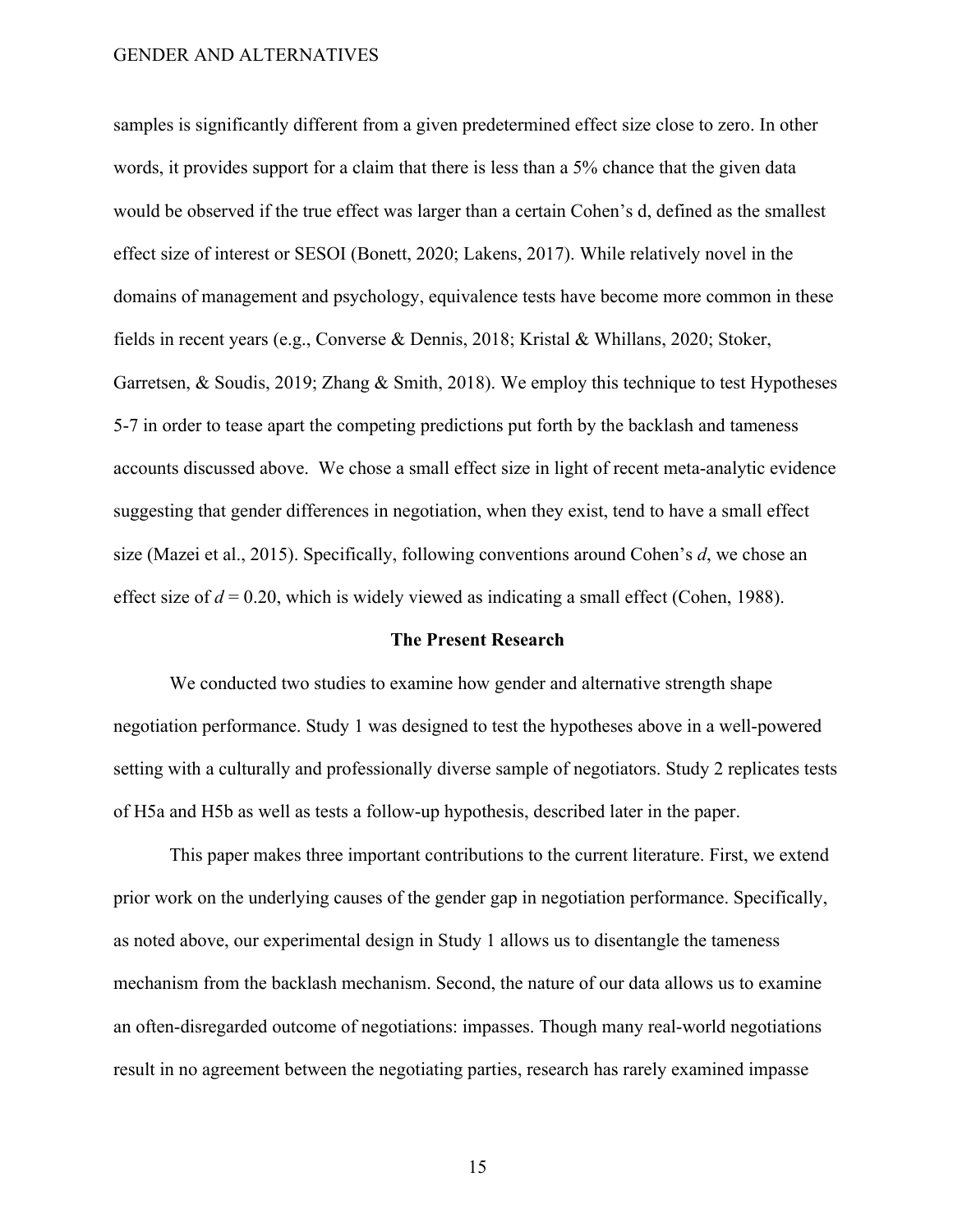rates as a dependent variable (Tripp & Sondak, 1992) because their low frequency in negotiation exercises makes them difficult to evaluate experimentally. Our study thus provides needed insight into when impasses are more or less likely to occur. Third, by conducting a study using a large sample of diverse participants (including MBA students and executives from five continents), we replicate and extend previous work in the negotiations literature with a robust sample. The majority of experimental work on gender in negotiations has used as participants undergraduate students in Western educational institutions (cf. Heinrich, Heine & Norenzayan, 2010). This means that little is known about the gender gap in negotiation among individuals later in their professional career and in non-Western cultures. In addition, many of the previous studies on gender and negotiation used smaller samples that were potentially underpowered to detect effects (cf. Simmons, Nelson & Simonsohn, 2011), especially with respect to research questions looking beyond main effects. By using a large and diverse sample, the current research enables us to explore the extent to which past findings hold true in more mature and diverse samples.

#### **Study 1**

Study 1 employs a large sample of participants who, over the course of five years, all took part in the same negotiation exercise. The sample includes people with a wide variety of work experience. While our sample is not representative of working adults in any single country or industry, it is exceptionally broad and consists of highly motivated MBA students, working adults, entrepreneurs, and executives from many different countries who elected to take a course on negotiation or enroll in a non-degree educational program that offers negotiation training. The breadth of our samples comes from the inclusion of participants who took part in face-to-face negotiations, as well as online negotiation training; who vary substantially in terms of their age,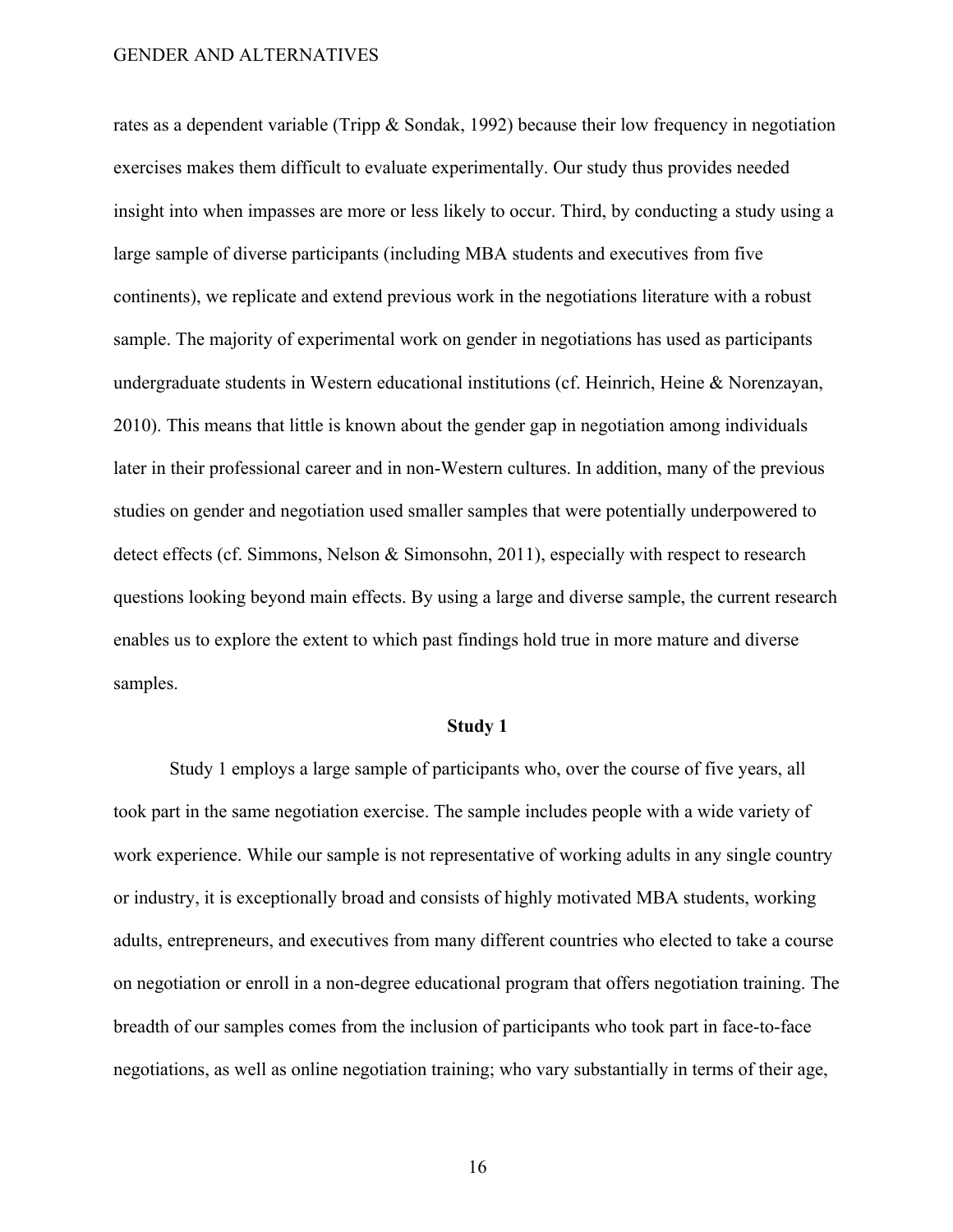career stage, industry and organizational rank; and who come from diverse cultural backgrounds (as the training programs participants attended took place in various locations on the globe, including Brazil, Chile, China, India, the UK and the U.S.). Overall, roughly one quarter of the sample in Study 1 took part in the negotiation exercise outside of North America and roughly one quarter took part in the exercise in a virtual environment.

#### **Methods**

**Participants.** Participants consisted of 2552 individuals (35.46% women) who participated in a negotiation exercise as part of one of fifty-eight education sessions on negotiation (8 in-person MBA negotiation classes, 8 online negotiations classes and 42 in-person executive education and certificate program sessions). In total, 19.36% of participants were fulltime students (either MBA or undergraduate), 62.11% of participants were working adults and 18.53% of participants were working adults with job titles indicating executive rank (e.g. "President," "Chief Executive," "Vice President"; see Table 1 for summary). The negotiation exercise took place in dyads. Of the 1276 dyads, 13.94% were comprised of two women, 43.03% were comprised of one woman and one man, and the remaining 43.33% were comprised of two men.

**Procedure.** All participants took part in the New Recruit negotiation exercise (Neale, 1997). Participation in the study was open to any and all attendants in each of the sessions in which the exercise was taught during the aforementioned time period. The negotiation exercise was administered as an integral part of the educational curriculum (rather than as a separate or an add-on feature). The New Recruit negotiation exercise was either the only negotiation exercise or the first multi-issue, integrative negotiation exercise the participants encountered in the context in which the study took place. Thus, the participants did not receive any specific training relevant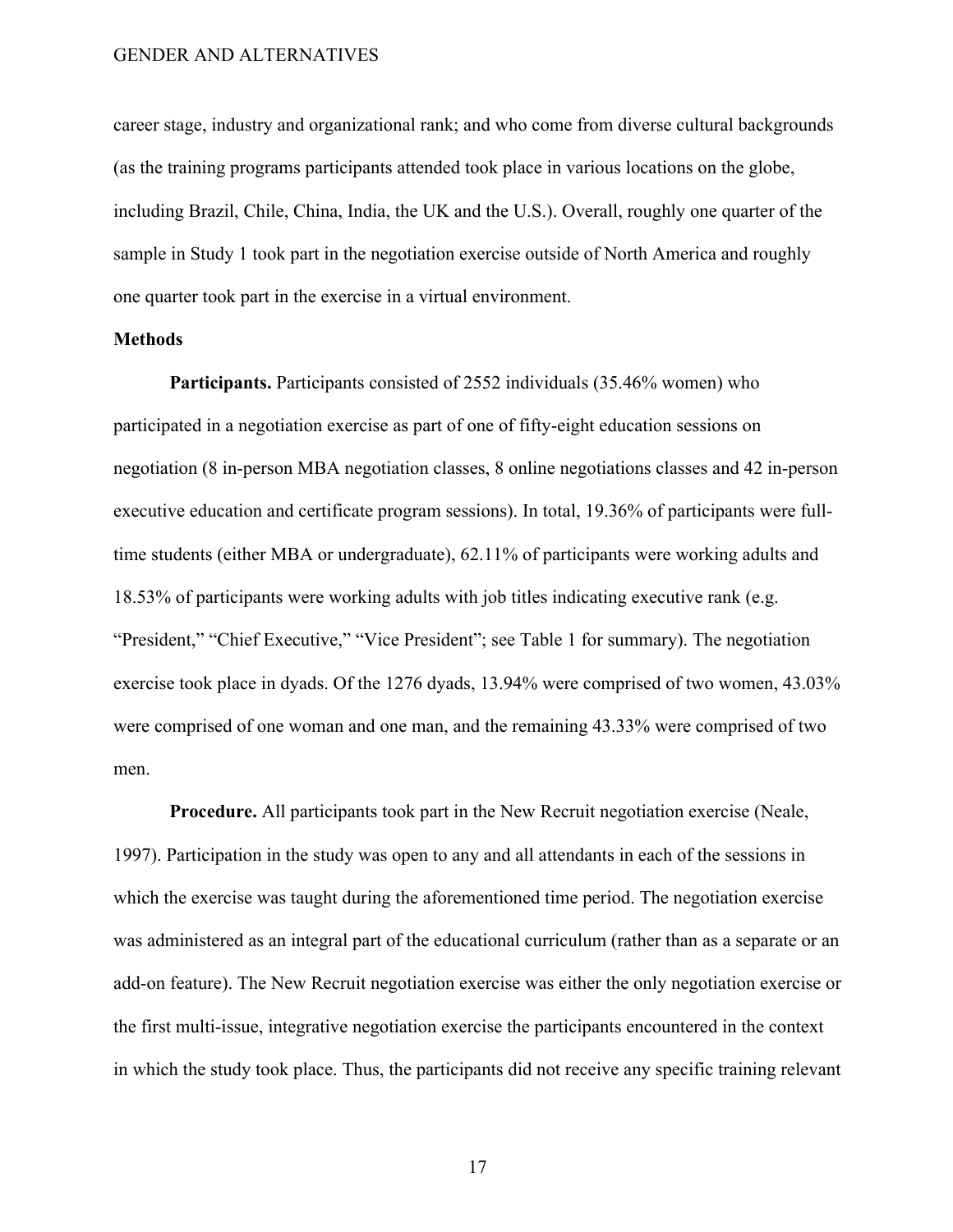to their performance within the study context prior to negotiating the New Recruit exercise. However, different participants varied in their previous exposure to, and experience with, negotiation simulations and real-world negotiations as part of their jobs. Finally, two factors contributed to participants' motivation to perform well in the New Recruit negotiation exercise. First, participants have opted into the negotiation training; hence, they were motivated to learn negotiation skills and have invested time, effort, and/or money to that end. Second, participants knew that their performance would be discussed in the debrief session following the negotiation, and ostensibly preferred their performance to compare favorably, rather than unfavorably, to their peers in the session.

In the exercise participants were randomly assigned to the role of Candidate or Recruiter and negotiated the details of a job offer according to a designated payoff structure. Candidates and Recruiters gained or lost points for deals across eight different issues including salary, starting bonus, job location, job assignment, health insurance, vacation days, starting date, and moving expense repayment (see Appendix 1 for payoff structure and online supporting materials for further information). Dyads were free to proceed through the negotiation in any way they chose. Anecdotal observation suggests that some dyads proceeded issue by issue, while others negotiated using packages of issues (e.g. combining issues by stating that they would take \$84,000 as a salary only if they received a 10% signing bonus), and that different dyads proceeded through the issues in different orders depending on idiosyncratic preference.

We randomly assigned all Candidates and Recruiters to possess either a weak or a strong alternative. This alternative represented the number of points they would receive if they chose not to make a deal (or were unable to reach a deal) with their negotiation partner. Participants with the strong alternative had an additional sheet attached to their payoff and instructions packet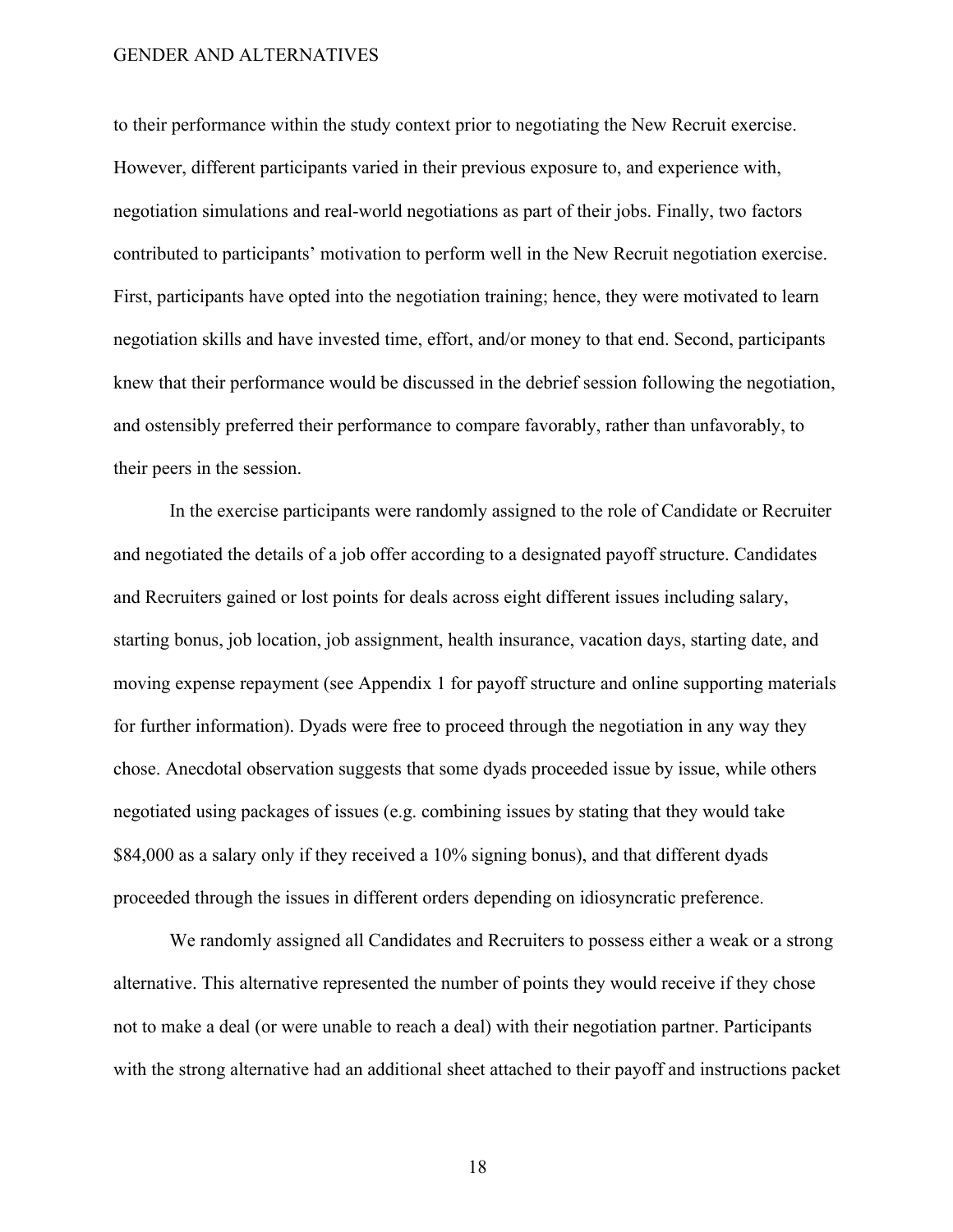that explained that they already had an outside offer (another candidate in the case of Recruiters or another job offer in the case of Candidates) worth 4500 points (coded as 1 in the data). Participants with the weak alternative had a sheet attached that was equivalent to the strong alternative sheet, except that the outside offer was instead worth 2200 points (coded as 0 in the data). Participants did not know the value of their partner's alternative. A pareto-efficient deal in this negotiation exercise produces a joint gain of 13200. Thus, negotiators could improve their outcome substantially even when both parties had a strong alternative.

All in-person participants had 20 minutes to prepare alone and silently and then had 30 minutes to complete their face-to-face negotiation. Negotiators in a virtual environment were provided their specific role materials electronically and then completed a planning document. Once they completed the planning document, they scheduled the negotiation at a mutually agreeable time to meet virtually with their counterpart. The negotiation itself took place synchronously (primarily over video-chat platforms) and participants had thirty minutes to complete the negotiation. A negotiation agreement was complete only if both parties agreed on values for all eight issues; otherwise, the negotiation was declared an impasse.

Before leaving to negotiate, participants in all online sessions and some in-person negotiation sessions (*total*  $k = 12$ ,  $n = 754$ ) were required to complete a short survey containing additional dependent measures (aspiration price and reservation price). The data was collected under Stanford IRB #19533, "Conflict and Cooperation."

#### **Measures.**

*Individual performance***.** Individual performance was measured as the number of points a participant claimed in the negotiation exercise (Thompson, 1990). Individual performance in our dataset ranged from a low of -4800 points to a high of 13200 points, with the median participant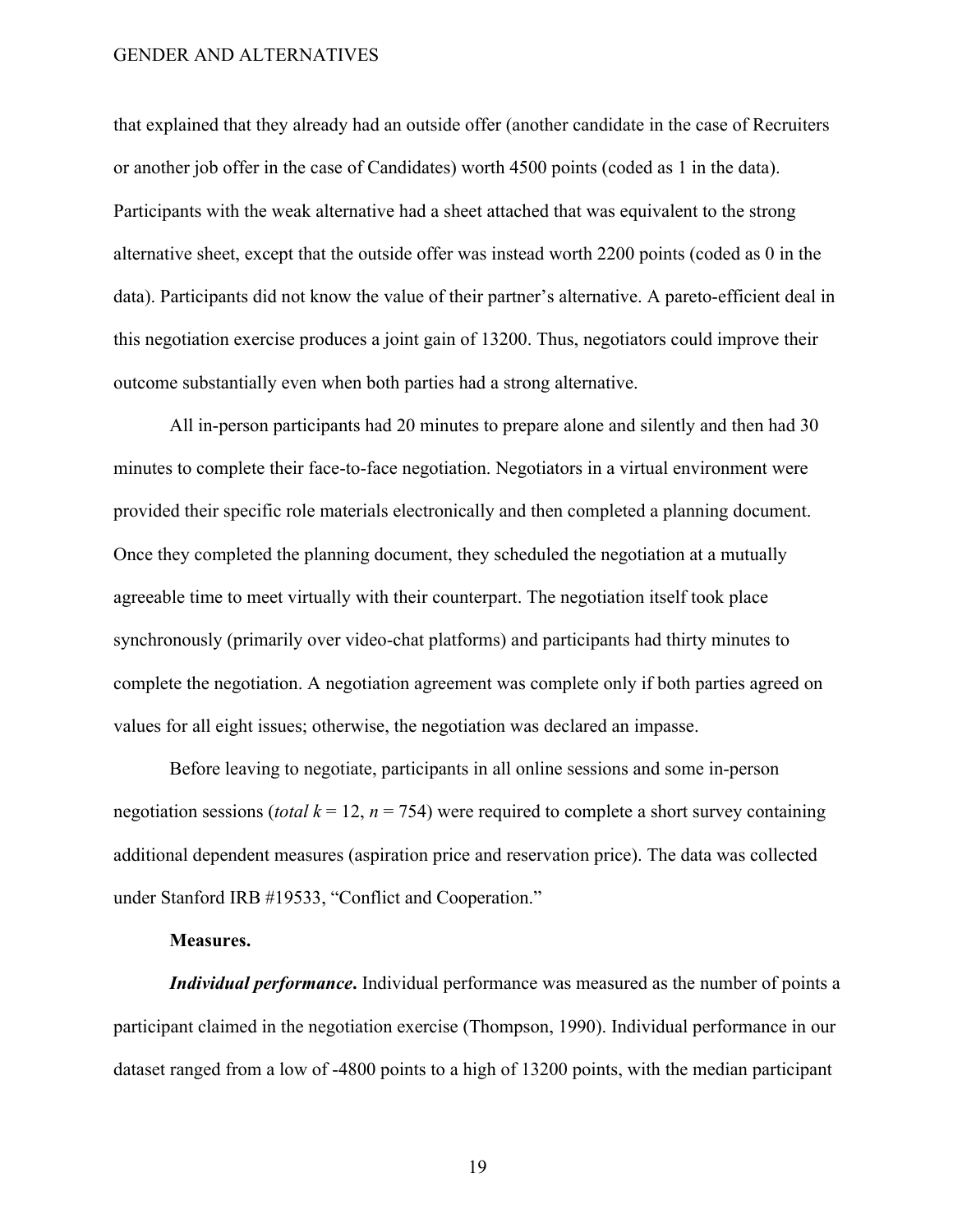in our data earning 5100 points. Individual performance was calculated by adding up the points that a participant earned across the distributive, integrative, and congruent issues. Because some issues carried negative point values, participants could end a negotiation with a negative number of points, however doing so proved exceedingly rare  $\approx$  2% of negotiators).

For dyads that reached an impasse, the value of the alternative was entered as the individual performance measure. It was clear to the negotiators that a failure to reach a negotiated agreement meant that they would end the exercise with the value of their alternative. Imputing the value of the alternative is thus the most reasonable treatment for impasse values because by reaching an impasse the participants agreed that they will extract only the value of their alternative from the exercise.

*Negotiation Impasse.* If both participants in a dyad could not agree on a negotiation outcome by the end of the exercise, the dyad is considered to have reached an impasse. Impasse is a binary outcome ( $1 = \text{impasse}$ ,  $0 = \text{no impasse}$ ). As stated above, if the dyad reached an impasse both participants' individual performance scores were entered as the value of their respective alternatives in the negotiation. In addition to imputing participants' individual outcomes in these cases based on the value of their alternative, we also analyzed the likelihood of ending the negotiation in an impasse as a function of negotiators' gender and quality of alternative in separate analyses.

*Aspiration price.* In a subset of sessions (*kSessions* = 12, *nparticipants* = 754), participants responded to the following question ascertaining their aspiration price before they negotiated either in person or online with their partner: "What is your aspiration (the points representing an optimistic assessment of what you could achieve in this negotiation)?"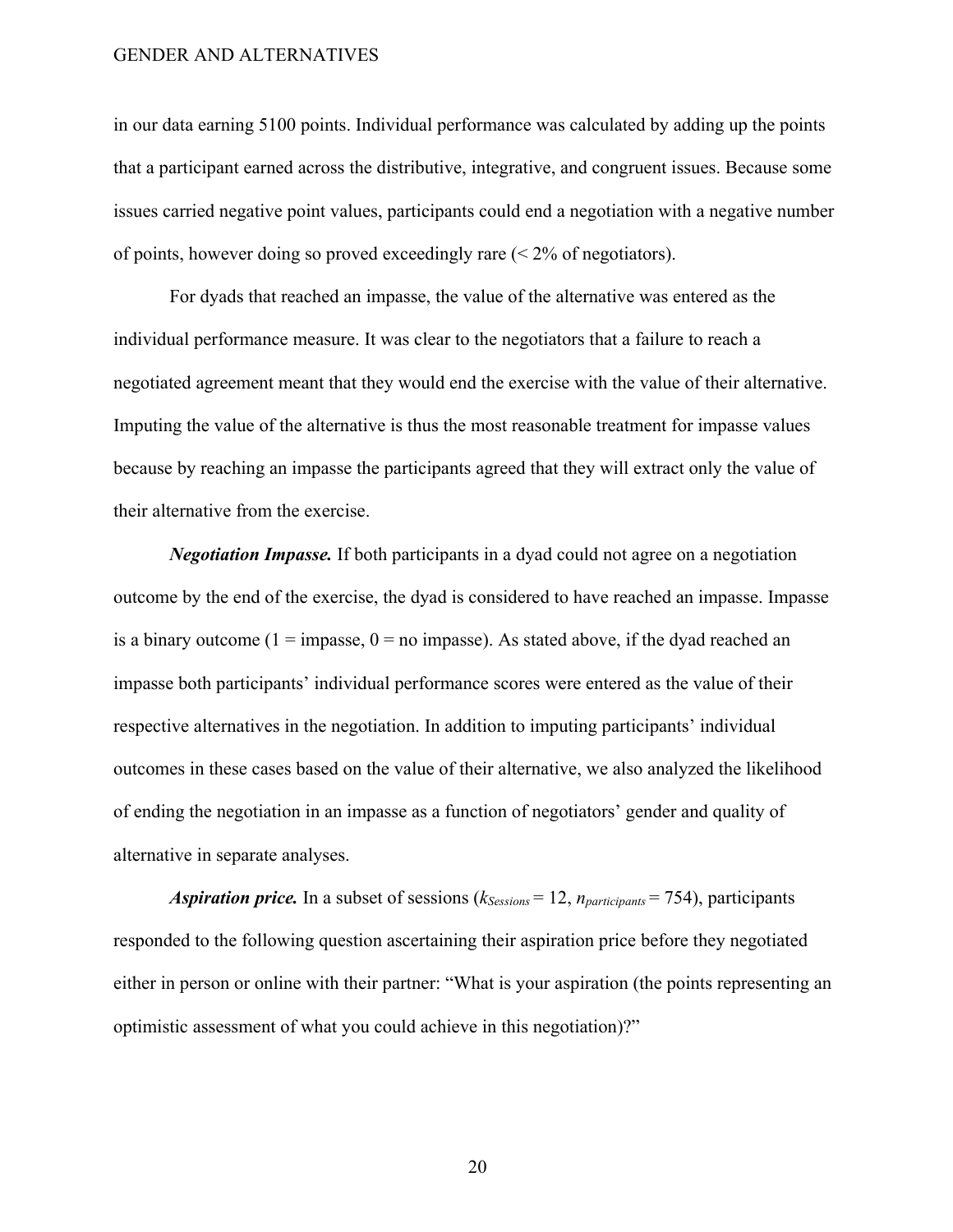*Reservation price.* In a subset of sessions ( $k_{Sessions} = 12$ ,  $n_{participants} = 775$ ), participants responded to the following question ascertaining their reservation price before they negotiated either in person or online with their partner: "What is your reservation price (the least number of points you will accept in a negotiated agreement)?" These were the only additional measures collected in this subset of sessions.

*Additional Variables.* In addition to these dependent measures we recorded negotiator gender (Male = 1, Female = 0), partner gender (Male = 1, Female = 0), hierarchical rank  $(Students = -1, Working adults = 0, Executive = 1), negotiation location (California, Bangalore, 1)$ Beijing, London, Santiago, or Sao Paulo), negotiator role (Recruiter = 1, Candidate = 0), and negotiation medium (Online = 1, In person = 0).

#### **Results**

Descriptive statistics can be found in Table 2. For all analyses on individual performance we conducted linear regressions (unless otherwise stated) using robust standard errors with errors clustered at the session level, using Dibiasi's (2016) implementation in R statistics software to account for our nested data structure (Gelman & Hill 2006). Clustered standard errors as a method of dealing with nested data has become more popular in organizational research in recent years (e.g., Chang, Milkman, Chugh, & Akinola, 2019; Gupta, Han, Mortal, Silveri, & Turban, 2018; Satterstrom, Polzer, Kwan, Hauser, Wiruchnipawane, & Burkef, 2019; Welsh, Baer, & Sessions, 2020) because they are more accurate and provide a more conservative test than other methods (Welsh, Baer, & Sessions, 2020). In addition, we included several control variables: the rank of the negotiator, the role of the negotiator, the gender of one's negotiation partner, the alternative of one's negotiation partner, the country in which the session took place, and the negotiation medium. In our tables, we show models with and without these control variables for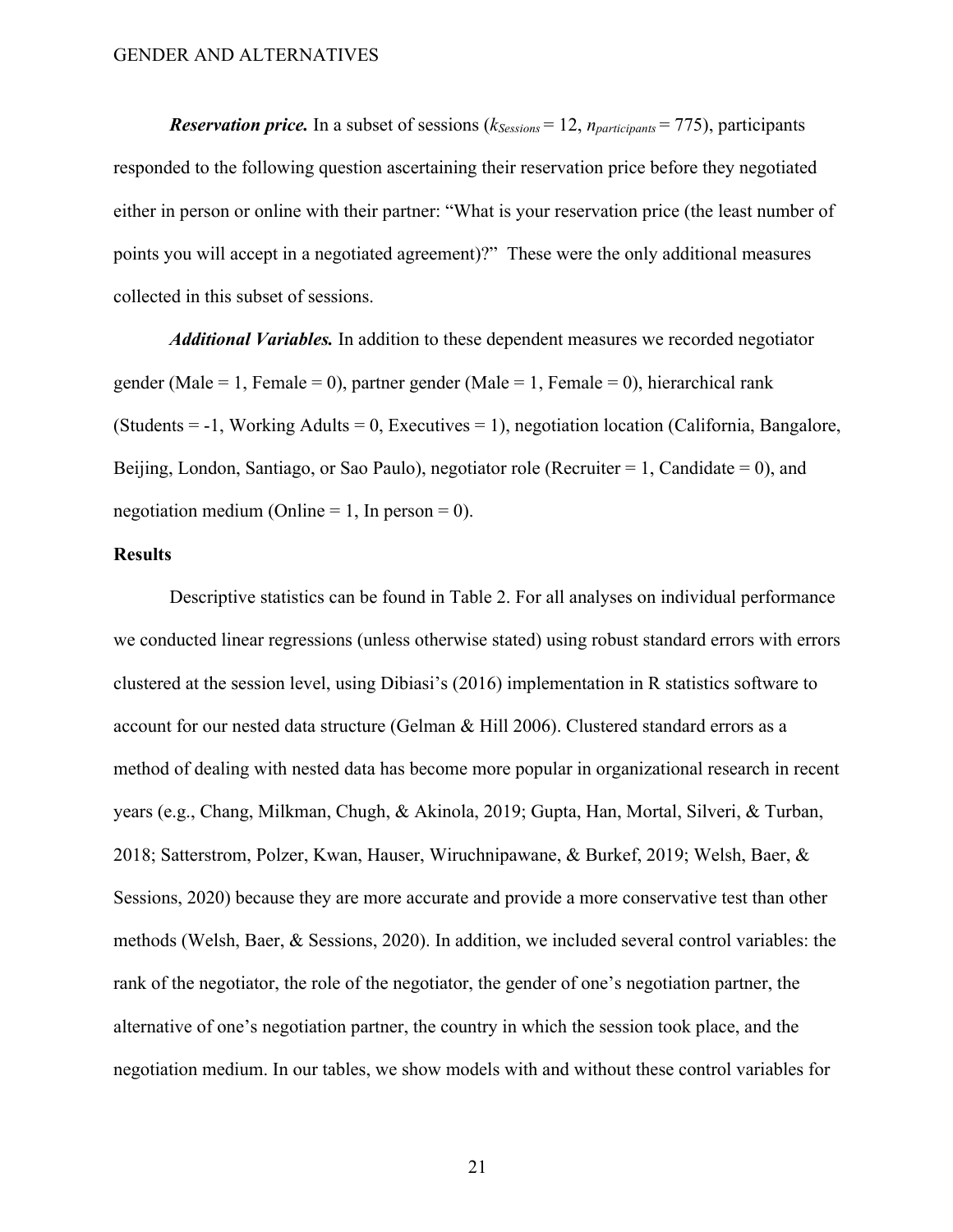completeness, but the coefficients we reference are from the models with the control variables included, unless otherwise stated.

# **Hypothesis 1: Do men extract more value than women in negotiated agreements?**  Male negotiators did not earn significantly more points than female negotiators,  $B = 0.06$ ,  $SE =$  $0.05$ ,  $t(2539) = 1.25$ ,  $p = 0.210$ , see Table 3, Model 3. We further analyzed this question excluding all impasses. Excluding impasses, male negotiators still did not earn significantly more points than female negotiators, *B* = 0.07, *SE* = .06, *t*(2189) = 1.30, *p =* 0.194, see Table 3, Model 6. Though the difference in each sample (i.e., with, as well as without, impasses) was directionally consistent with prior work documenting a gender gap in negotiation performance, neither attained statistical significance despite our large sample. Hypothesis 1 was thus not supported.

#### **Hypothesis 2: Do negotiators with strong alternatives extract more value in**

**negotiated agreements?** Controlling for other factors, participants who negotiated with a strong alternative of 4500 points extracted an average of 810.31 points more in the negotiation than those who performed with a weak alternative of 2200 points,  $B = 0.38$ ,  $SE = 0.05$ ,  $t(2540) = 8.38$ , *p* < 0.001, see Table 4, Model 3. We also examined if strong alternatives improved negotiation performance even when impasses were excluded. Removing impasses, we still found the same pattern of results,  $B = 0.36$ ,  $SE = 0.05$ ,  $t(2190) = 7.55$ ,  $p < 0.001$ , see Table 4, Model 6, such that negotiators with strong alternatives extracted an average of 778.03 more points than those with weak alternatives, controlling for all other factors. Hypothesis 2 was thus supported.

**Hypotheses 3a and 3b: Does having a strong alternative differentially affect men and women?** To examine our competing hypotheses H3a and H3b, we regressed individual performance on both gender and alternative as well as the interaction of these two variables. We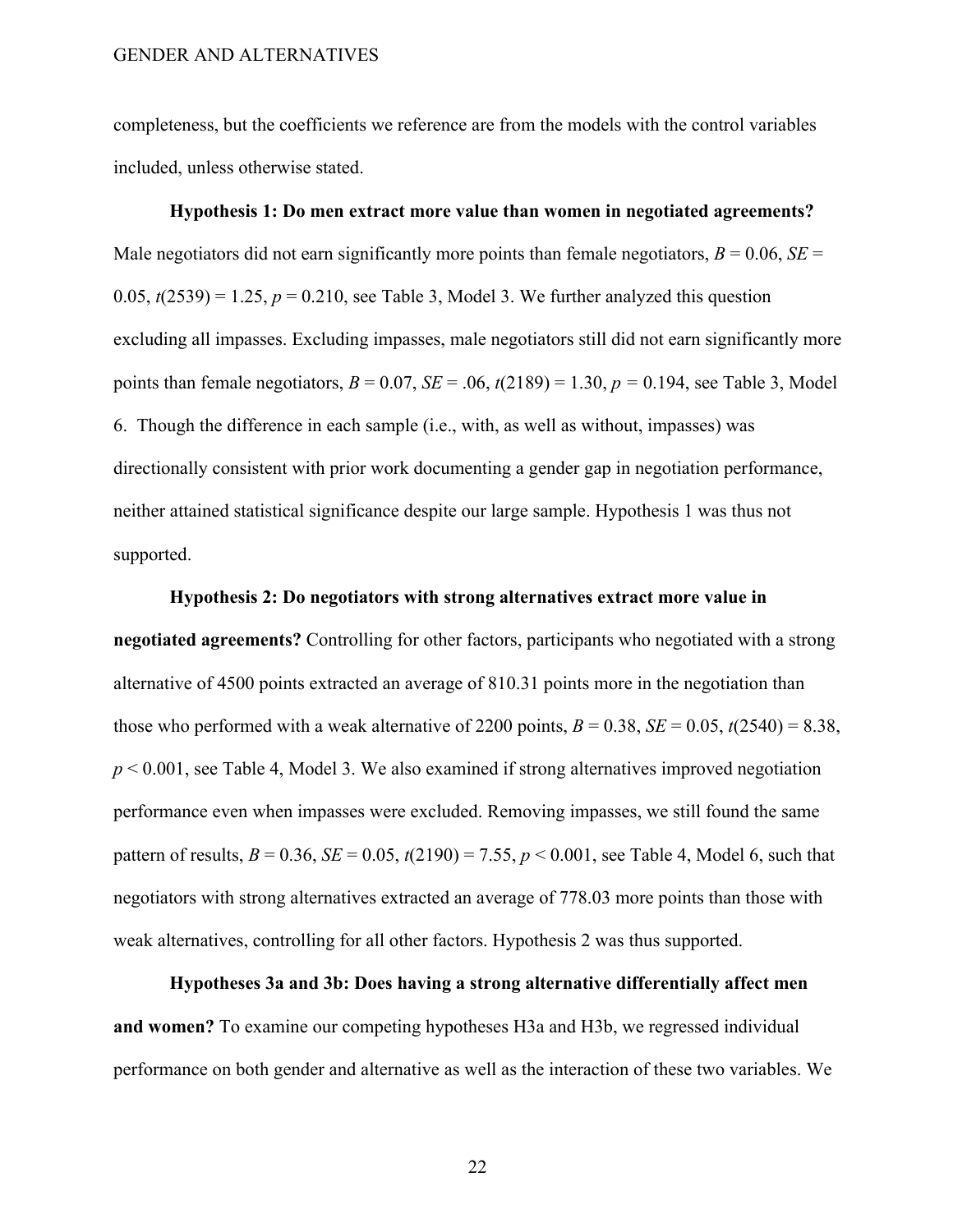found a significant interaction,  $B = 0.21$ ,  $SE = 0.08$ ,  $t(2538) = 2.71$ ,  $p = 0.007$ , see Figure 1, and Table 5, Model 2, such that when both men and women had weak alternatives, they performed similarly,  $B = -0.04$ ,  $SE = 0.07$ ,  $t(2538) = -0.54$ ,  $p = 0.590$ , but when negotiators had a strong alternative, the gender gap emerged and men significantly outperformed women,  $B = 0.17$ ,  $SE =$  $(0.05, t(2538)) = 3.20, p = 0.001$ . Put differently, when a male negotiator had a strong alternative, controlling for other factors, he extracted roughly 964.06 more points as a result of this alternative (as compared with a male negotiator with a weaker alternative). In contrast, female negotiators with a strong alternative were able to use this alternative to extract only 530.87 points of value (as compared to female negotiators with a weaker alternative). Thus, men benefitted significantly more than women from having a strong alternative. We further examined this finding excluding all impasses and found the same significant interaction,  $B = 0.18$ ,  $SE = 0.09$ ,  $t(2188) = 2.11$ ,  $p = 0.035$ , see Figure 1 and Table 5, Model 4. We thus found evidence in support of the backlash account (i.e., Hypothesis 3b) rather than the tameness account (i.e., Hypothesis 3a).

**Hypotheses 4a and 4b: Do dyads with a female negotiator, especially one with a strong alternative, arrive at impasses more frequently than other dyads?** We then examined our second dependent variable, impasse rates and our competing hypotheses H4a and H4b. For a full description of the impasse rates by dyad composition see Table 6. To test these hypotheses we used binomial logistic regression with standard errors clustered at the session level and dummy variables controlling for location. To determine if women were less likely to reach an impasse than men we regressed impasse rate on a dummy-variable representing each of the three possible dyadic gender compositions (Male-Male, Male-Female, Female-Female) controlling for the possible combination of alternatives (Weak-Weak, Weak-Strong, Strong-Strong). We found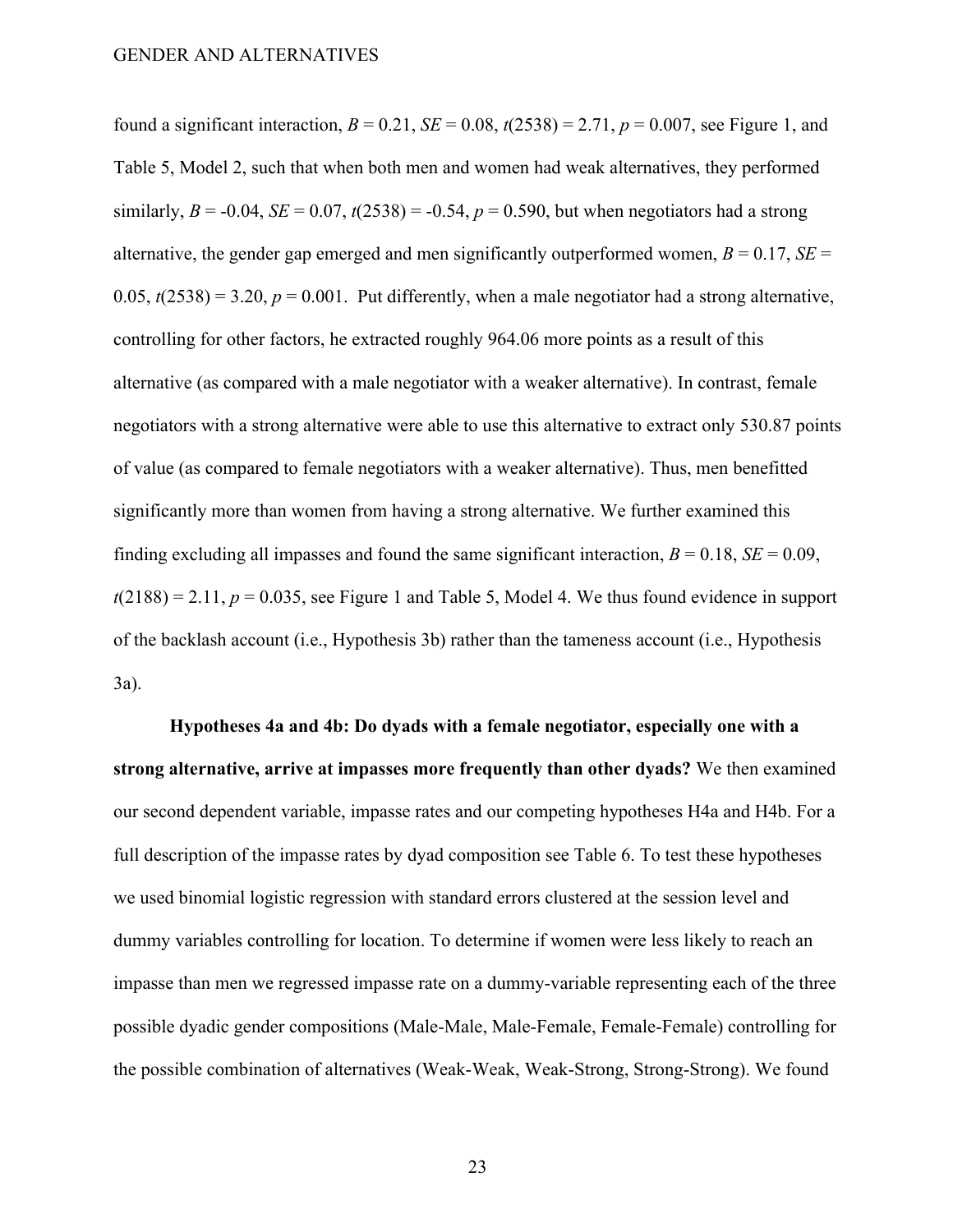no significant main effect for differences in impasse rate as function of gender composition. Put differently, on average Female-Female dyads were no less likely to reach impasse than Male-Male dyads,  $B = 0.33$ ,  $SE = 0.23$ ,  $z = 1.43$ ,  $p = 0.153$ . Similarly, Male-Female dyads were no less likely to reach impasse as Male-Male dyads,  $B = 0.26$ ,  $SE = 0.18$ ,  $z = 1.47$ ,  $p = 0.143$ . Hypothesis H4a (i.e., the tameness account) was thus not supported.

To determine if women with a strong alternative were more likely to reach an impasse we regressed impasse rate on the interaction of the three possible dyadic gender compositions (Male-Male, Male-Female, Female-Female) with the three combinations of alternatives (Weak-Weak, Weak-Strong, Strong-Strong). We found two significant interactions such that Female-Female dyads had significantly higher rates of impasse when both parties had a Strong Alternative,  $B = 0.50$ ,  $SE = 0.22$ ,  $z = 2.23$ ,  $p = 0.026$ , and that Male-Female dyads similarly had significantly higher rates of impasse when both parties had a Strong Alternative, *B =* 0.33, *SE =*   $0.12$ ,  $z = 2.62$ ,  $p = 0.009$ . Hypothesis H4b (i.e., backlash account) was thus supported.

**Hypotheses 5a and 5b: Do women with strong alternatives set significantly tamer aspiration values than men with strong alternatives?** To examine these hypotheses, we subset the data to examine only those participants assigned to the strong alternative condition ( $n = 371$ ; for additional analyses on participants in the low alternative condition, see online supporting materials.) We then regressed participant gender on aspiration values, clustering standard errors by session and dyad to control for shared error variance and controlling for participant role and negotiation medium (online versus in-person) in all analyses. We did not find any significant differences in aspirations set by gender among those with a strong alternative,  $B = -0.11$ ,  $SE =$ 0.11,  $t(367) = -0.97$ ,  $p = 0.332$ , with male negotiators with a strong alternative setting aspirations an average of 296 points lower than female negotiators with strong alternatives, though this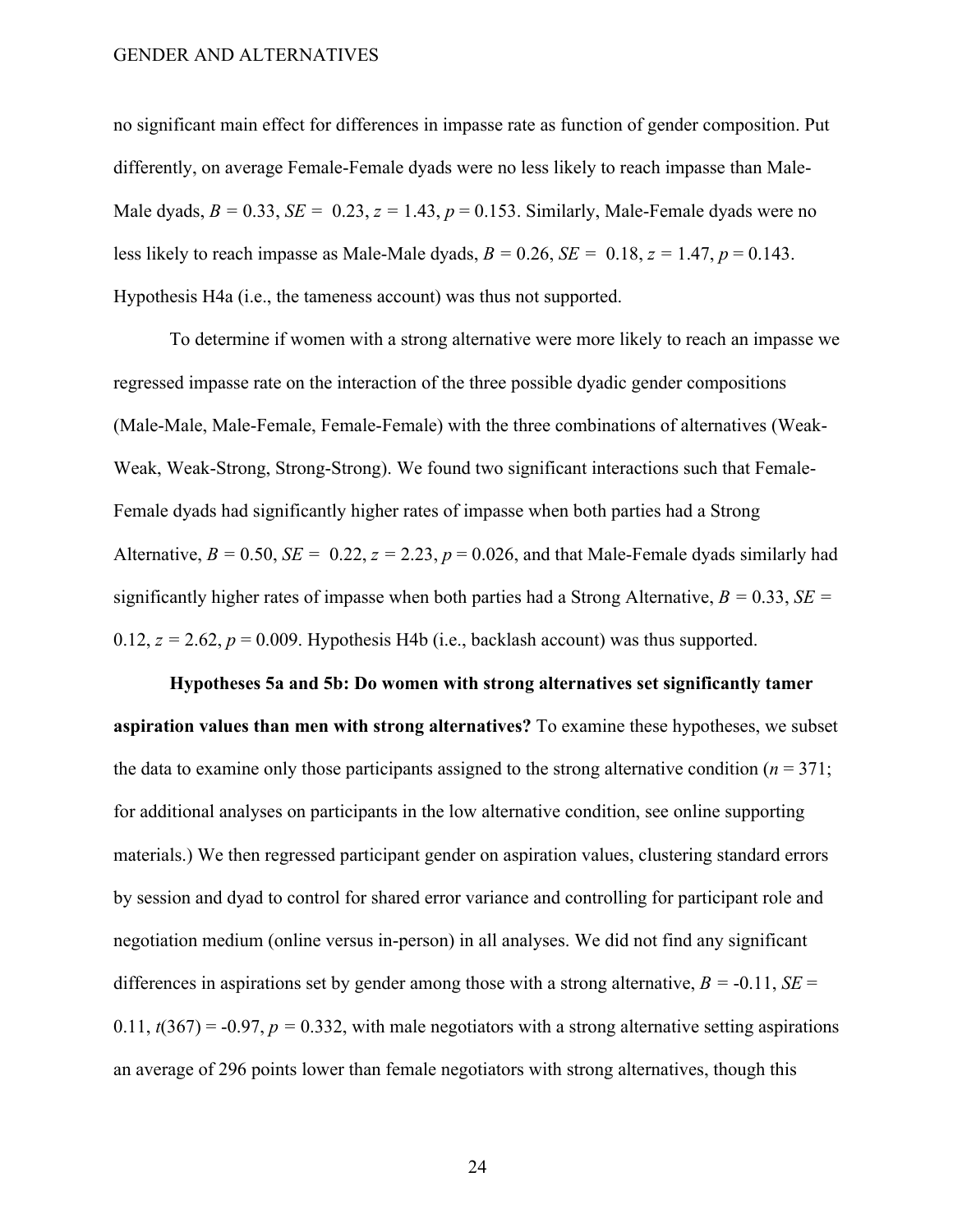difference did not reach statistical significance. Overall, this evidence is more consistent with H5b than with H5a.

As mentioned earlier, because H5b hypotheses predicts a null effect we took an additional step to perform an equivalence test for this hypothesis (Bonett, 2020; Lakens, 2017). Because we are predominantly interested in ruling out an alternative explanation wherein female negotiators set lower aspiration values than male negotiators, we focus our attention on the minimal effect size for which there is less than a 5% chance our data would be observed if women in fact set lower aspirations. We find that we can conclude that if women do set lower aspirations, the effect size for such an effect would have to be smaller than  $d = 0.15$ . Given conventions of Cohen's *d* interpretations which note that 0.20 is a small effect (Cohen, 1988), this effect size would have to be quite small, were it to reliably exist.

**Hypotheses 6a and 6b: Do women with strong alternatives set significantly tamer**  reservation values than men with strong alternatives? We next examined H6a and H6b. To examine these hypotheses, we again subset the data to examine only those participants assigned to the strong alternative condition (for additional analyses on participants in the low alternative condition, see online supporting materials.) We then regressed participant gender on reservation values, clustering standard errors by session and dyad to control for shared error variance and controlling for participant role and negotiation medium (online versus in-person) in all analyses. We found no significant difference in reservation values set by gender among those with a strong alternative,  $B = -0.22$ ,  $SE = 0.22$ ,  $t(382) = -0.99$ ,  $p = 0.323$ , with male negotiators with a strong alternative on average setting reservations around 340 points lower than female negotiators with a strong alternative, though this difference did not reach statistical significance. We again performed an equivalence test and found that we were able to reject an effect size of larger than d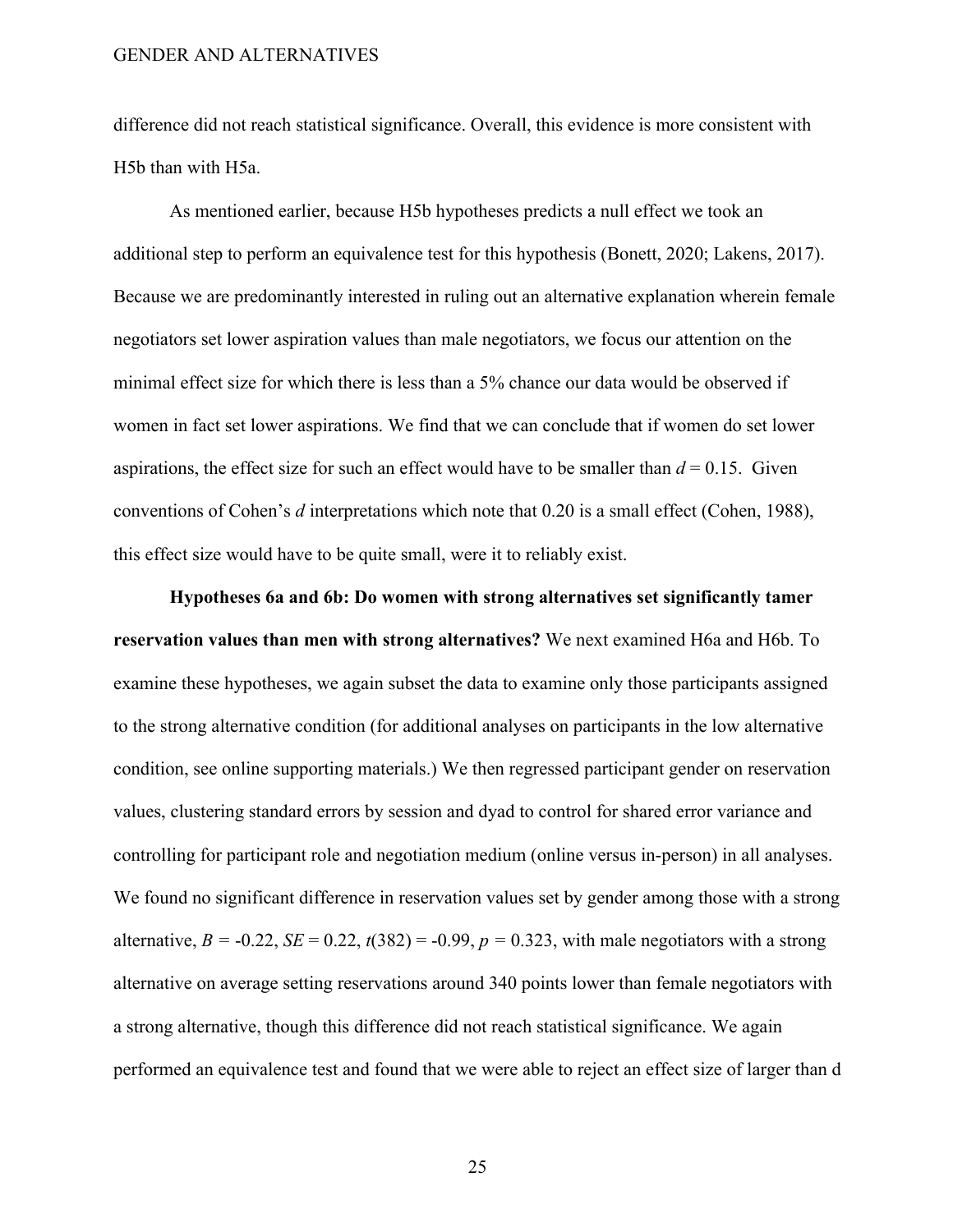$= 0.31$ , a small to medium effect size based on Cohen's (1988) standards. This is larger than our proposed smallest effect size of interest. This evidence, though more consistent with H6b than with H6a, is therefore inconclusive.

#### **Discussion**

Study 1 found robust evidence that women empowered with a strong alternative perform worse than men who have the same alternative. In particular, we found that the gender gap between male and female negotiation performance is exacerbated when the negotiator possesses a strong alternative. This was true when looking at both the value extracted by the negotiator and at impasse rates. This finding emerged in a high-powered experiment that used a diverse sample of participants with a broad range of work experiences from a wide variety of geographic locations in both virtual and in-person negotiation environments.

Somewhat unexpectedly, we did not find support for an overall main effect of gender on value extracted in the negotiation (H1). At first glance this may seem at odds with the previously mentioned meta-analysis that found men overall received more value in negotiations than women (Mazei et al., 2015). However, as we also discussed earlier, this main effect included multiple caveats, leading the authors to note that "gender differences in negotiations are contextually bound and can be subject to change." (Mazei et al., 2015, p. 85). As demonstrated in the present study, the strength of one's alternative appears to be one important moderator that helps determine when a gender difference can be expected.

We propose that these findings provide suggestive evidence in favor of the backlash account of the gender gap in negotiations, which claims that women who use a strong alternative to behave assertively have more conflictual negotiations because their partners respond negatively to this assertive behavior. This greater conflict results in both lesser gains from the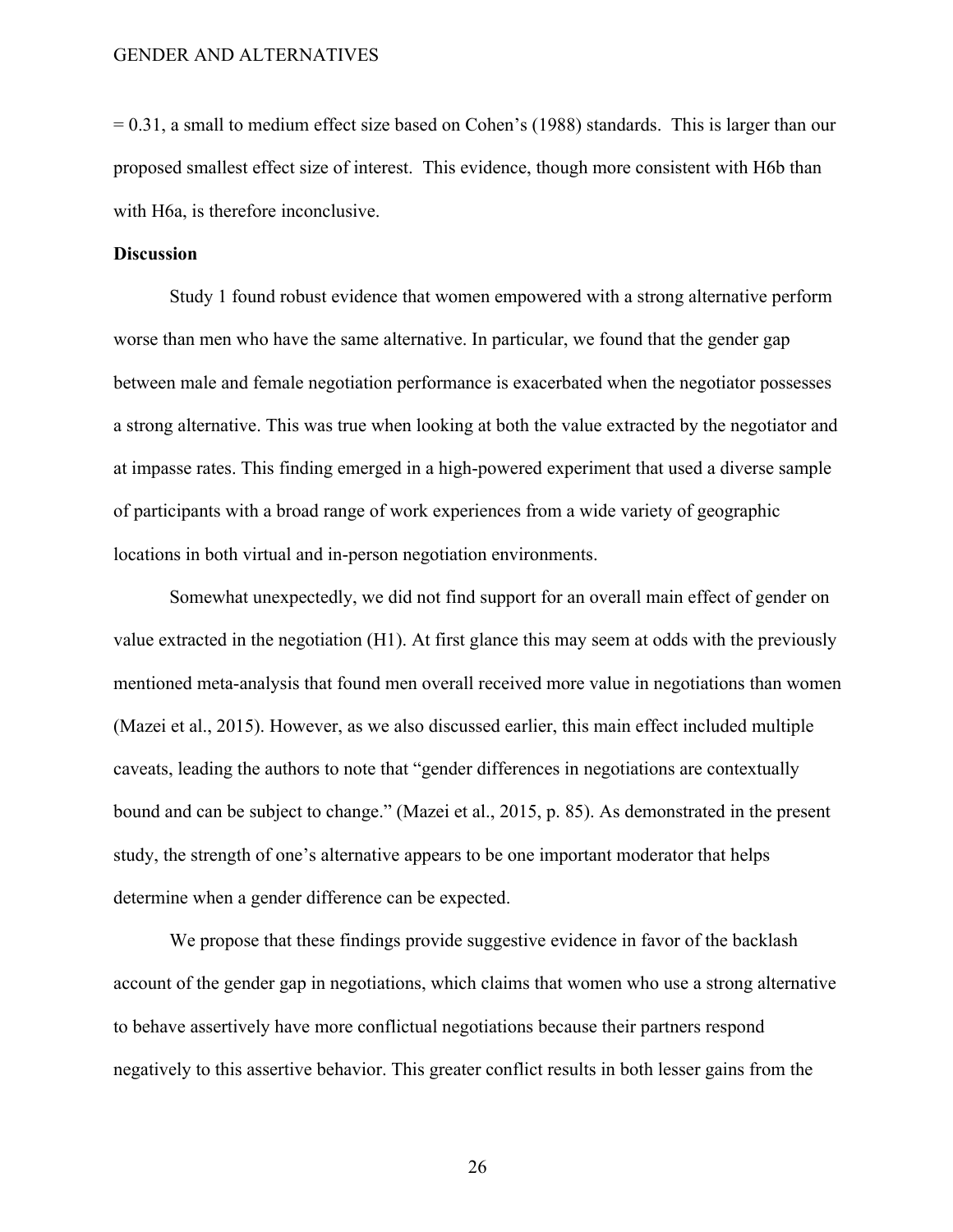strong alternative than similarly empowered male negotiators are able to claim, as well as a higher likelihood of a negotiation resulting in impasse. Female negotiators in dyads with strong alternatives were far more likely to end the negotiation in impasse. This finding is inconsistent with a tameness account and more consistent with a backlash account.

This study further finds that, when empowered with a strong alternative, men and women set similarly ambitious aspirations and do not set significantly different reservation values as compared to their weak alternative counterparts. Although it is difficult to draw strong conclusions from the reservation value finding in particular, we believe these findings are helpful in further disentangling the tameness and backlash accounts. Given that women empowered with a strong alternative achieve worse negotiated agreements and reach more impasses than their empowered male counterparts, the fact that these women set equally ambitious targets (i.e., aspiration values) and report equally low willingness to compromise (i.e., reservation values) as men suggests that women are not behaving more tamely than men when empowered. Instead, this evidence suggests that women face different penalties than men do when they use their strong alternative to aim higher. To offer further evidence of this, we replicate this finding and extend it to first offers in Study 2.

#### **Study 2**

If aspirations reflect a negotiator's ideal goal prior to entering a negotiation, then his or her first offer reflects an initial action in pursuit of that goal. First offers are a powerful driver of negotiation outcomes (Galinsky & Mussweiler, 2001) and higher first offers represent a more assertive (and sometimes acrimonious) start to a negotiation (Jeong, Minson, & Gino, 2020; Schweinsberg, Ku, Wang, & Pillutla, 2012). Thus, they provide a good test of whether men and women differ in their initial assertiveness when empowered with a strong alternative. Similar to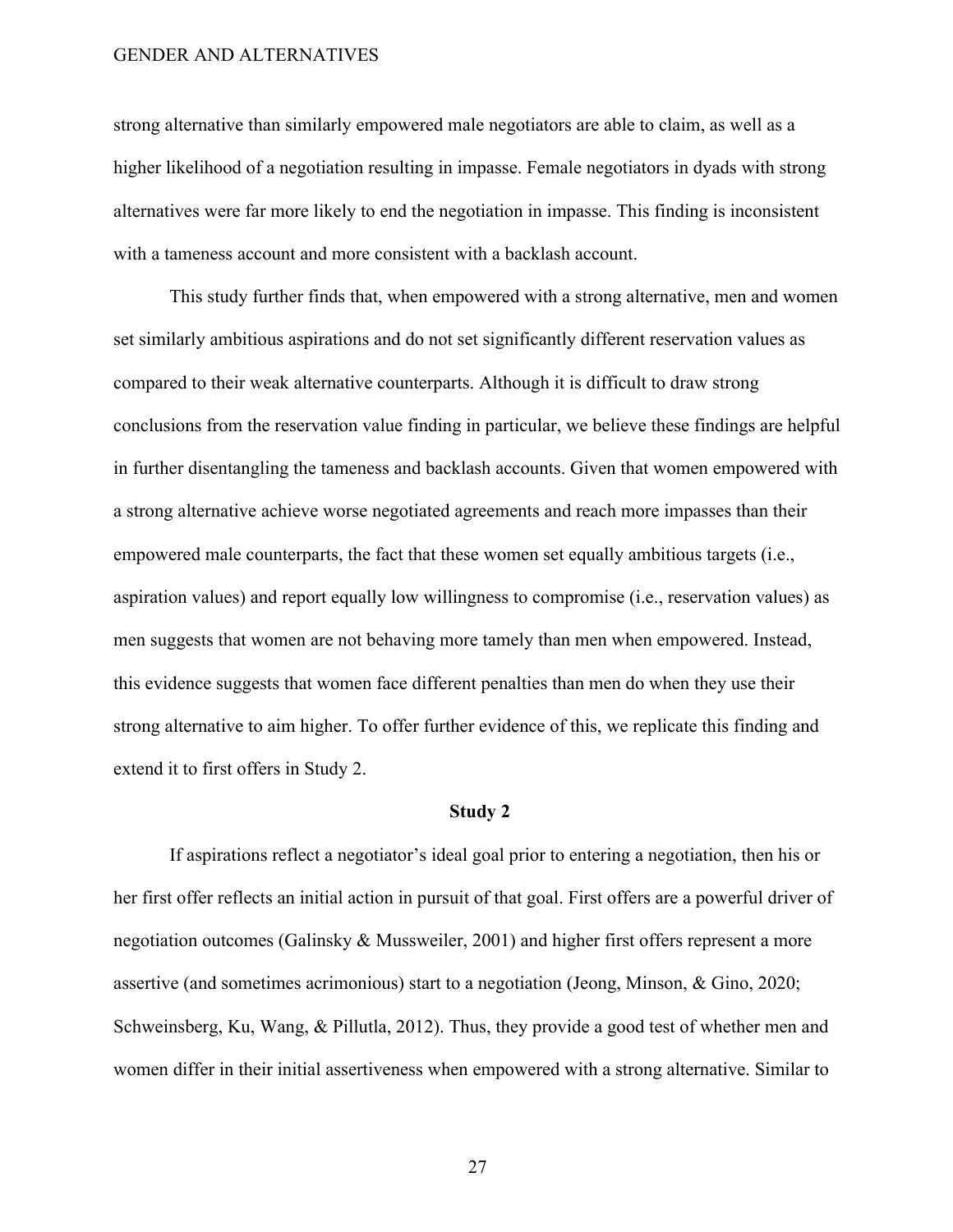the aspiration and reservation value hypotheses (H5a-b and H6a-b) a difference in men and women's stated first offers would indicate a gender difference in expectations surrounding the negotiation, whereas a null result would suggest that men and women are entering the negotiation with similar goals (Amanatullah & Morris, 2010). In other words, the tameness account predicts the following:

*Hypothesis 7a: First offers will be lower for women with a strong alternative than for men with a strong alternative.*

In the same vein, the backlash account instead predicts the following:

*Hypothesis 7b: First offer values for men and women with a strong alternative will not meaningfully differ (i.e. will differ by less than a small effect size in an equivalence test framework).*

We test this new hypothesis, as well as replicating H5a/H5b, in Study 2.

#### **Methods**

**Participants.** We recruited 403 workers from Amazon's Mechanical Turk to complete this study in exchange for payment. We removed those who chose a gender other than "Male" or "Female"  $(n = 1)$  and those who failed the manipulation check item  $(n = 41)$ , yielding a final sample of 361 participants (45.7% Women). All findings remain consistent if all participants are included.

**Procedure and measures.** The data was collected under Stanford IRB# 19533, "Conflict and Cooperation." After completing informed consent, participants were asked to imagine that they were in the process of looking for a new job and were considering two potential companies that would offer more than their current salary. In the Strong Alternative condition participants were informed that they had a negotiated an offer at Company A that would pay them 7% more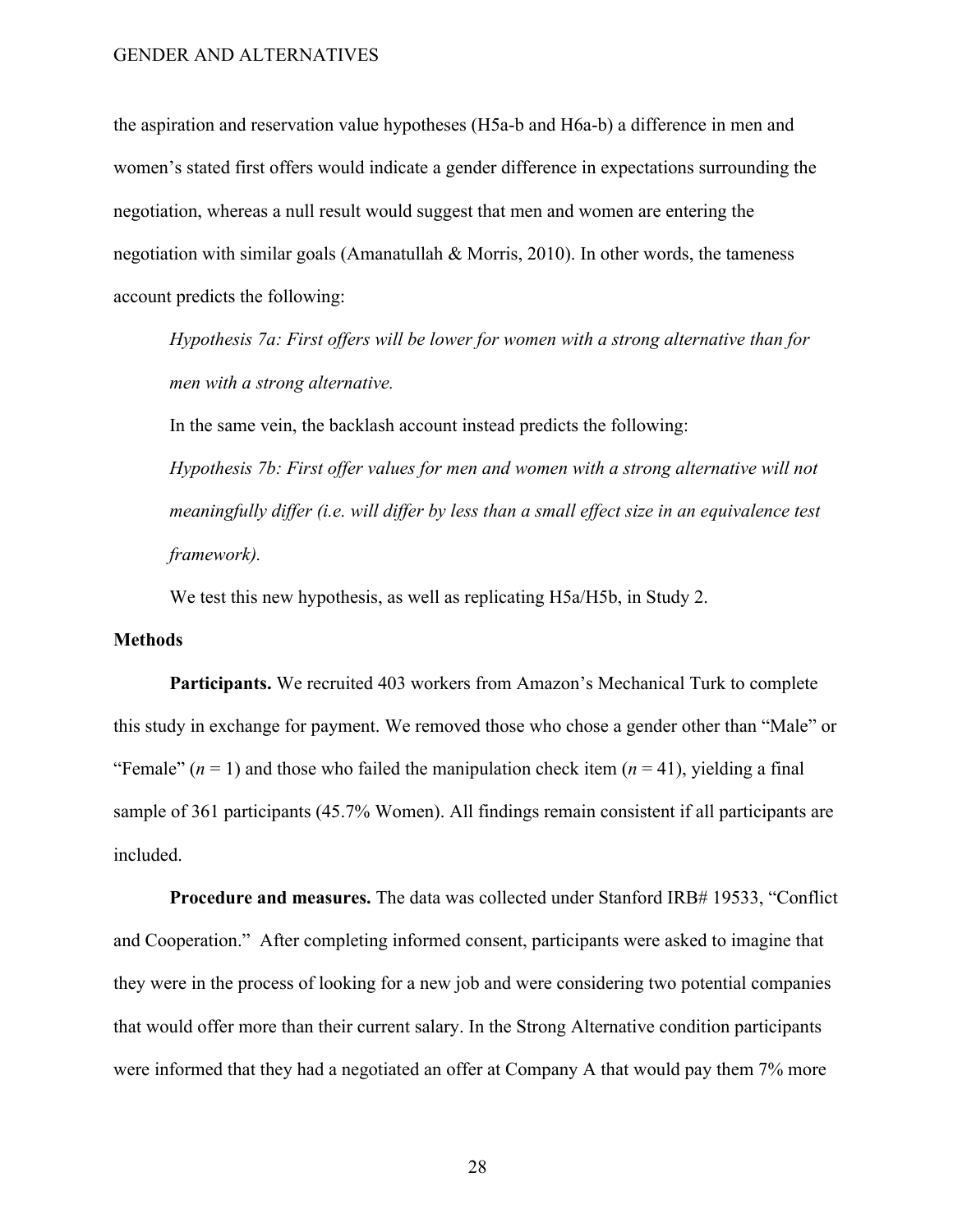than their current salary. In the Weak Alternative condition participants were informed that they had negotiated an offer at Company A that would pay them 3% more than their current salary. We phrased the offer in percentages rather than points (as in the previous studies) or dollars to make it more believable for participants who could be entering the study with many different current salaries as their starting points. Participants were told that they were about to negotiate their offer at Company B. To further emphasize the strength or weakness of the alternative, participants read: "You feel like you're [not] in a great position for this negotiation because you have a relatively [strong/weak] offer at Company A if Company B doesn't hire you."

Participants responded to two items that served as our dependent measures using sliding scales ranging from 0 to 15.

*Aspiration price.* We asked participants to fill in the following blank using the aforementioned scale: "My target in this Negotiation with Company B is to gain % salary."

*Planned first offer***.** We asked participants to imagine that the hiring manager at Company asked them what they were looking for in terms of salary. They then filled in the following blank: "I'm looking for you to offer a salary that is \_\_\_% more than my current salary."

#### **Results and Discussion**

We first tested H5a and H5b, see Table 7 for descriptive statistics and zero-order correlations. We regressed participant gender and participant alternative on aspiration values. We found that having a strong alternative significantly increased one's aspiration,  $B = 0.86$ ,  $SE =$  $(0.10, t(358) = 8.95, p < 0.001$ , with those with a strong alternative setting aspirations that were on average 2.57 percent higher than those with a weak alternative. We did not find any significant differences in aspirations set by gender,  $B = -0.10$ ,  $SE = 0.29$ ,  $t(358) = -0.35$ ,  $p =$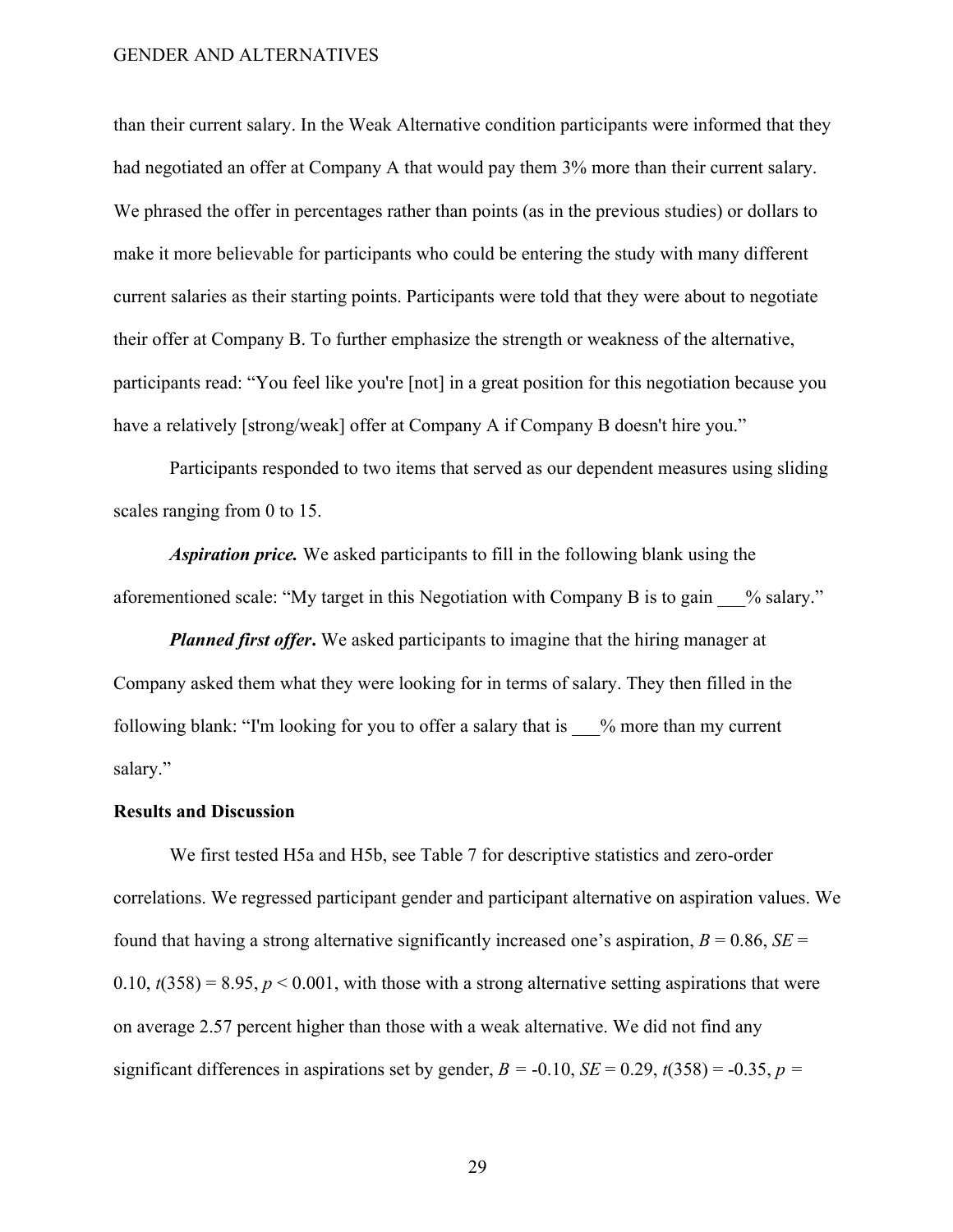0.730. We did not find any significant interaction between negotiator gender and negotiator alternatives on aspiration price,  $B = -0.58$ ,  $SE = 0.58$ ,  $t(357) = -1.00$ ,  $p = 0.318$ . We again performed an equivalence test and found that we were able to reject an effect size of larger than *d*   $= 0.26$ , a relatively small effect size based on Cohen's (1988) standards, albeit slightly larger than the convention for a small effect size, of  $d = 0.20$  We thus found evidence more consistent with H5b than with H5a.

We then tested H7a and H7b. We regressed participant gender and participant alternative on planned first offers. We found that having a strong alternative significantly increased one's planned first offer,  $B = 0.57$ ,  $SE = 0.10$ ,  $t(358) = 5.64$ ,  $p < 0.001$ , with those with a strong alternative reporting first offers around 1.83 percent higher than those with a weak alternative. We did not find any significant differences in planned first offers by gender,  $B = 0.033$ ,  $SE =$  $(0.10, t(358) = 0.32, p = 0.748$ . We did not find any significant interaction between negotiator gender and negotiator alternative,  $B = -0.59$ ,  $SE = 0.65$ ,  $t(357) = -0.90$ ,  $p = 0.366$ . We again performed an equivalence test and found that we were able to reject an effect size of larger than *d* = 0.20, a small effect size based on Cohen's (1988) standards. We thus found evidence more consistent with H7b than with H7a.

#### **General Discussion**

In this paper we sought to accomplish three goals. First, we looked to contribute to the literature on gender in negotiation by examining the interplay of gender and alternatives in shaping negotiation outcomes. Exploring the interaction between these two variables allowed us to disentangle two possible sources of the gender gap in negotiation outcomes: (1) that women are insufficiently assertive in negotiation (the tameness account) and (2) that women are willing to negotiate assertively but face a backlash when doing so (the backlash account). We found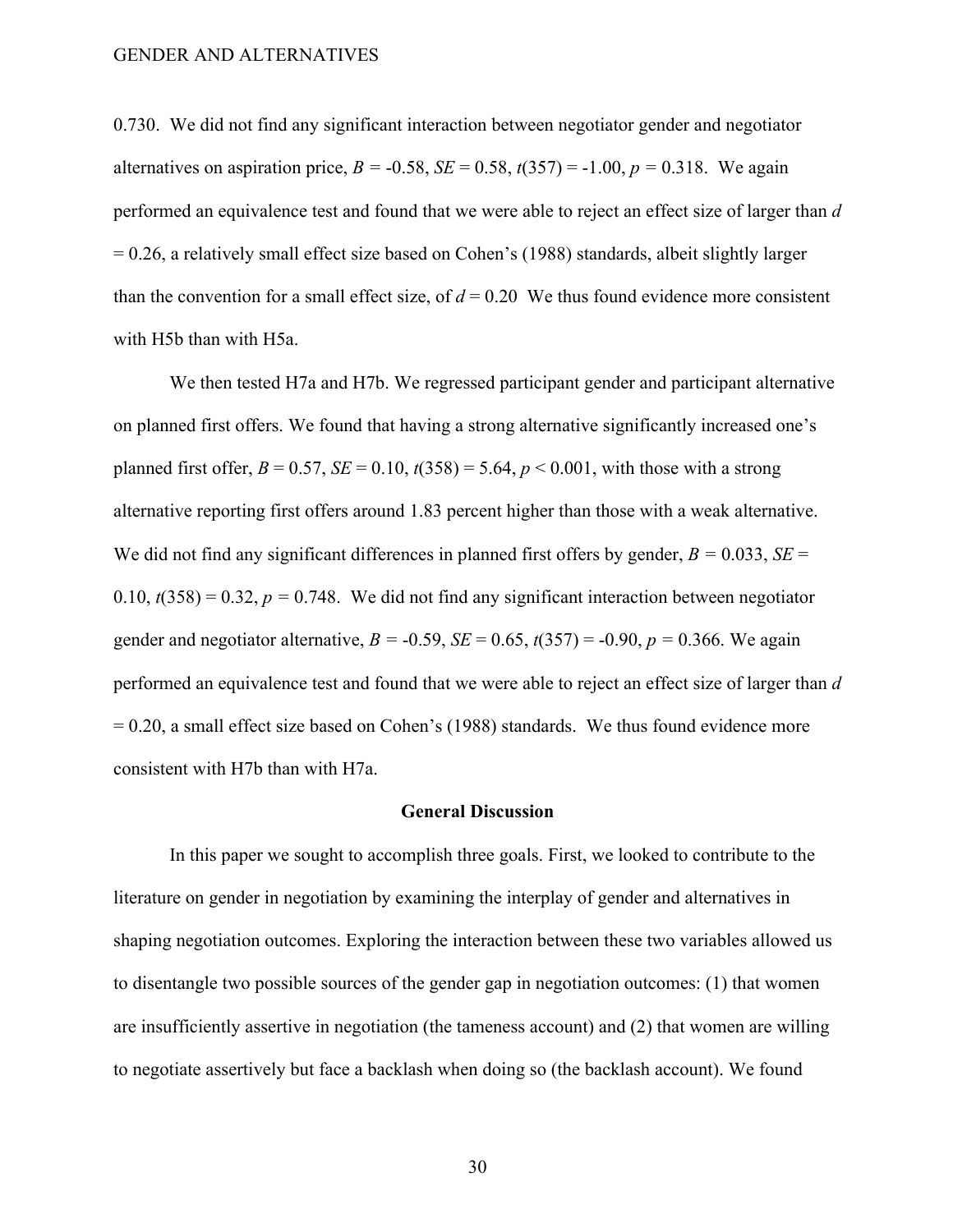evidence that suggests that the backlash account may better explain the gender gap in negotiation performance than the tameness account. Female negotiators empowered by a strong alternative underperformed their male counterparts and were also more likely to reach a value-destroying impasse rather than a more profitable negotiated agreement. The higher impasse rates, in particular, indicate a conflictual dynamic in the negotiation that is more consistent with a process of backlash than with tameness at the bargaining table.

In addition, we sought to replicate two central findings in the negotiation literature—the gender gap and the power of alternatives—with a large sample that was professionally and culturally diverse. Surprisingly, although we did replicate the enhancing effect of strong alternatives on negotiation outcomes, we did not find that women underperformed male counterparts on average. Instead our results suggest that only women with stronger alternatives underperformed compared to similarly-empowered male negotiators.

We believe there are several possible explanations for this finding, which would be interesting for future research to explore. First, in our study, all the women and men who attended the educational sessions took part in the negotiation exercise, and thus any relative differences in performance due to a reluctance to initiate negotiations were removed (cf. Small et al., 2007). Situations where someone must choose to initiate the negotiation are likely to exacerbate the gender gap in negotiation performance. For example, women who decide to initiate negotiations may pursue the ensuing negotiation more tentatively than their male counterparts, or women may be penalized more for initiating negotiations in the first place (Bowles, Babcock, & Lai, 2007).

Second, in contrast with some prior studies, our negotiation task contained integrative, distributive, and congruent components, rather than only distributive components. Whereas the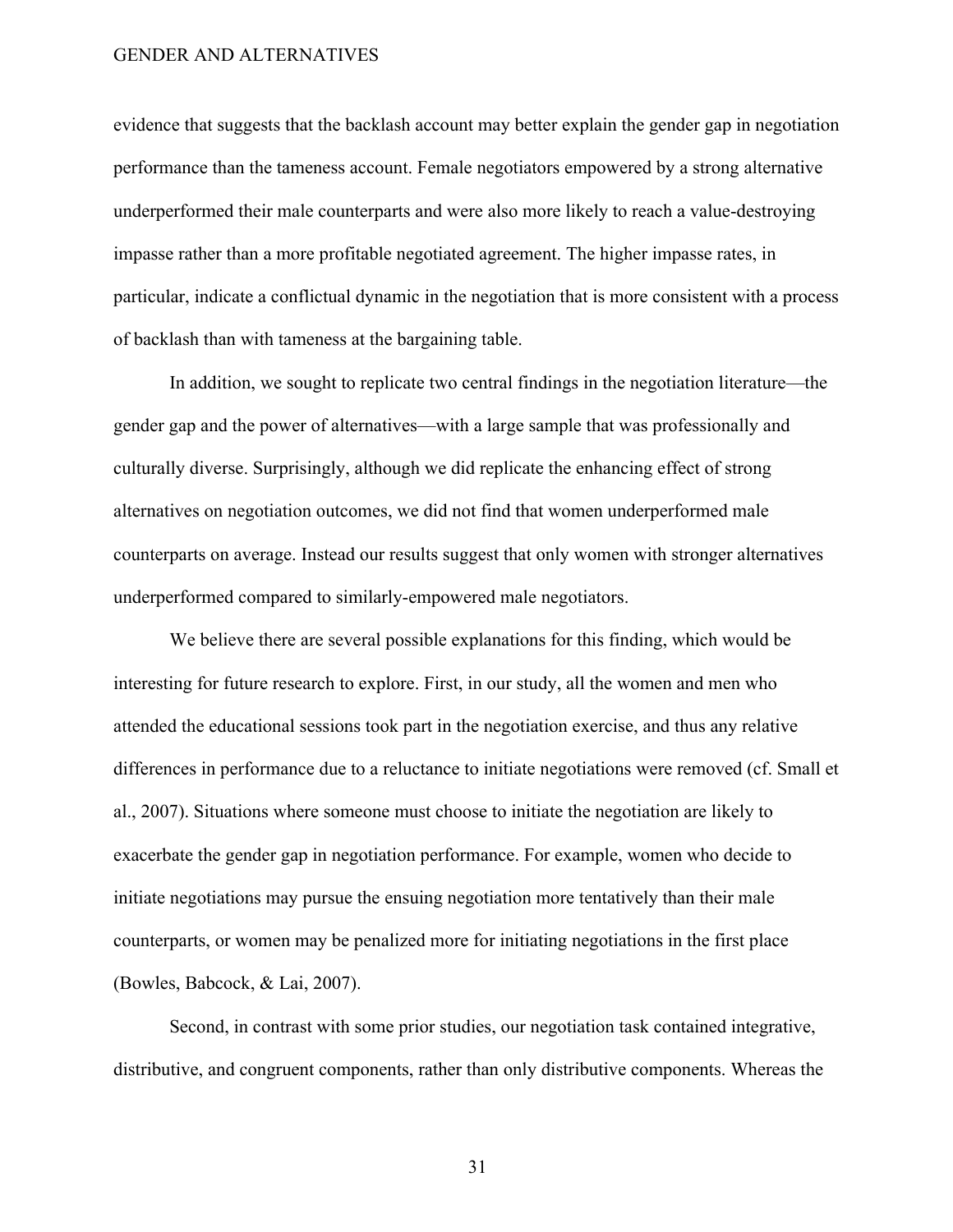lay schema of negotiation is more in line with the "fixed pie" of distributive issues (Halevy & Phillips, 2015; Neale & Bazerman, 1983), women may perform better when a negotiation also contains integrative or congruent issues. To the extent that negotiation dyads in our study discovered such mutually beneficial issues early in the negotiation process, it may have improved the relative performance of female negotiators.

Third, the use of concrete alternatives may have functioned as potent anchors that reduced variance in negotiator behavior and performance relative to negotiations in which men and women do not receive well-defined alternatives (and may therefore form very different impressions of the value of their alternative; Pinkley, Neale, & Bennett, 1994). Future research may examine directly whether men and women provide different evaluations of the quality of illdefined and well-defined alternatives to a negotiated agreement. Finally, it's possible that societal change empowering women at a cultural level has shrunk the effect size of the gender gap in negotiation. Women's earnings, compared to men's, have risen in the past few decades (Blau & Kahn, 2007; cf. England, Levine, & Mishel, 2020); the current results may show that the gender gap in negotiation performance has similarly shrunk, making it difficult to detect even with large sample sizes and substantial statistical power.

Despite not finding that female negotiators underperformed relative to male negotiators, we do not wish to paint an overly rosy picture of gender dynamics in negotiation. Though the gap between men and women on average appears smaller, our results suggest that positions of relative power may exacerbate gender dynamics such that a female negotiator empowered by a strong alternative does not reap the same benefits from that alternative as her male counterpart (cf. Magee, Galinsky & Gruenfeld, 2007). Instead empowered female negotiators, as referenced above, are more likely to fail to reach an agreement with their counterparts.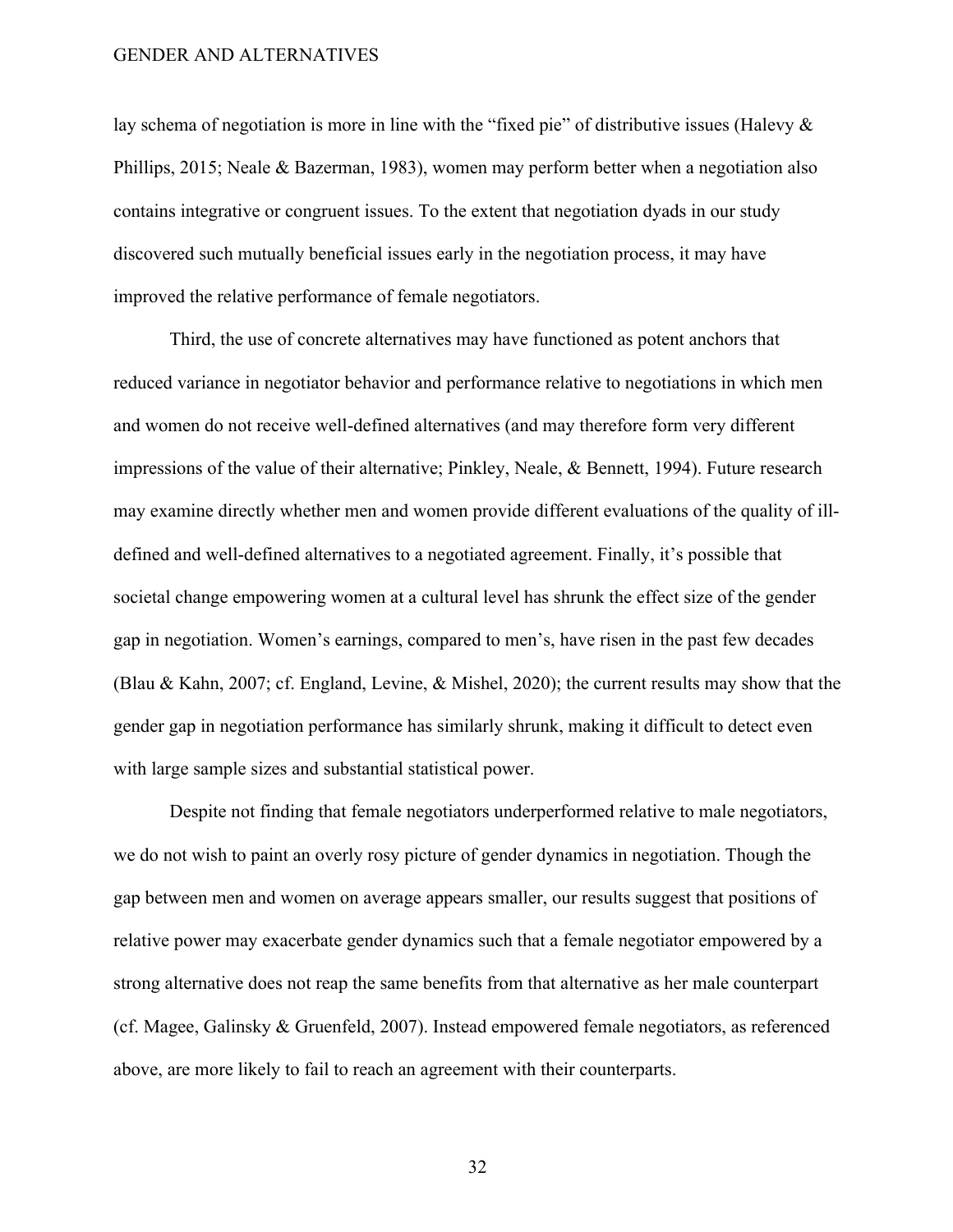We argue that the backlash effect appears to be the more plausible explanation. Under the backlash account, women with a strong alternative are empowered to be equally ambitious and assertive as their male counterparts, but aiming high is perceived differently when enacted by empowered women than by empowered men. This suggests that, when the gender gap does persist, it may be due less to women behaving in stereotype-congruent ways (i.e., in line with traditional gender roles, e.g. Stevens, Bavetta, & Gist, 1993), and more due to the negative effects of women behaving in stereotype-incongruent ways which, in turn, prompts a backlash from their negotiation counterparts (Rudman & Phelan, 2008), thereby leading to more frequent impasses.

Given the increased societal emphasis on helping women advance to leadership positions (Sandberg, 2013), this result is particularly troubling, and worthy of future research. If having a stronger alternative functions similarly to other manifestations of higher power in social interactions (e.g., Brescoll & Uhlmann, 2008; Rudman et al., 2012), our results offer support to the notion that women are likely to face greater backlash as they climb the hierarchical ladder in organizations. Indeed, stereotype-related backlash is a primary contributor to what has been termed the "glass ceiling" effect limiting the promotion of women to high levels of organizations (Cotter, Hermsen, Ovadia, & Vanneman, 2001; Heilman, 2001). This research lends further credence to the notion that it may be difficult for women to reach higher rank positions in organizations even though women may actually often practice advantageous leadership styles once they achieve these positions of higher rank (Rosette & Tost, 2010).

#### **Limitations and Future Directions**

It is important to acknowledge several limitations to the current research so that future work might improve and build on it. First, the current studies focus primarily on a single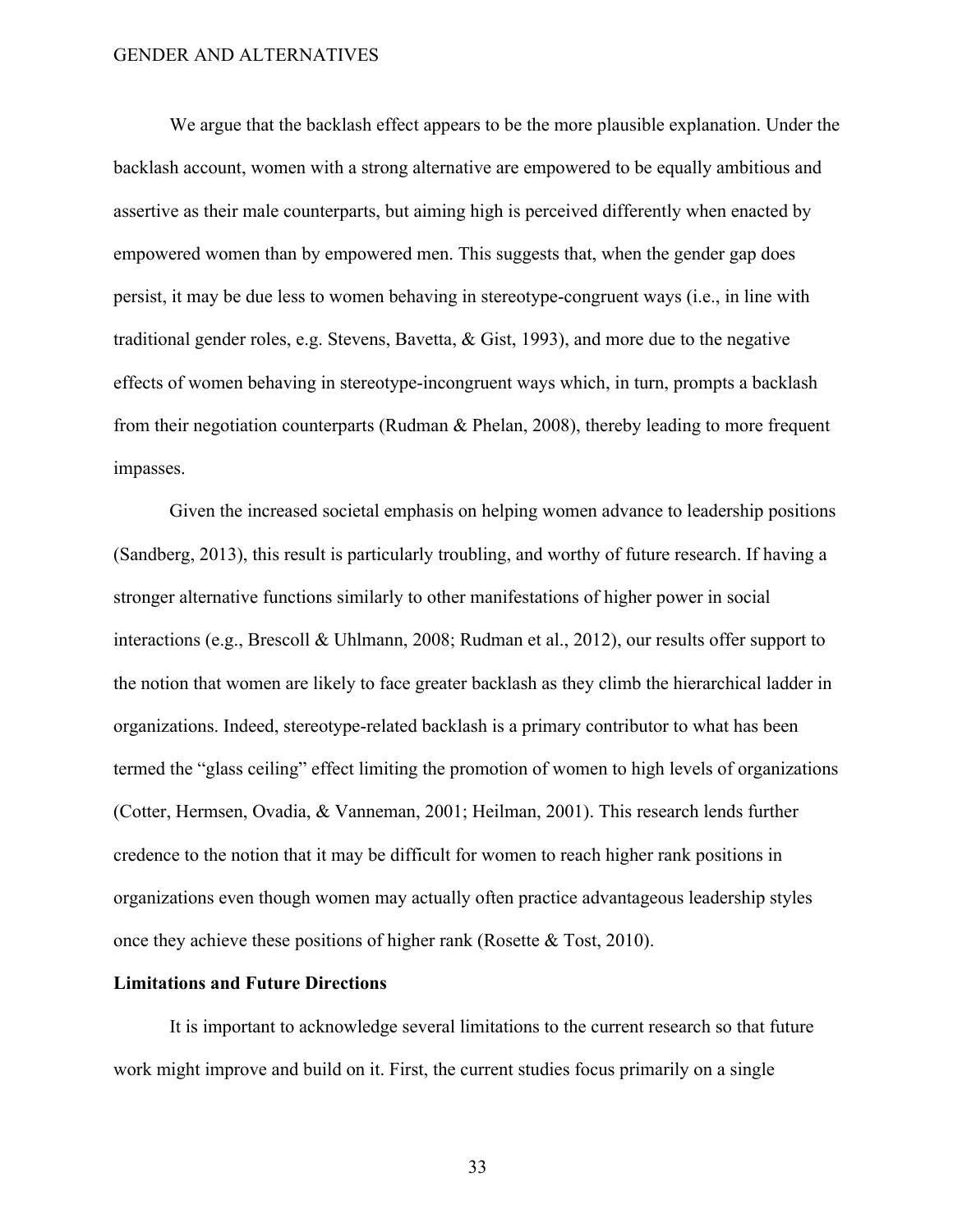negotiation exercise that mimics a job offer negotiation. Though this exercise contains a diverse set of issues (distributive, integrative and congruent), it limits the generalizability of the study. To the extent that job negotiations in particular make traditional gender schemas more salient to negotiators, this could make negotiators more sensitive to deviations from these traditional gender roles (Kray et al., 2001; Kray et al., 2002).

Second, while we were able to obtain certain indicators of how individuals were thinking going into the negotiation (e.g., reported first offers, reservation values) and the final outcome, the dynamics of the negotiation itself remain a black box. Future research would benefit from examining the actual (verbal and nonverbal) behaviors of the parties during the negotiation process. For example, coding videotapes from in-person negotiations or chat transcripts from online negotiations could be used to further examine the hypotheses we put forth here.

In addition, though our sample in Study 1 is larger and more diverse than a typical experimental study of negotiations, it is still insufficient to allow a high-powered examination of the role of additional demographic factors interacting with gender or alternatives. For example, future research might be well-served to examine more closely the interaction between race and gender in negotiation performance. To date, startlingly little research has examined whether the effect of gender on negotiation performance is dependent on the race of the negotiator (cf. Toosi, Mor, Semnani-Azad, Phillips, & Amanatullah, 2018). Given that race has been found to affect first offers in a buyer-seller situation (Ayres & Siegelman, 1995), investigating the impact of the intersection of race, gender, and alternatives—all forms of social or situational power—may shed light on how these different instantiations of power impact negotiated outcomes among a diverse set of negotiators (Hernandez, Avery, Volpone, & Kaiser, 2019).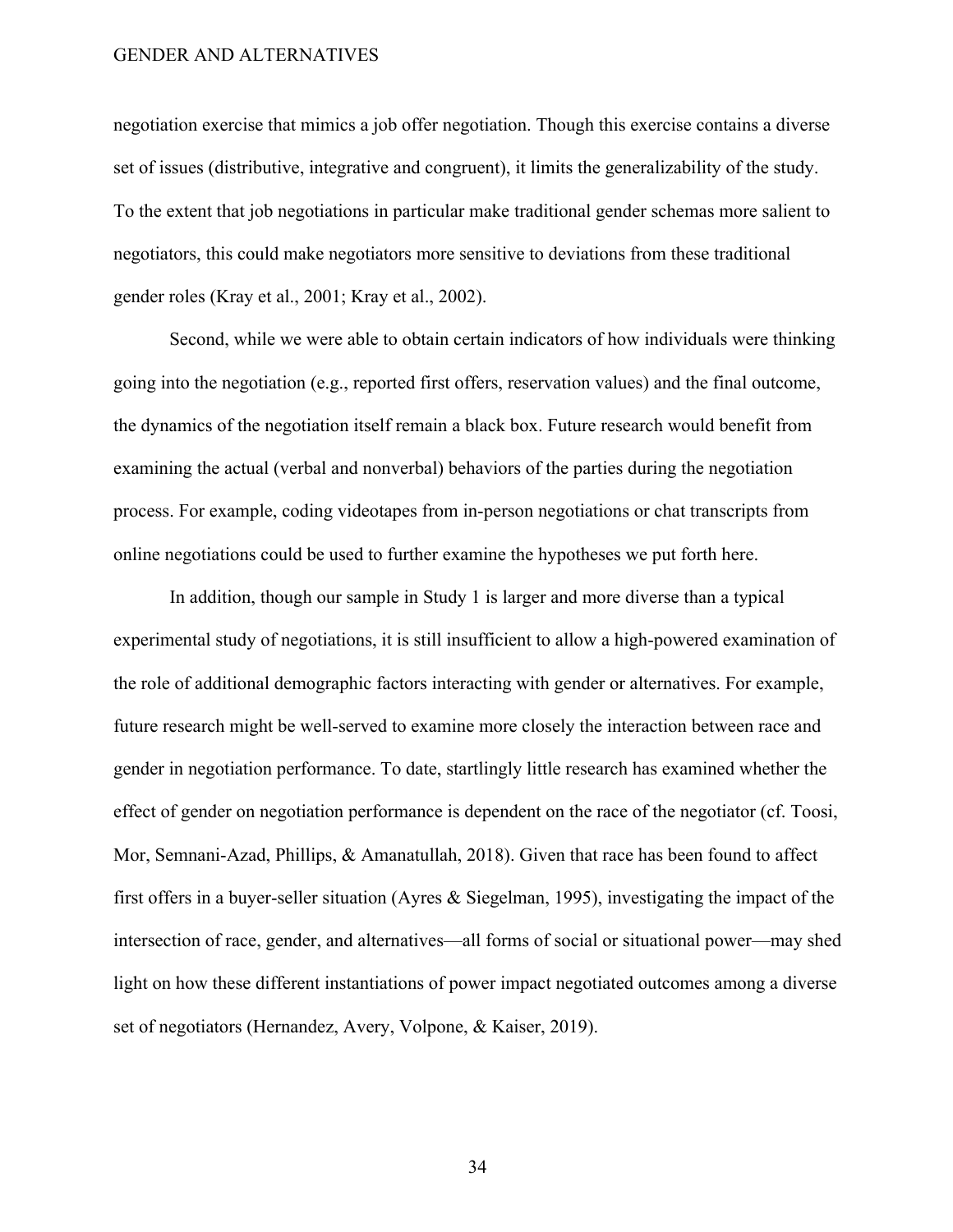Further, although our sample is exceptionally diverse in terms of participants' ages, cultural backgrounds, educational and work experiences, industries and organizational ranks relative to samples previously employed in experimental research on negotiation, it is not a nationally representative sample of working adults in a given country. Plausibly, our sample consists of individuals with greater interest and motivation to hone their negotiation skills as evident from their choice to enroll in an elective course or a non-degree program that offers a negotiation workshop. Although this feature of our sample facilitated engagement with the New Recruit negotiation exercise, it may limit the generalizability of our findings to individuals who are similarly motivated. Our sample is also notably different from prior negotiation studies that often, though not exclusively, use college undergraduates or similar groups as the sample population (Henrich, Heine & Norenzayan, 2010). Our paper thus offers a new vantage point on previously examined questions.

Finally, it is important to note that, while the interaction we explore is statistically significant, gender and one's alternative still explain relatively little variance in our data. While a small effect size does not necessarily imply that the effect is unimportant (Prentice & Miller, 1992), there are a number of reasons why we expect that the variance explained by gender would be larger in real-world settings. First, the participants in Study 1 negotiated in an educational context and were supervised by a faculty member. This important contextual feature may have limited the degree to which the negotiators engaged in backlash against women who behaved in stereotype-inconsistent ways as compared with negotiators' propensity to do so in unsupervised real-world employment negotiations. Second, a key part of the negotiation exercise in Study 1 was that results were displayed to all other members of the class after the negotiation finished, and people knew that they may be called on to explain or justify their behavior in the negotiation.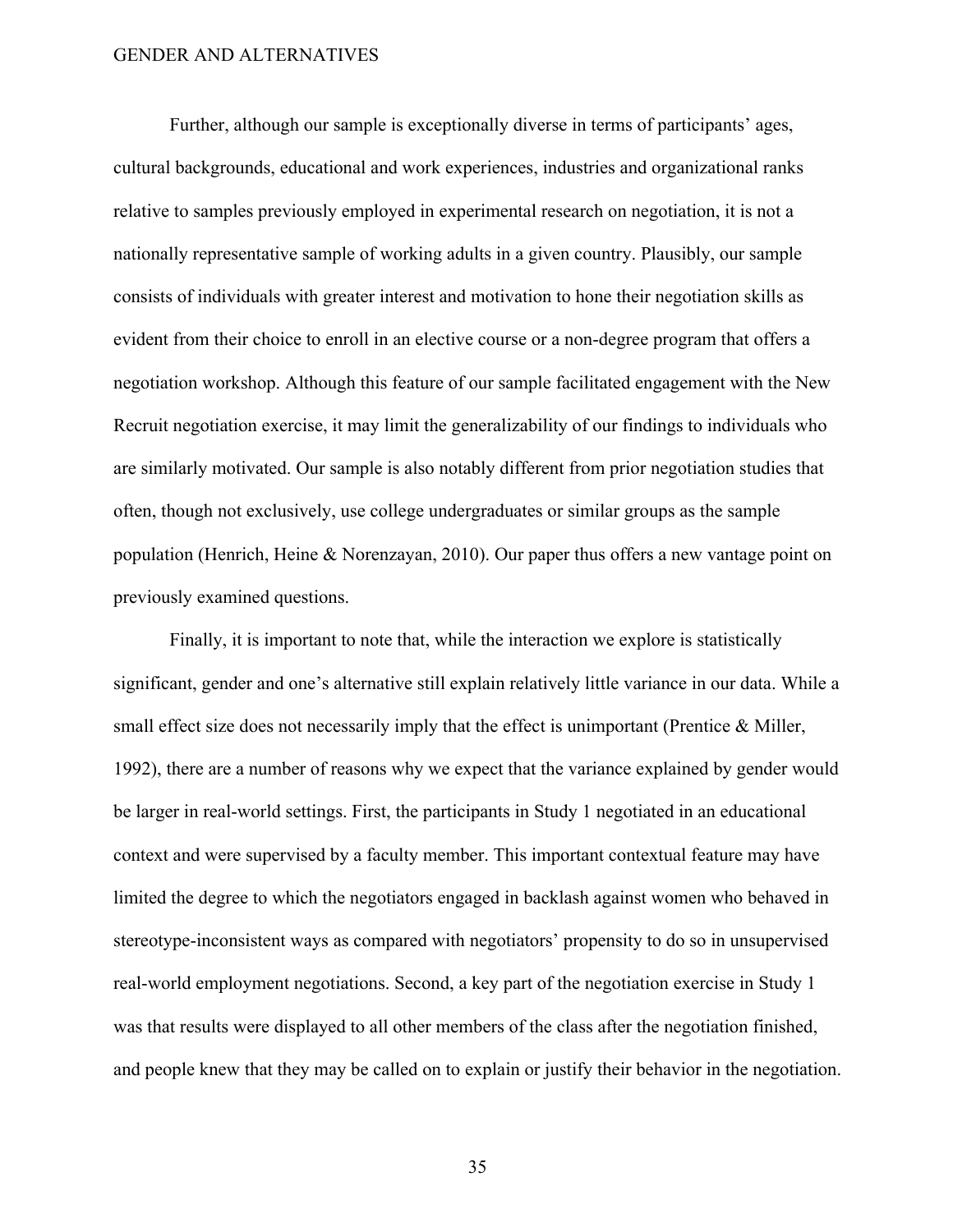The potentially heightened accountability may have tempered backlash compared to other settings since participants may have been particularly aware of having to justify their behavior to the faculty member and the class later.

#### **Managerial Implications**

Many organizational efforts to shrink the gender gap in pay or performance focus on altering the behavior of women to make it more akin to that of men (e.g., Sandberg, 2013). Recent research, however, has suggested that an alternative solution might be to focus on changing the behavior of the advantaged rather than the disadvantaged (DiTomaso, 2015; Phillips & Lowery, 2018). Our research provides some support for this latter perspective. Namely, we find suggestive evidence that poor performance among women with strong alternatives in a negotiation context may be better explained not by women failing to "lean in" enough (e.g. set ambitious aspirations) but by different reactions to men and women behaving in similar ways (e.g. a greater number of impasses). As a result, managers looking to reduce gender gaps in the workplace may want to install guidelines and processes to minimize the possibility that such backlash occurs, rather than encouraging the disadvantaged to act more like the advantaged in negotiations.

We also provide evidence for why limiting negotiation opportunities (e.g., on salary) in some instances may help to close the gender gap more than simply providing women with greater help on how to negotiate. We do not mean to imply that organizations should get rid of negotiations entirely—both because this would be impractical and likely impossible, and because negotiations can often provide powerful opportunities for both the organization and the individual to achieve benefits that might not otherwise be possible (Neale & Lys, 2015b). Rather than proscribing negotiation, we propose that organizations carefully examine contexts that may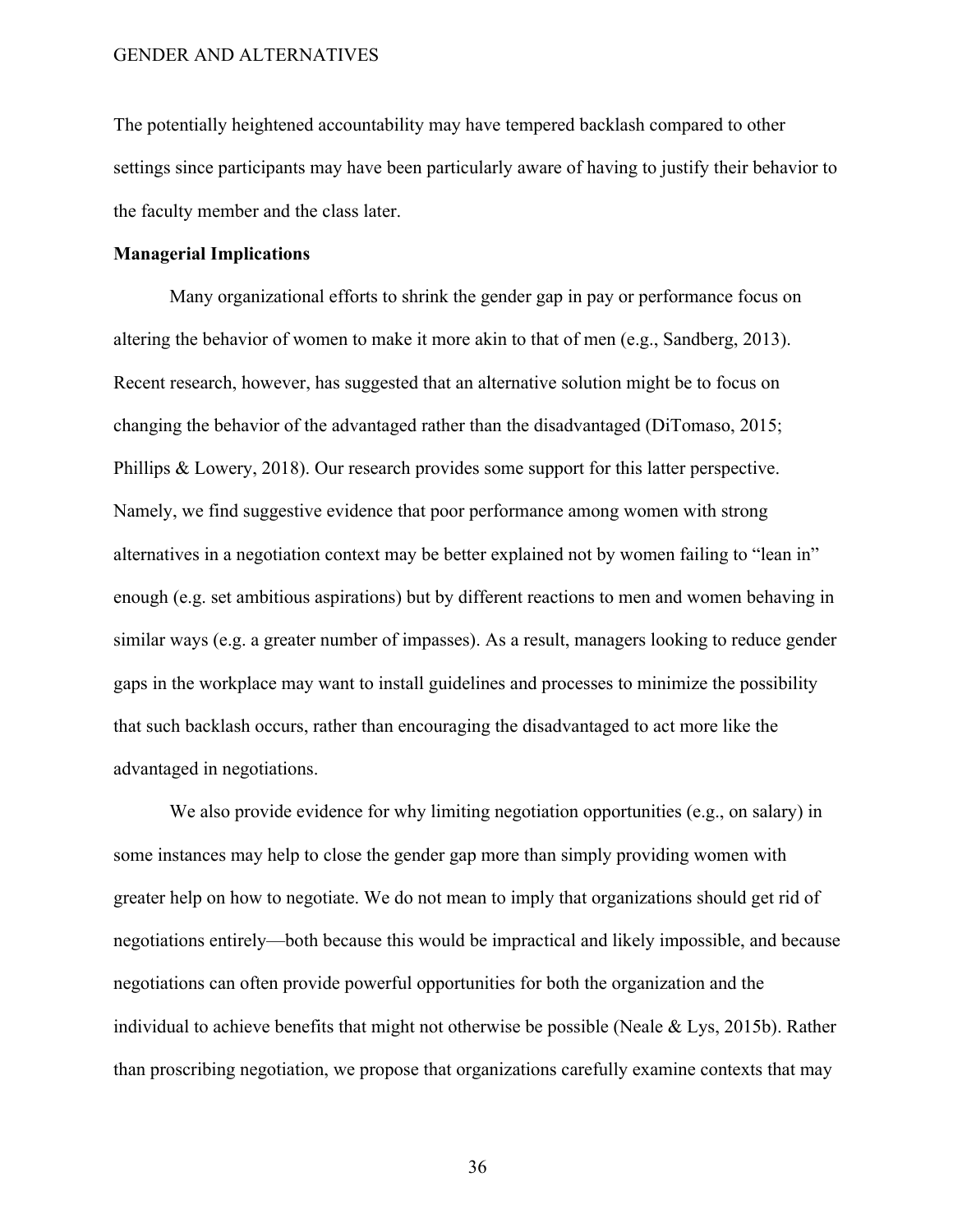be most susceptible to these backlash effects and design policies and implement procedures to mitigate the harmful effects of backlash.

#### **Conclusion**

Though the gap in gender performance in negotiation may be shrinking in society, our findings show that female negotiators that possess a strong alternative to a negotiated agreement do not benefit as much as men who possess an equally strong alternative. Female negotiators with strong alternatives were significantly more likely to end their negotiations in an impasse, a suboptimal outcome in the exercise, consistent with a backlash account of the gender gap in negotiation. By conducting high-powered studies with large and diverse samples, negotiation researchers will be able to better understand fundamental processes influencing negotiations in the workplace and beyond.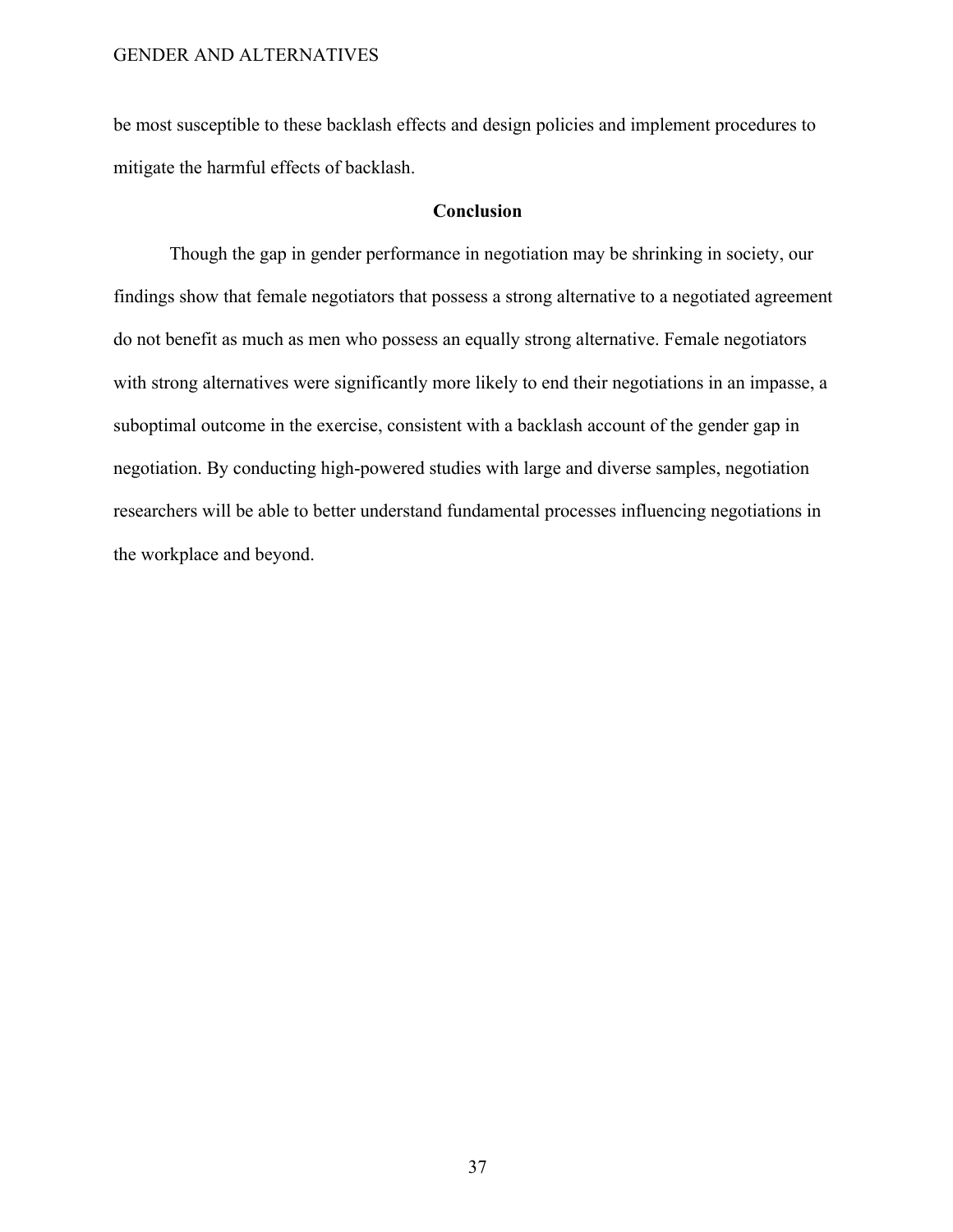#### References

- Adair, W. L., Okumura, T., & Brett, J. M. (2001). Negotiation behavior when cultures collide: the United States and Japan. *Journal of Applied Psychology*, *86*(3), 371.
- Amanatullah, E. T., & Morris, M. W. (2010). Negotiating gender roles: Gender differences in assertive negotiating are mediated by women's fear of backlash and attenuated when negotiating on behalf of others. *Journal of Personality and Social Psychology, 98*(2), 256-267.
- Amanatullah, E. T., & Tinsley, C. H. (2013). Punishing female negotiators for asserting too much… or not enough: Exploring why advocacy moderates backlash against assertive female negotiators. *Organizational Behavior and Human Decision Processes*, *120*(1), 110-122.
- Ashenfelter, O., & Currie, J. (1990). Negotiator behavior and the occurrence of disputes. American Economic Review, 80, 416-420.
- Ayres, I., & Siegelman, P. (1995). Race and gender discrimination in bargaining for a new car. *The American Economic Review*, *85*(3), 304-321.
- Babcock, L., & Laschever, S. (2003). *Women don't ask: Negotiation and the gender divide.* Princeton, NJ: Princeton University Press.
- Bazerman, M. H., & Neale, M. A. (1993). *Negotiating rationally*. New York, NY: Simon and Schuster.
- Blau, F. D., & Kahn, L. M. (2007). The gender pay gap have women gone as far as the can?. *The Academy of Management Perspectives*, *21*(1), 7-23.
- Bonett, D. G. (2020). Design and Analysis of Replication Studies. *Organizational Research Methods*, 1094428120911088.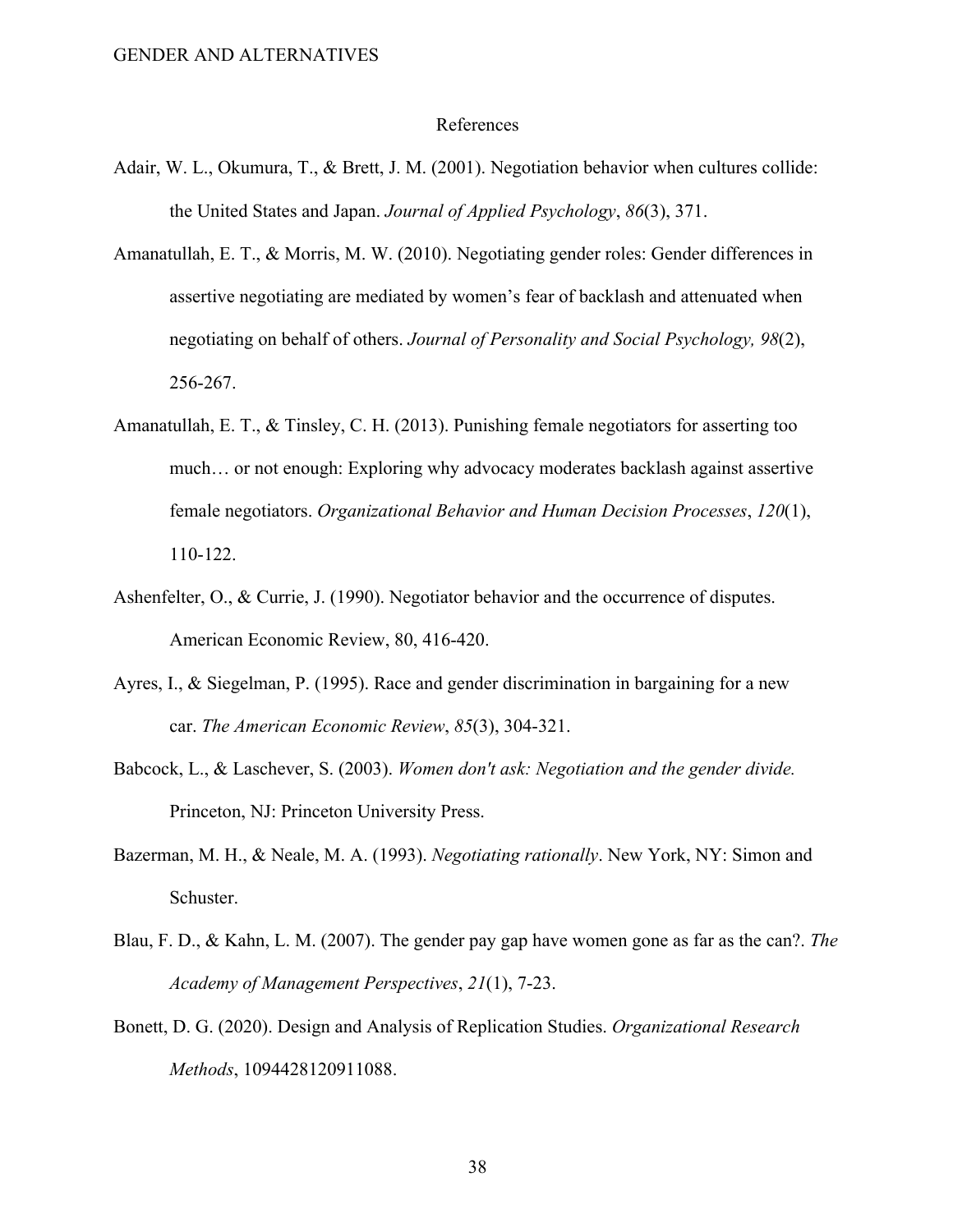- Bowles, H. R., Babcock, L., & Lai, L. (2007). Social incentives for gender differences in the propensity to initiate negotiations: Sometimes it does hurt to ask. *Organizational Behavior and Human Decision Processes*, *103*(1), 84-103.
- Bowles, H. R., Babcock, L., & McGinn, K. L. (2005). Constraints and triggers: situational mechanics of gender in negotiation. *Journal of Personality and Social Psychology*, *89*(6), 951-965.
- Bowles, H. R., McGinn, K. L., & Babock, L. (2005). Constraints and triggers: Situational mechanics of gender in negotiation. *Journal of Personality and Social Psychology*, *89*(6), 951-965.
- Brescoll, V. L., & Uhlmann, E. L. (2008). Can an angry woman get ahead? Status conferral, gender, and expression of emotion in the workplace. *Psychological Science*, *19*(3), 268- 275.
- Brett, J. F., Pinkley, R. L., & Jackofsky, E. F. (1996). Alternatives to having a BATNA in dyadic negotiation: The influence of goals, self-efficacy, and alternatives on negotiated outcomes. *International Journal of Conflict Management, 7*(2), 121-138.
- Chang, E. H., Milkman, K. L., Chugh, D., & Akinola, M. (2019). Diversity thresholds: How social norms, visibility, and scrutiny relate to group composition. *Academy of Management Journal*, *62*(1), 144-171.
- Cohen, J. (1988). *Statistical power analysis for the behavioral sciences* (2nd ed.). Hillsdale, NJ: Erlbaum.
- Converse, B. A., & Dennis, P. J. (2018). The role of "Prominent Numbers" in open numerical judgment: Strained decision makers choose from a limited set of accessible numbers. *Organizational Behavior and Human Decision Processes*, *147*, 94-107.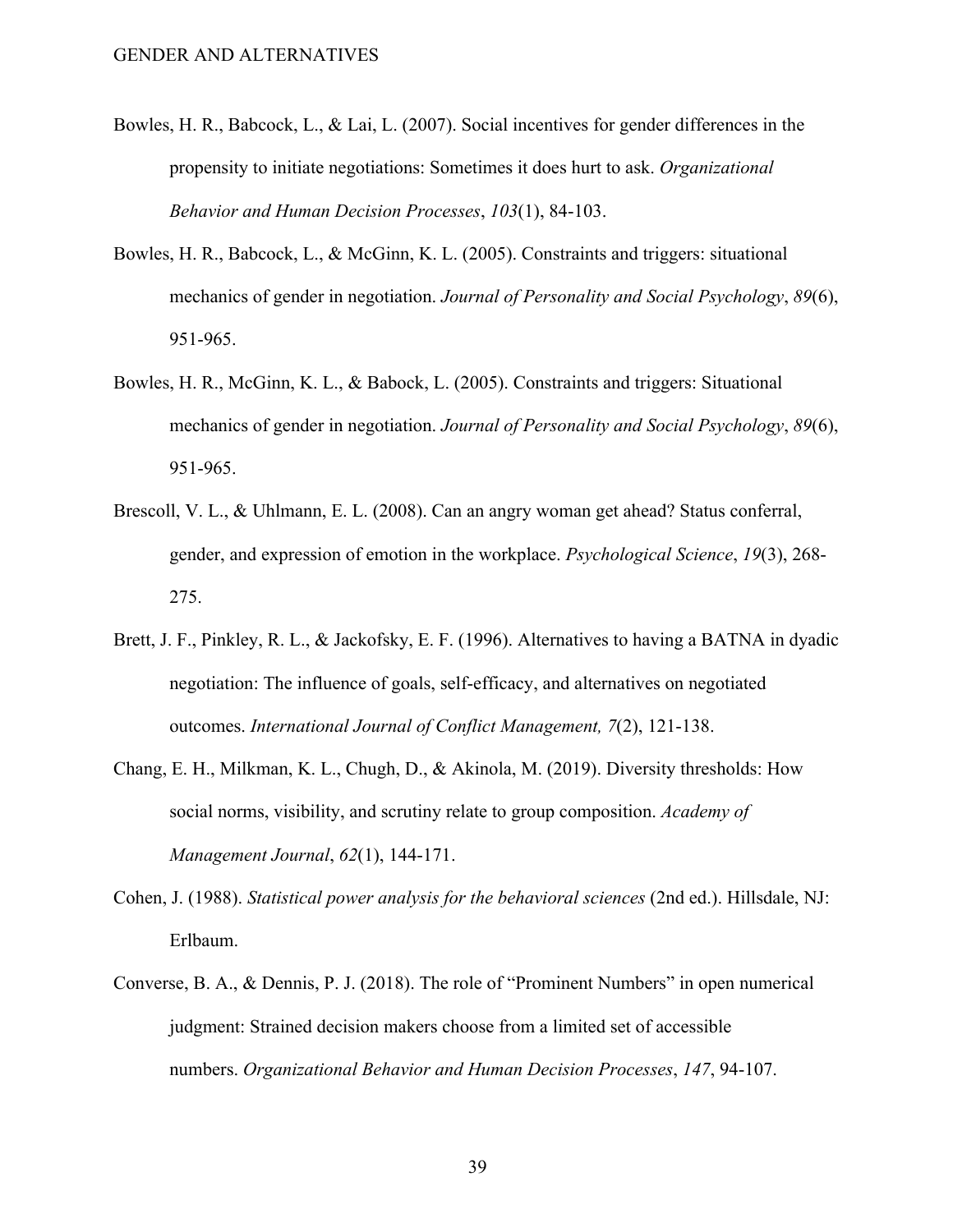- Cotter, D. A., Hermsen, J. M., Ovadia, S., & Vanneman, R. (2001). The glass ceiling effect. *Social Forces*, *80*(2), 655-681.
- Curhan, J. R., & Pentland, A. (2007). Thin slices of negotiation: Predicting outcomes from conversational dynamics within the first 5 minutes. *Journal of Applied Psychology*, *92*(3), 802.
- De Dreu, C. K., Koole, S. L., & Steinel, W. (2000). Unfixing the fixed pie: a motivated information-processing approach to integrative negotiation. *Journal of personality and social psychology*, *79*(6), 975.
- Dibiasi, A. (2016). Clustered Standard Errors in R [Blog post]. Retrieved from https://economictheoryblog.com/2016/12/13/clustered-standard-errors-in-r/.
- DiTomaso, N. (2015). Racism and discrimination versus advantage and favoritism: Bias for versus bias against. *Research in Organizational Behavior*, *35*, 57-77.
- England, P., Levine, A., & Mishel, E. (2020). Progress toward gender equality in the United States has slowed or stalled. *Proceedings of the National Academy of Sciences*, *117*(13), 6990-6997.
- Feintzeig, R. & Silverman, R. E., (2015, May 26). Haggle over salary? It's not allowed. *The Wall Street Journal,* Retrieved from www.wsj.com
- Fiske, S. T. (2010). Interpersonal stratification: Status, power, and subordination. In S. T. Fiske, G. Lindzey, & D. T. Gilbert (Eds.), Handbook of social psychology (5th ed., pp. 941– 982). Hoboken, NJ: Wiley.
- Galinsky, A. D., Maddux, W. W., Gilin, D., & White, J. B. (2008). Why it pays to get inside the head of your opponent: The differential effects of perspective taking and empathy in negotiations. *Psychological science*, *19*(4), 378-384.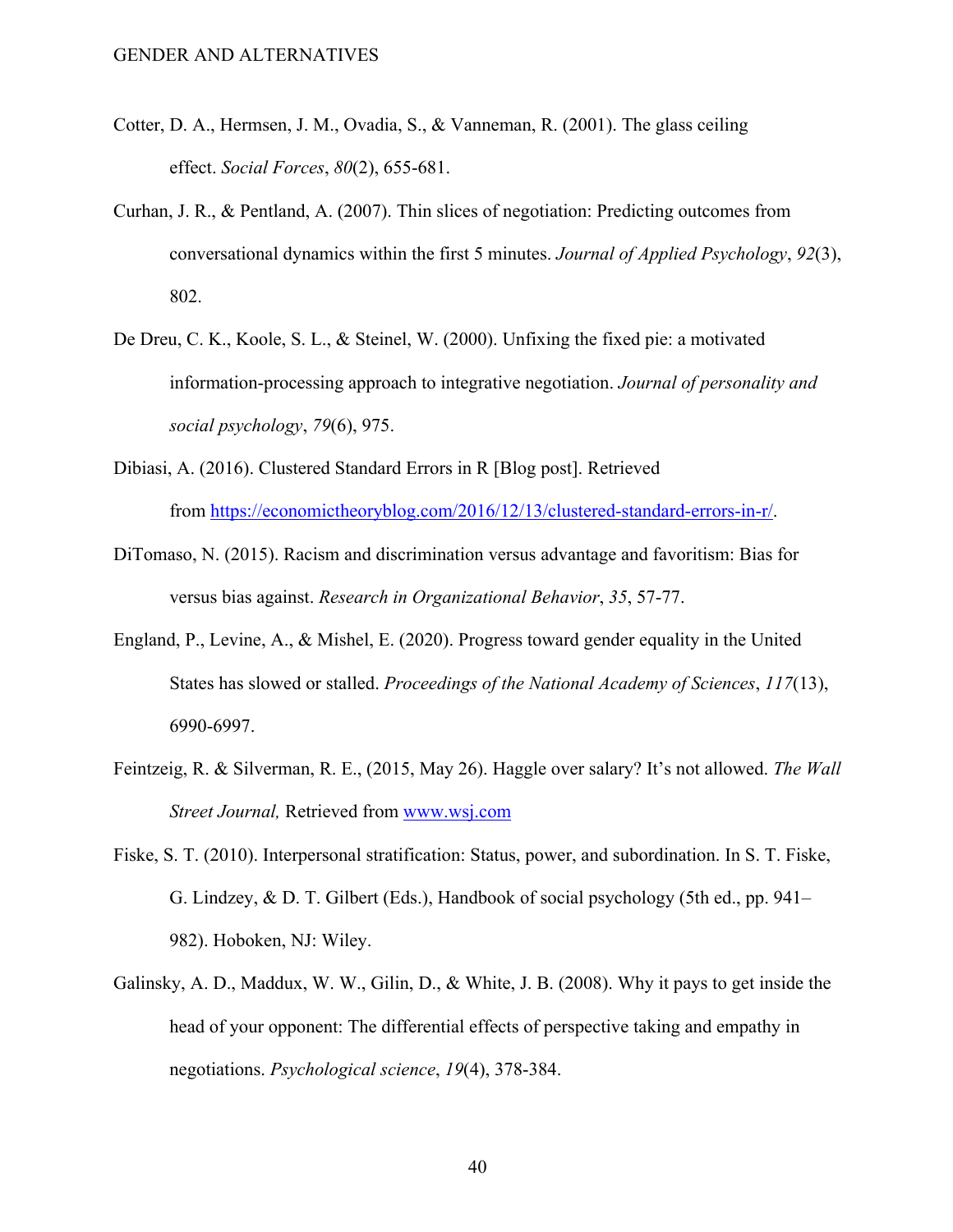- Gelfand, M., & Stayn, H. (2013). Gender differences in the propensity to initiate negotiations. *Social psychology and economics*, *239*.
- Gelman, A., & Hill, J. (2006). *Data analysis using regression and multilevel/hierarchical models*. Cambridge university press.
- Gerhart, B., & Rynes, S. (1991). Determinants and consequences of salary negotiations by male and female MBA graduates. *Journal of Applied Psychology, 76*(2), 256.
- Giebels, E., De Dreu, C. K., & van de Vliert, E. (2003). No way out or swallow the bait of twosided exit options in negotiation: the influence of social motives and interpersonal trust. *Group Processes & Intergroup Relations, 6(*4), 369-386.
- Gupta, V. K., Han, S., Mortal, S. C., Silveri, S. D., & Turban, D. B. (2018). Do women CEOs face greater threat of shareholder activism compared to male CEOs? A role congruity perspective. *Journal of Applied Psychology*, *103*(2), 228.
- Halevy, N., & Phillips, L. T. (2015). Conflict templates in negotiations, disputes, joint decisions, and tournaments. *Social Psychological and Personality Science*, *6*(1), 13-22.
- Hauck, W. W., & Anderson, S. (1984). A new statistical procedure for testing equivalence in two-group comparative bioavailability trials. *Journal of Pharmacokinetics and Biopharmaceutics*, *12*(1), 83-91.
- Heilman, M. E. (2001). Description and prescription: How gender stereotypes prevent women's ascent up the organizational ladder. *Journal of Social Issues*, *57*(4), 657-674.
- Henrich, J., Heine, S. J., & Norenzayan, A. (2010). The weirdest people in the world?. *Behavioral and Brain Sciences*, *33*(2-3), 61-83.
- Hernandez, M., Avery, D. R., Volpone, S. D., & Kaiser, C. R. (2019). Bargaining while Black: The role of race in salary negotiations. *Journal of Applied Psychology*, *104*(4), 581.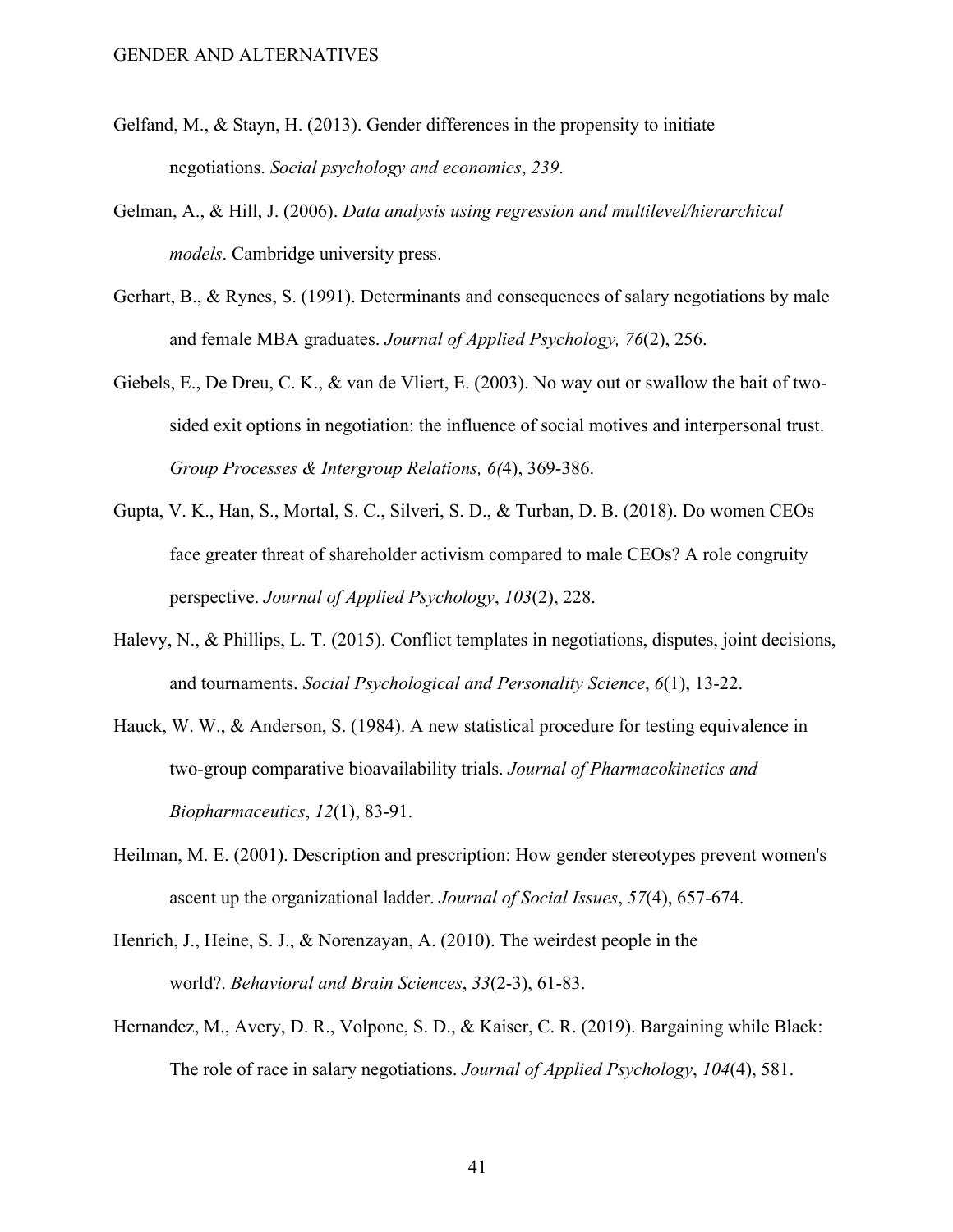- Jeong, M., Minson, J. A., & Gino, F. (2020). In Generous Offers I Trust: The Effect of First-Offer Value on Economically Vulnerable Behaviors. *Psychological Science*, 0956797620916705.
- Kelley, H. H., & Thibaut, J. W. (1978). *Interpersonal relationships.* New Yor, NY: Wiley Publishers.
- Kim, P. H., & Fragale, A. R. (2005). Choosing the path to bargaining power: an empirical comparison of BATNAs and contributions in negotiation. *Journal of Applied Psychology, 90*(2), 373-381.
- Kray, L. J., & Thompson, L. (2004). Gender stereotypes and negotiation performance: An examination of theory and research. *Research in Organizational Behavior*, *26*, 103-182.
- Kray, L. J., Thompson, L., & Galinsky, A. (2001). Battle of the sexes: gender stereotype confirmation and reactance in negotiations. *Journal of Personality and Social Psychology, 80*(6), 942-958.
- Kray, L. J., Galinsky, A. D., & Thompson, L. (2002). Reversing the gender gap in negotiations: An exploration of stereotype regeneration. *Organizational Behavior and Human Decision Processes*, *87*(2), 386-409.
- Kugler, K. G., Reif, J. A., Kaschner, T., & Brodbeck, F. C. (2018). Gender differences in the initiation of negotiations: A meta-analysis. *Psychological Bulletin*, *144*(2), 198-222.
- Kulik, C. T., & Olekalns, M. (2012). Negotiating the gender divide: Lessons from the negotiation and organizational behavior literatures. *Journal of Management*, *38*(4), 1387- 1415.
- Lakens, D. (2017). Equivalence tests: a practical primer for t tests, correlations, and metaanalyses. *Social Psychological and Personality Science, 8*(4), 355-362.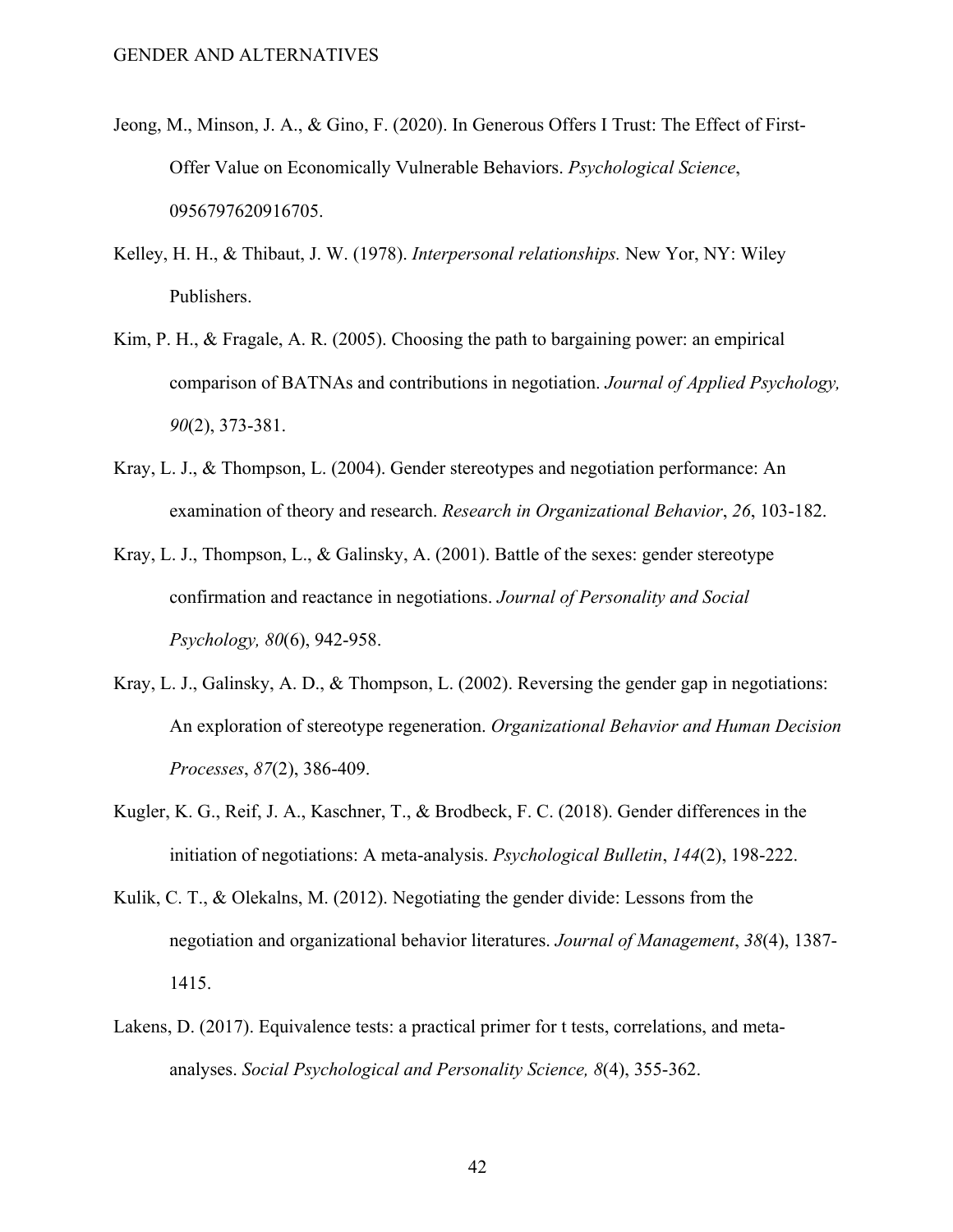- Magee, J. C., & Galinsky, A. D. (2008). Social hierarchy: The self-reinforcing nature of power and status. *Academy of Management Annals, 2*(1), 351-398.
- Magee, J. C., Galinsky, A. D., & Gruenfeld, D. H. (2007). Power, propensity to negotiate, and moving first in competitive interactions. *Personality and Social Psychology Bulletin*, *33*(2), 200-212.
- Malhotra, D., & Gino, F.  $(2011)$ . The pursuit of power corrupts: How investing in outside options motivates opportunism in relationships. *Administrative Science Quarterly*, *56*(4), 559-592.
- Malouf, M. W., & Roth, A. E. (1981). Disagreement in bargaining: An experimental study. *Journal of Conflict Resolution*, *25*(2), 329-348.
- Marks, M., & Harold, C. (2011). Who asks and who receives in salary negotiation. Journal of *Organizational Behavior, 32*(3), 371-394.
- Mazei, J., Hüffmeier, J., Freund, P. A., Stuhlmacher, A. F., Bilke, L., & Hertel, G. (2015). A meta-analysis on gender differences in negotiation outcomes and their moderators. *Psychological Bulletin*, *141*(1), 85-104.
- McAlister, L., Bazerman, M. H., & Fader, P. (1986). Power and goal setting in channel negotiations. *Journal of Marketing Research, 23*(3), 228-236.
- Miller, D. T., Dannals, J. E., & Zlatev, J. J. (2017). Behavioral processes in long-lag intervention studies. *Perspectives on Psychological Science, 12*(3), 454-467.
- Morris, M. W., Larrick, R. P., & Su, S. K. (1999). Misperceiving negotiation counterparts: When situationally determined bargaining behaviors are attributed to personality traits. *Journal of Personality and Social Psychology*, *77*(1), 52-67.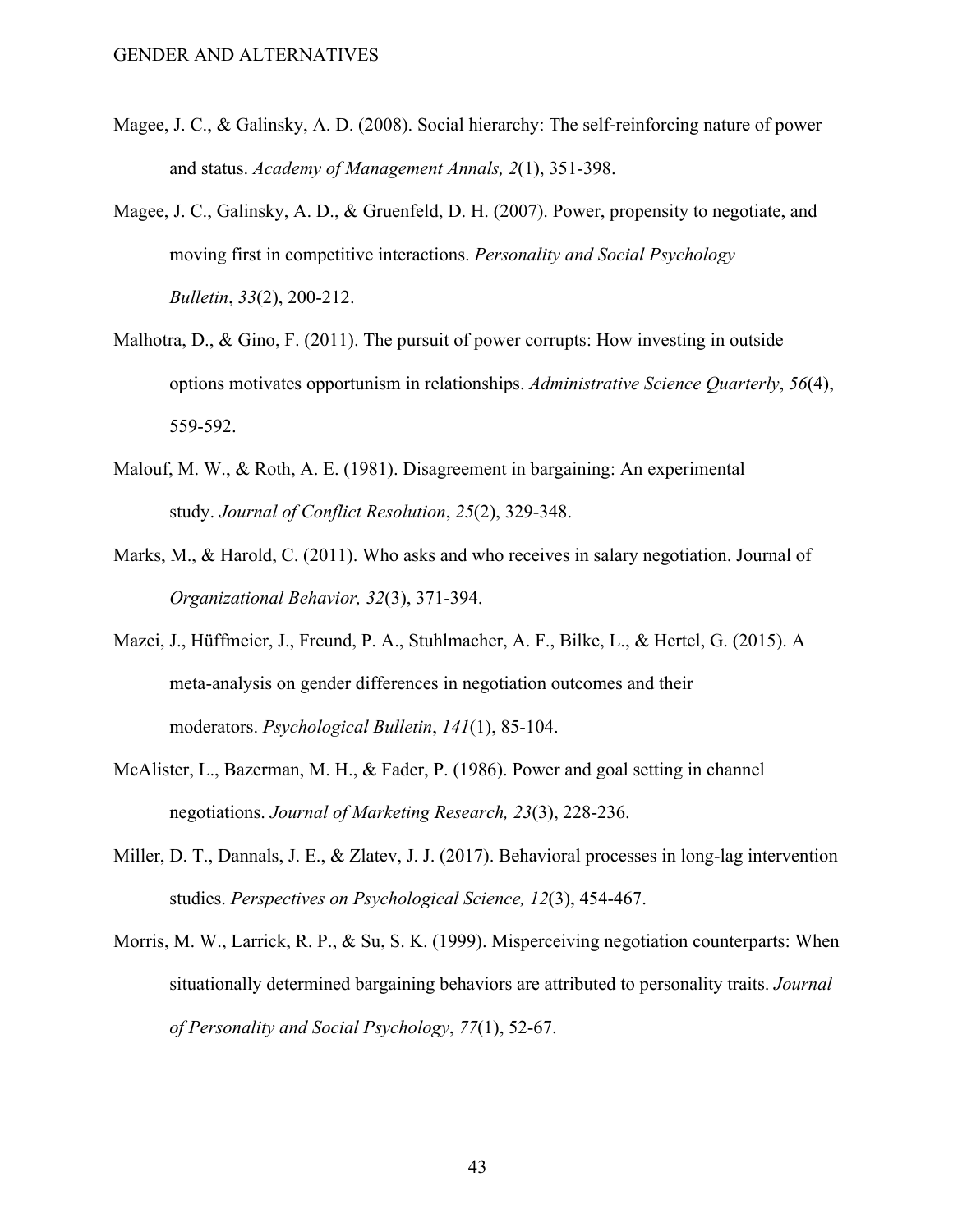- Neale, M. A. (1997). New recruit. *Teaching materials for negotiations and decision making.*  Evanston, IL: Northwestern University, Dispute Resolution Research Center.
- Neale, M. A., & Bazerman, M. H. (1983). The role of perspective-taking ability in negotiating under different forms of arbitration. *ILR Review*, *36*(3), 378-388.
- Neale, M.A. & Lys, T.Z (2015). Getting (more of) what you want: How the secrets of economics and psychology can help you negotiate anything, in business and in life. New York, NY: Basic Books.
- Neale, M. A. & Lys, T.Z. (2015b) More reasons women need to negotiate their salaries, *Harvard Business Review Online*. Retrieved from: https://hbr.org
- O'Connor, K. M., & Arnold, J. A. (2001). Distributive spirals: Negotiation impasses and the moderating role of disputant self-efficacy. *Organizational Behavior and Human Decision Processes*, *84*(1), 148-176.
- O'Connor, K. M., Arnold, J. A., & Burris, E. R. (2005). Negotiators' bargaining histories and their effects on future negotiation performance. *Journal of Applied Psychology*, *90*(2), 350.
- Phillips, L. T., & Lowery, B. S. (2018). Herd invisibility: The psychology of racial privilege. *Current Directions in Psychological Science*, *27*(3), 156-162.
- Pinkley, R. L., Neale, M. A., & Bennett, R. J. (1994). The impact of alternatives to settlement in dyadic negotiation. *Organizational Behavior and Human Decision Processes*, *57*(1), 97- 116.
- Rosette, A. S., & Tost, L. P. (2010). Agentic women and communal leadership: How role prescriptions confer advantage to top women leaders. *Journal of Applied Psychology, 95*(2), 221-235.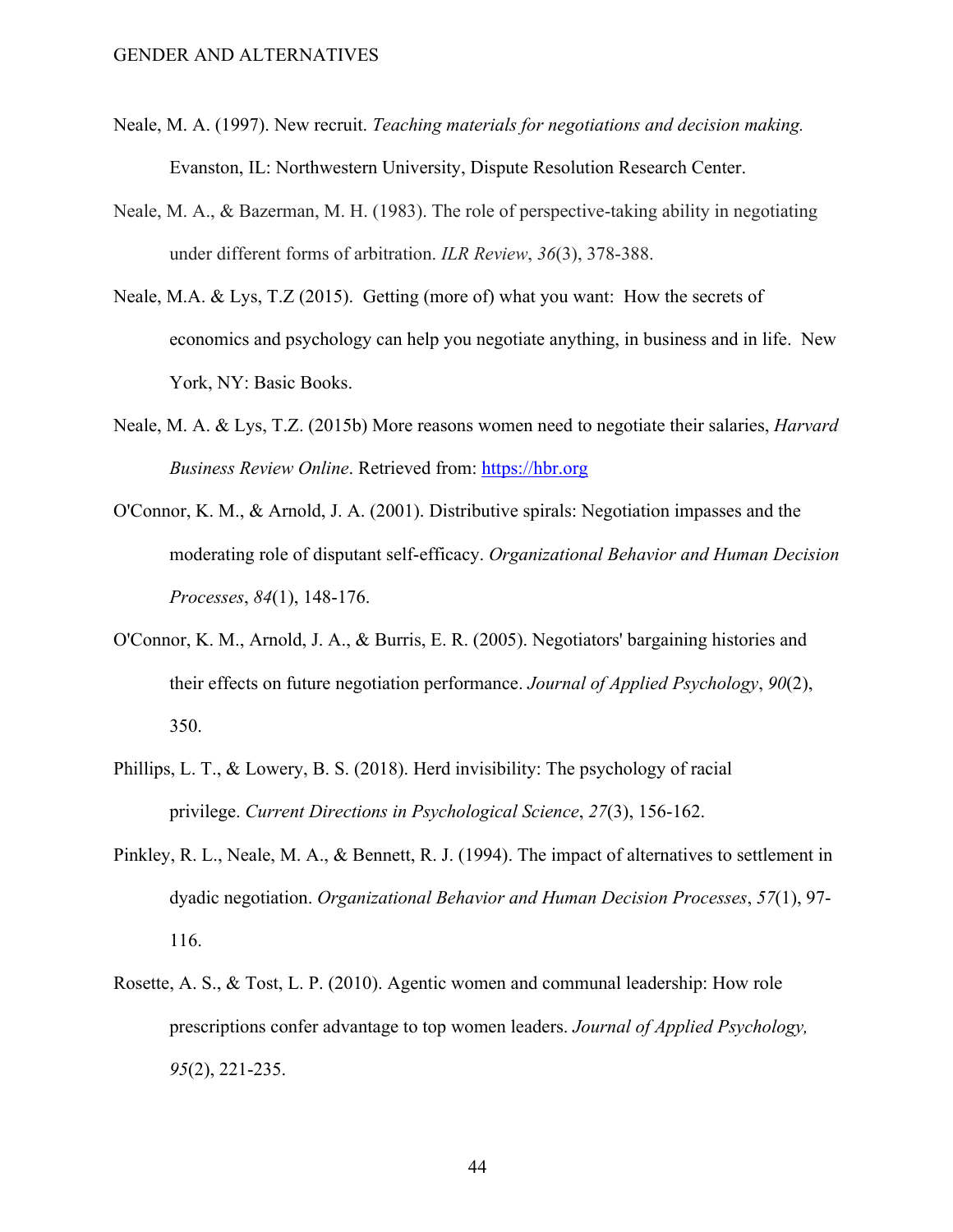- Roth, A. E., & Murnighan, J. K. (1982). The role of information in bargaining: An experimental study. *Econometrica, 50*(5), 1123-1142.
- Rubin, J. Z. Brown, B. R. (1975). *The social psychology of bargaining and negotiation.* New York, NY: Academic Press.
- Rudman, L.A. & Glick, P. (2008). *The social psychology of gender: How power and intimacy shape gender relations*. New York, NY: Guilford Press.
- Rudman, L. A., Moss-Racusin, C. A., Phelan, J. E., & Nauts, S. (2012). Status incongruity and backlash effects: Defending the gender hierarchy motivates prejudice against female leaders. *Journal of Experimental Social Psychology*, *48*(1), 165-179.
- Rudman, L. A., & Phelan, J. E. (2008). Backlash effects for disconfirming gender stereotypes in organizations. *Research in Organizational Behavior*, *28*, 61-79.
- Sandberg, S. (2013). *Lean in: Women, work, and the will to lead*. New York, NY: Random House.
- Satterstrom, P., Polzer, J. T., Kwan, L. B., Hauser, O. P., Wiruchnipawan, W., & Burke, M. (2019). Thin slices of workgroups. *Organizational Behavior and Human Decision Processes*, *151*, 104-117.
- Schaerer, M., Schweinsberg, M., & Swaab, R. I. (2018). Imaginary alternatives: The effects of mental simulation on powerless negotiators. *Journal of Personality and Social Psychology*, *115*(1), 96-117.
- Schein, V. E. (1975). Relationships between sex role stereotypes and requisite management characteristics among female managers. *Journal of applied psychology*, *60*(3), 340.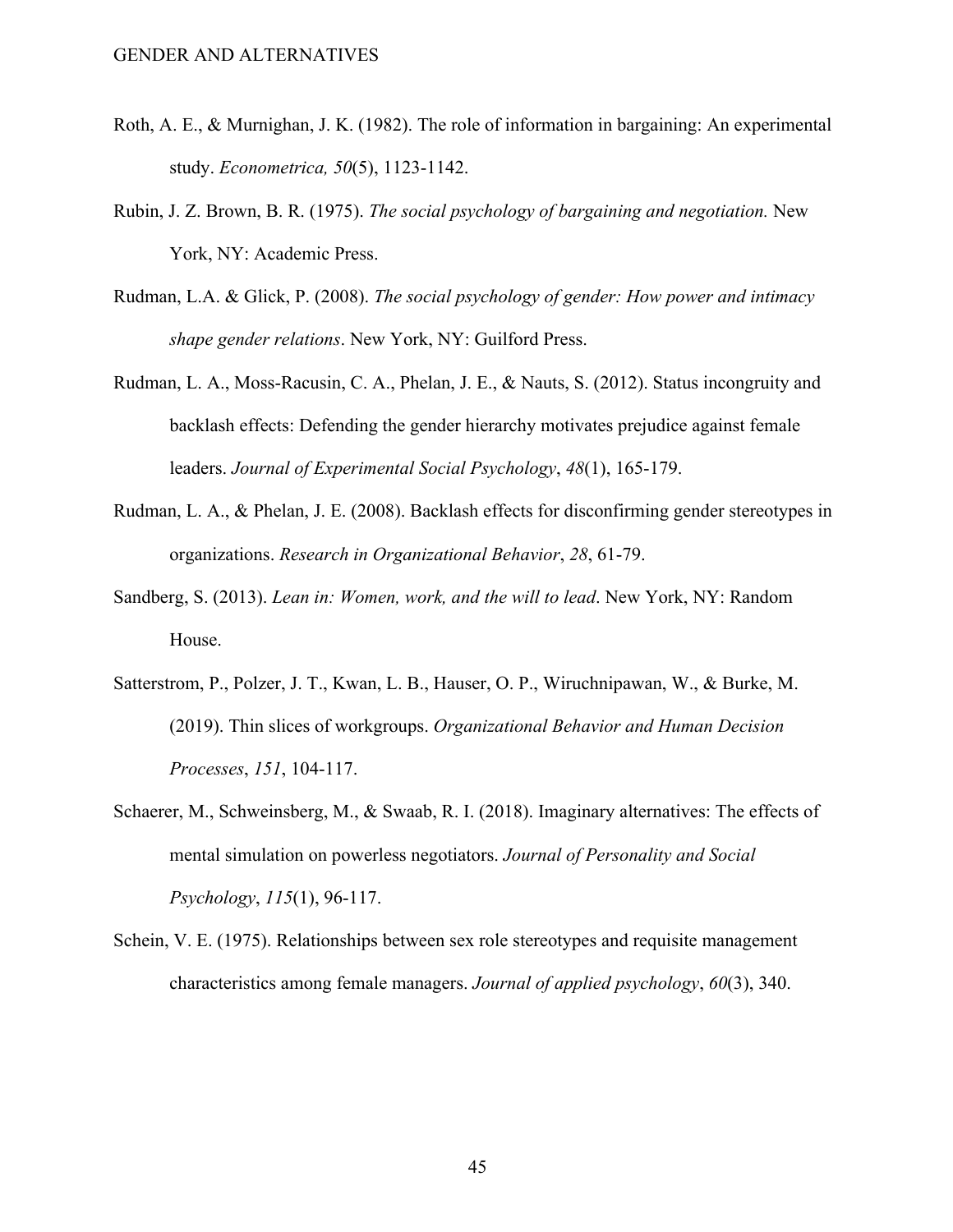- Schweinsberg, M., Ku, G., Wang, C. S., & Pillutla, M. M. (2012). Starting high and ending with nothing: The role of anchors and power in negotiations. *Journal of Experimental Social Psychology*, *48*(1), 226-231.
- Simmons, J. P., Nelson, L. D., & Simonsohn, U. (2011). False-positive psychology: Undisclosed flexibility in data collection and analysis allows presenting anything as significant. *Psychological Science*, *22*(11), 1359-1366.
- Small, D. A., Gelfand, M., Babcock, L., & Gettman, H. (2007). Who goes to the bargaining table? The influence of gender and framing on the initiation of negotiation. *Journal of Personality and Social Psychology*, *93*(4), 600-613.
- Stevens, C. K., Bavetta, A. G., & Gist, M. E. (1993). Gender differences in the acquisition of salary negotiation skills: the role of goals, self-efficacy, and perceived control. *Journal of Applied Psychology, 78*(5), 723-735.
- Stoker, J. I., Garretsen, H., & Soudis, D. (2019). Tightening the leash after a threat: A multi-level event study on leadership behavior following the financial crisis. *The Leadership Quarterly*, *30*(2), 199-214.
- Stuhlmacher, A. F., & Walters, A. E. (1999). Gender differences in negotiation outcome: A meta-analysis. *Personnel Psychology, 52*(3), 653-677.
- Thompson, L. (1990). The influence of experience on negotiation performance. *Journal of Experimental Social Psychology*, *26*(6), 528-544.
- Thompson, L., & Hastie, R. (1990). Social perception in negotiation. *Organizational Behavior and Human Decision Processes*, *47*(1), 98-123.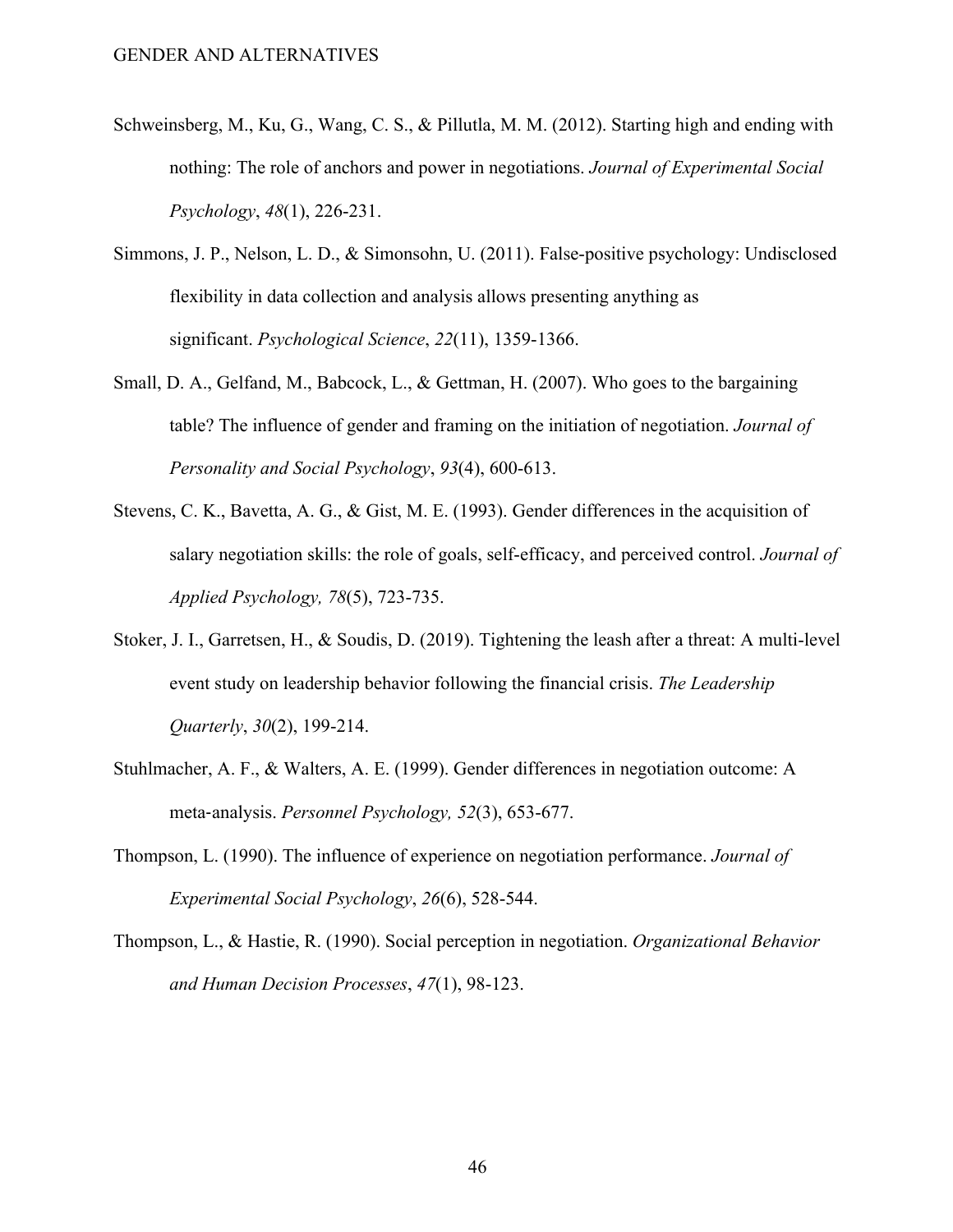- Toosi, N. R., Mor, S., Semnani-Azad, Z., Phillips, K. W., & Amanatullah, E. T. (2018). Who can lean in? The intersecting role of race and gender in negotiations. *Psychology of Women Quarterly*. 1-15.
- Tripp, T. M., & Sondak, H. (1992). An evaluation of dependent variables in experimental negotiation studies: Impasse rates and Pareto efficiency. *Organizational Behavior and Human Decision Processes*, *51*(2), 273-295.
- Walker, E., & Nowacki, A. S. (2011). Understanding equivalence and noninferiority testing. *Journal of General Internal Medicine*, *26*(2), 192-196.
- Welsh, D. T., Baer, M. D., & Sessions, H. (2019). Hot pursuit: The affective consequences of organization-set versus self-set goals for emotional exhaustion and citizenship behavior. *Journal of Applied Psychology*.
- Wiltermuth, S. S., & Neale, M. A. (2011). Too much information: The perils of nondiagnostic information in negotiations. *Journal of Applied Psychology*, *96*(1), 192.
- Yip, J. A., & Schweinsberg, M. (2017). Infuriating impasses: Angry expressions increase exiting behavior in negotiations. *Social Psychological and Personality Science*, *8*(6), 706-714.
- Zhang, M., & Smith, P. K. (2018). Does power reduce temporal discounting? Commentary on Joshi and Fast (2013). *Psychological Science*, *29*(6), 1010-1019.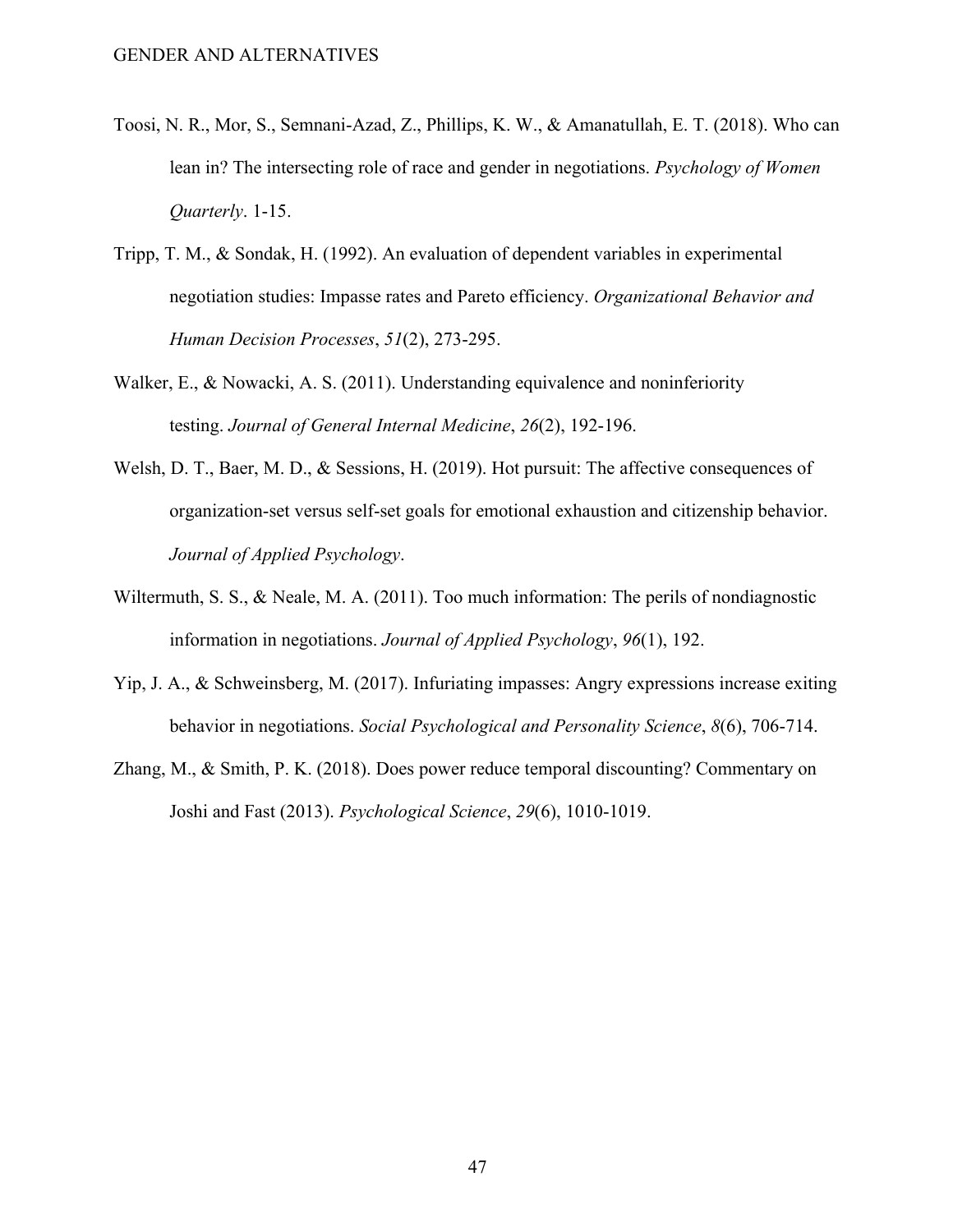## Tables

| Gender                    | Number of Participants |
|---------------------------|------------------------|
| Male                      | 1647                   |
| Female                    | 905                    |
| Location                  |                        |
| California                | 2124                   |
| Bangalore                 | 68                     |
| Beijing                   | 84                     |
| New York                  | 22                     |
| London                    | 108                    |
| Santiago                  | 56                     |
| Sao Paulo                 | 112                    |
| Rank                      |                        |
| <b>Full-time Students</b> | 494                    |
| <b>Working Adults</b>     | 1585                   |
| <b>C-Suite Executives</b> | 473                    |

## Table 1: Sample Characteristics for Participants in Study 1

Note: Location refers to where the session took place. It does not necessarily correspond to the country of origin for participants (e.g., participants in California sessions may be visiting the US from other countries, participants in Beijing might be from other countries but working in China).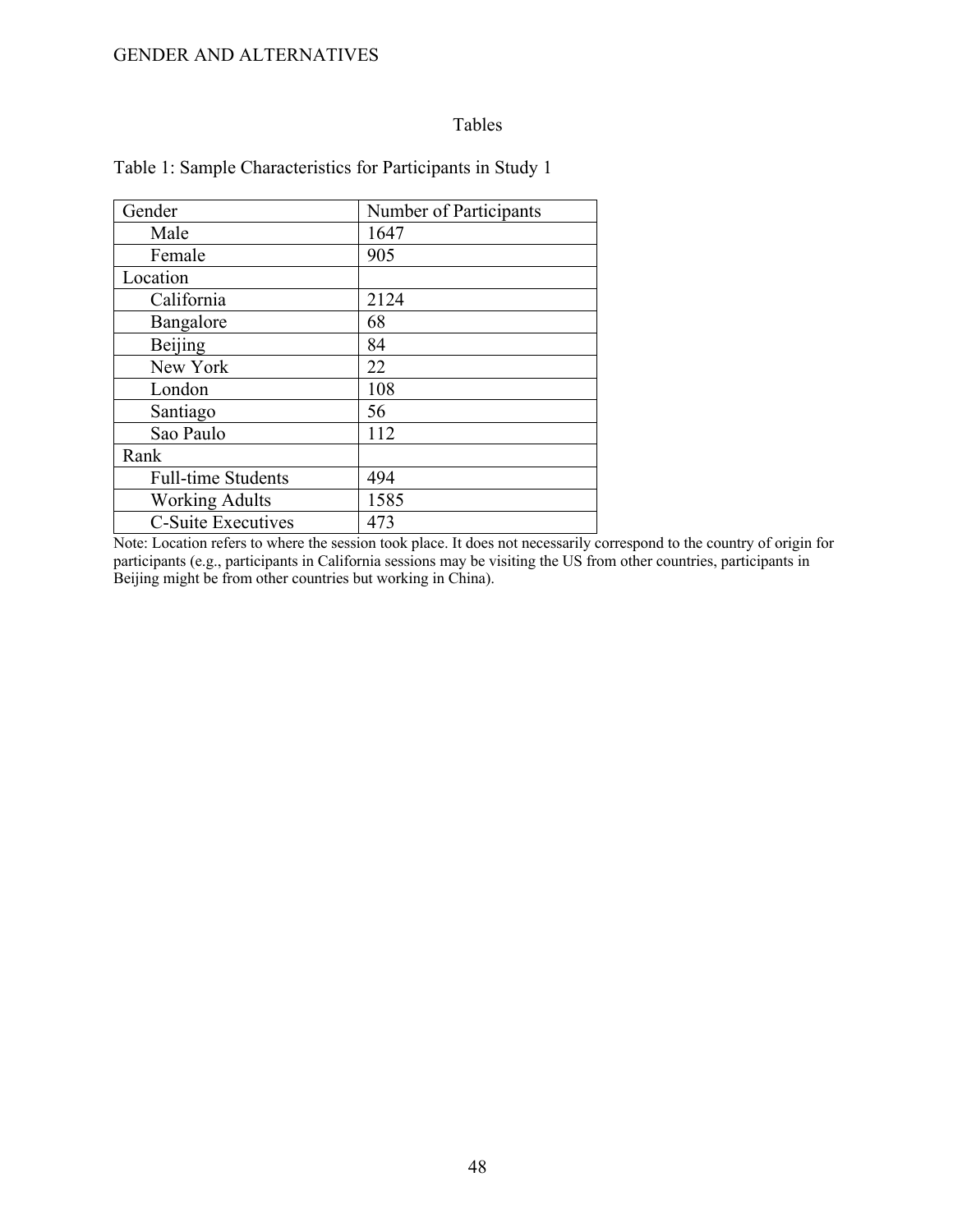## Running Head: GENDER AND ALTERNATIVES

Table 2

|                                            | Means, standard deviations, and correlations with confidence intervals |          |         |                                       |                                           |                                        |                                             |                                            |                            |                            |                       |                       |                |  |
|--------------------------------------------|------------------------------------------------------------------------|----------|---------|---------------------------------------|-------------------------------------------|----------------------------------------|---------------------------------------------|--------------------------------------------|----------------------------|----------------------------|-----------------------|-----------------------|----------------|--|
| Variable                                   | $\boldsymbol{N}$                                                       | $\cal M$ | SD      |                                       | $\overline{2}$                            | $\mathfrak{Z}$                         | $\overline{4}$                              | 5                                          | 6                          |                            | $\tau$                | 8                     | 9<br>10        |  |
| 1. Gender $(M = 1)$                        | 2552                                                                   | 0.65     | 0.48    |                                       |                                           |                                        |                                             |                                            |                            |                            |                       |                       |                |  |
| 2. Partner Gender                          | 2552                                                                   | 0.65     | 0.48    | $.06**$                               |                                           |                                        |                                             |                                            |                            |                            |                       |                       |                |  |
| $(M = 1)$                                  |                                                                        |          |         | [.02, .10]                            |                                           |                                        |                                             |                                            |                            |                            |                       |                       |                |  |
| 3. Alternative                             | 2552                                                                   | 0.49     | 0.50    | .00                                   | .01                                       |                                        |                                             |                                            |                            |                            |                       |                       |                |  |
| $(Strong = 1)$                             |                                                                        |          |         | $[-.03, .04]$                         | $[-.03, .04]$                             |                                        |                                             |                                            |                            |                            |                       |                       |                |  |
| 4. Partner<br>Alternative (Strong<br>$= 1$ | 2552                                                                   | 0.49     | 0.50    | .01<br>$[-.03, .04]$                  | .00<br>$[-.03, .04]$                      | .02<br>$[-.02, .06]$                   |                                             |                                            |                            |                            |                       |                       |                |  |
| 5. Role (Recruiter                         | 2552                                                                   | 0.50     | 0.50    | $-.01$                                | .01                                       | .01                                    | $-.01$                                      |                                            |                            |                            |                       |                       |                |  |
| $= 1$                                      |                                                                        |          |         | $[-.05, .03]$                         | $[-.03, .05]$                             | $[-.03, .05]$                          | $[-.05, .03]$                               |                                            |                            |                            |                       |                       |                |  |
| 6. Rank                                    | 2552                                                                   | $-0.01$  | 0.62    | $-.06**$                              | $-.07**$                                  | $-.01$                                 | .00                                         | $-.00$                                     |                            |                            |                       |                       |                |  |
| 7. Individual<br>Performance               | 2552                                                                   | 5216.46  | 2113.13 | $[-.10, -02]$<br>.03<br>$[-.00, .07]$ | $[-.11, -.03]$<br>$-.01$<br>$[-.05, .03]$ | $[-.05, .03]$<br>$.19**$<br>[.15, .23] | $[-.04, .04]$<br>$-.12**$<br>$[-.16, -.08]$ | $[-.04, .04]$<br>$-11**$<br>$[-.15, -.07]$ | $-.06**$<br>$[-.10, -.02]$ |                            |                       |                       |                |  |
| 8. Negotiation<br>Impasse                  | 2552                                                                   | 0.14     | 0.34    | $-.03$<br>$[-0.07, 0.01]$             | $-.03$<br>$[-.07, .01]$                   | $.14**$<br>[.10, .17]                  | $.14**$<br>[.10, .17]                       | .00.<br>$[-.04, .04]$                      | $-.00$<br>$[-.04, .03]$    | $-.28**$<br>$[-.32, -.24]$ |                       |                       |                |  |
| 9. Aspiration Price                        | 754                                                                    | 9829.08  | 2967.90 | $-.11**$<br>$[-.18, -.04]$            | .00<br>$[-.07, .07]$                      | $.11**$<br>[.04, .18]                  | $-.04$<br>$[-.11, .03]$                     | $-.07$<br>$[-.14, .00]$                    | $.35**$<br>[.28, .41]      | .05<br>$[-.02, .12]$       | .05<br>$[-.02, .12]$  |                       |                |  |
| 10. Reservation<br>Price                   | 775                                                                    | 4327.84  | 2100.83 | $-.04$<br>$[-.11, .03]$               | .06<br>$[-.01, .13]$                      | $.32**$<br>[.26, .38]                  | .04<br>$[-.03, .11]$                        | .02<br>$[-.05, .09]$                       | $-.08*$<br>$[-.15, -.01]$  | .05<br>$[-.02, .12]$       | $.13**$<br>[.06, .20] | $.20**$<br>[.13, .27] |                |  |
| 11. Negotiation                            | 2552                                                                   | 0.26     | 0.44    | .01                                   | .01                                       | $-.00$                                 | $-.00$                                      | .00                                        | .01                        | .00.                       | $.05**$               | $.35**$               | $-0.08*$       |  |
| Medium (Online $=$<br>1)                   |                                                                        |          |         | $[-.03, .05]$                         | $[-.03, .05]$                             | $[-.04, .04]$                          | $[-.04, .04]$                               | $[-.04, .04]$                              | $[-.03, .05]$              | $[-.04, .04]$              | [.01, .09]            | [.28, .41]            | $[-.15, -.01]$ |  |

*Note. M* and *SD* are used to represent mean and standard deviation, respectively. Values in square brackets indicate the 95% confidence interval for each correlation. The confidence interval is a plausible range of population correlations that could have caused the sample correlation (Cumming, 2014). \* indicates  $p < 0.05$ . \*\* indicates  $p < 0.01$ . Significant correlations should be interpreted with caution because they involve no controls or clustered errors terms.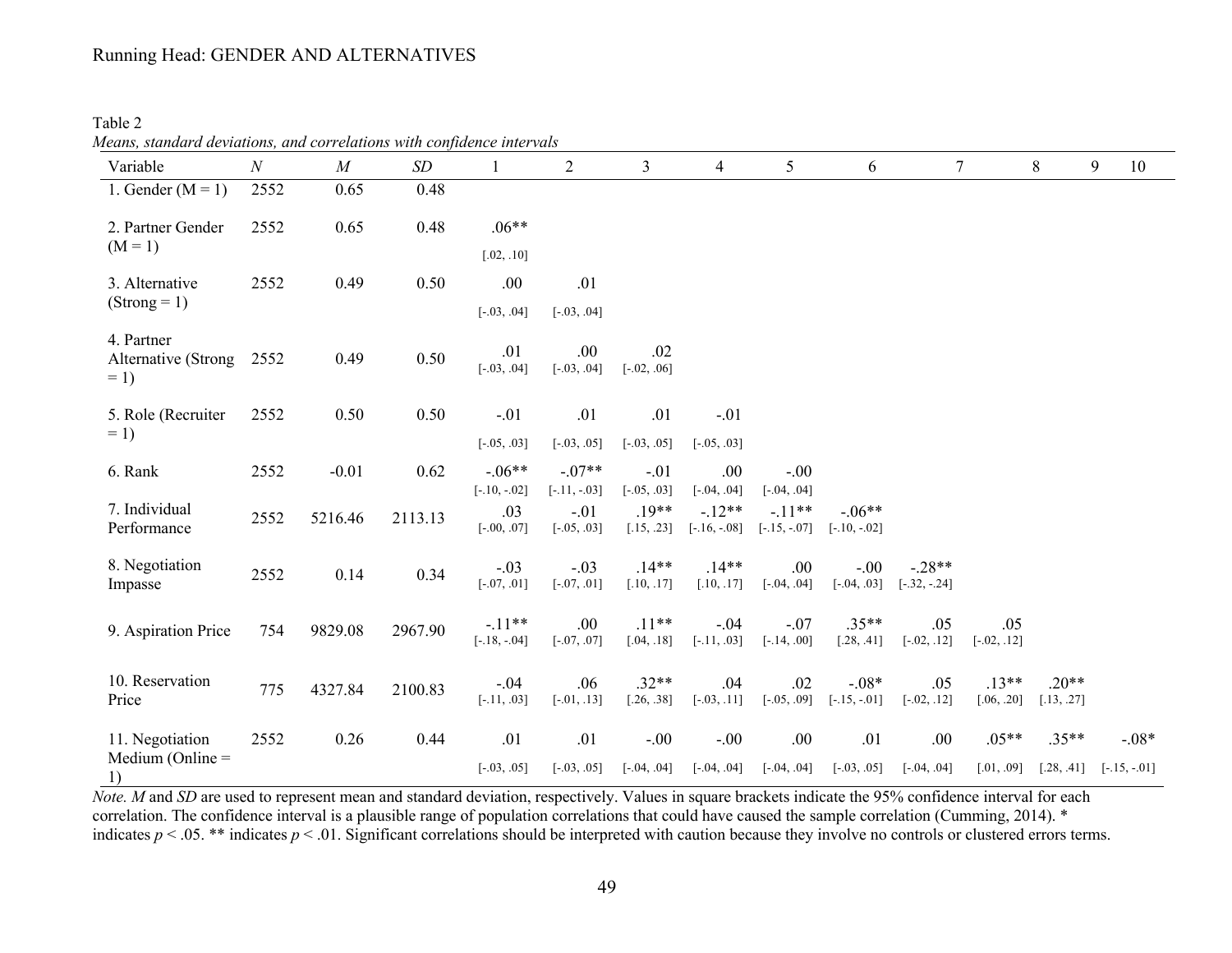## Running Head: GENDER AND ALTERNATIVES

|                                      | Dependent variable:                              |             |             |                   |                                                         |              |
|--------------------------------------|--------------------------------------------------|-------------|-------------|-------------------|---------------------------------------------------------|--------------|
|                                      | <b>Individual Performance</b><br>(With Impasses) |             |             |                   | <b>Individual Performance</b><br>(No Impasses)          |              |
|                                      | (1)                                              | (2)         | (3)         | (4)               | (5)                                                     | (6)          |
| Own Gender ( $M = 1$ , $F = 0$ )     | 0.072                                            | 0.061       | 0.063       | $0.085^{\dagger}$ | 0.081                                                   | 0.072        |
|                                      | (0.047)                                          | (0.047)     | (0.050)     | (0.051)           | (0.054)                                                 | (0.056)      |
| Rank                                 |                                                  | $-0.108***$ | $-0.109$ ** |                   | $-0.125***$                                             | $-0.128$ **  |
|                                      |                                                  | (0.029)     | (0.030)     |                   | (0.035)                                                 | (0.035)      |
| Partner Gender ( $M = 1$ , $F = 0$ ) |                                                  |             | $-0.031$    |                   | $-0.050$                                                | $-0.051$     |
|                                      |                                                  |             | (0.052)     |                   | (0.056)                                                 | (0.056)      |
| Partner Alternative                  |                                                  |             | $-0.256$ ** |                   |                                                         | $-0.207**$   |
|                                      |                                                  |             | (0.041)     |                   |                                                         | (0.044)      |
| Own Alternative                      |                                                  |             | $0.383***$  |                   |                                                         | $0.363**$    |
|                                      |                                                  |             | (0.046)     |                   |                                                         | (0.048)      |
| Location - Bangalore                 |                                                  | $-0.055$    | $-0.047$    |                   | $-0.023$                                                | $-0.006$     |
|                                      |                                                  | (0.043)     | (0.048)     |                   | (0.073)                                                 | (0.081)      |
| Location - Beijing                   |                                                  | $-0.077$    | $-0.075$    |                   | $-0.033$                                                | $-0.023$     |
|                                      |                                                  | (0.052)     | (0.052)     |                   | (0.041)                                                 | (0.048)      |
| Location - London                    |                                                  | $0.102*$    | $0.104*$    |                   | 0.076                                                   | 0.090        |
|                                      |                                                  | (0.042)     | (0.047)     |                   | (0.057)                                                 | (0.062)      |
| Location - Santiago                  |                                                  | $0.074*$    | $0.089*$    |                   | $-0.024$                                                | $-0.002$     |
|                                      |                                                  | (0.036)     | (0.042)     |                   | (0.040)                                                 | (0.044)      |
| Location - Sao Paulo                 |                                                  | 0.078       | 0.088       |                   | 0.019                                                   | 0.046        |
|                                      |                                                  | (0.068)     | (0.069)     |                   | (0.080)                                                 | (0.077)      |
| Role (Recruiter = $1$ )              |                                                  | $-0.224$ ** | $-0.230$ ** |                   | $-0.265$ **                                             | $-0.267$ **  |
|                                      |                                                  | (0.052)     | (0.052)     |                   | (0.059)                                                 | (0.059)      |
| <b>Negotiation Medium</b>            |                                                  |             | 0.017       |                   |                                                         | 0.057        |
|                                      |                                                  |             | (0.047)     |                   |                                                         | (0.042)      |
| Constant                             | $-0.046$                                         | 0.066       | 0.020       | $-0.055$          | $0.110***$                                              | 0.026        |
|                                      | (0.040)                                          | (0.043)     | (0.053)     | (0.044)           | (0.041)                                                 | (0.050)      |
| Observations                         | 2,552                                            | 2,552       | 2,552       | 2,202             | 2,202                                                   | 2,202        |
| $R^2$                                | 0.001                                            | 0.018       | 0.071       | 0.002             | 0.025                                                   | 0.070        |
| Adjusted $R^2$                       | 0.001                                            | 0.015       | 0.066       | 0.001             | 0.021                                                   | 0.065        |
| Note: Standard errors in parentheses |                                                  |             |             |                   | $\phi$ + p < .10, $\phi$ + p < 0.05, $\phi$ + p < 0.01, | $***p<0.001$ |

Table 3: Predicting Negotiation Performance as a Function of Negotiator Gender in Study 1

*Note: Standard errors in parentheses are clustered at the session level.*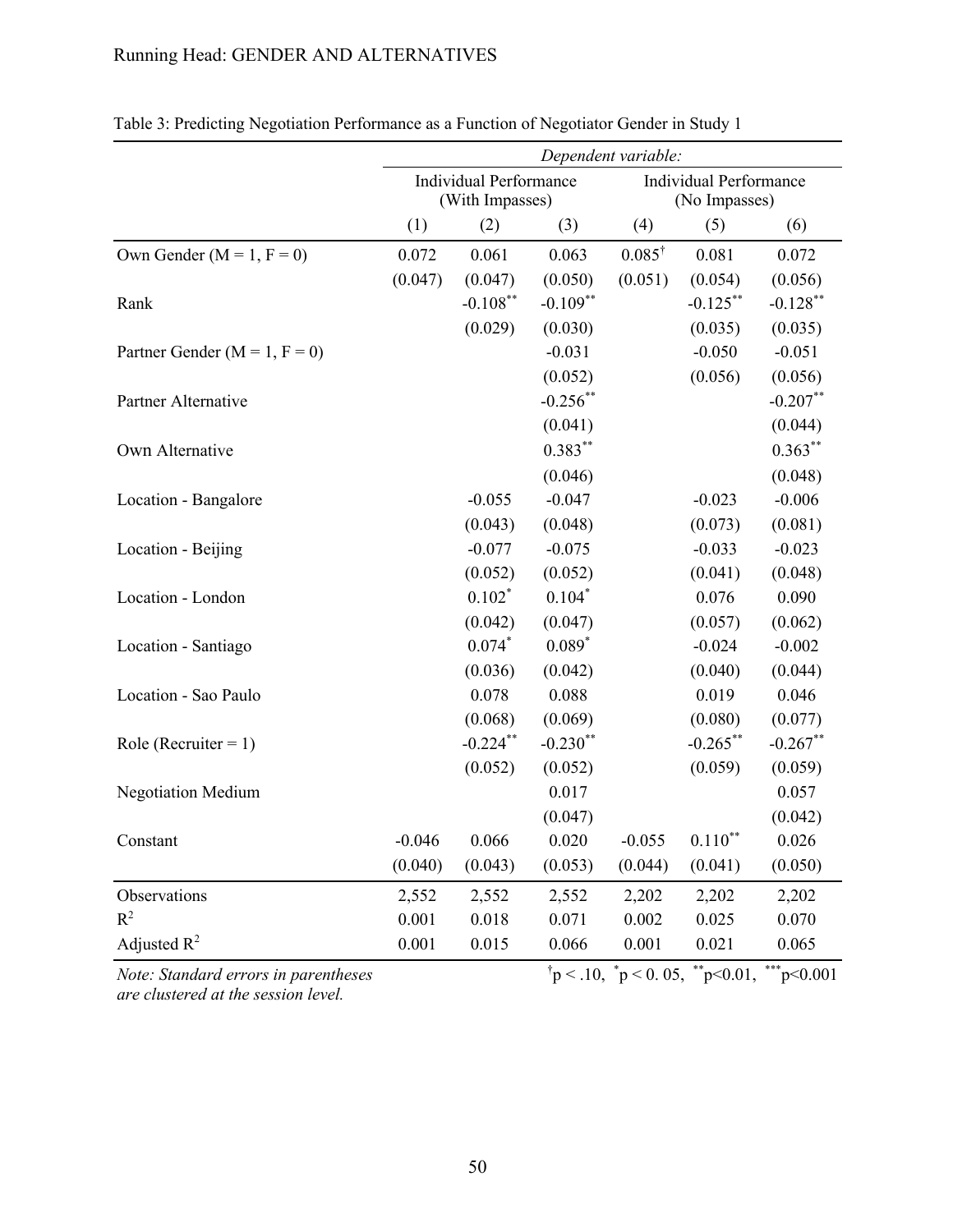|                                                                                          | Dependent variable:                              |                       |             |                    |                                                |              |  |
|------------------------------------------------------------------------------------------|--------------------------------------------------|-----------------------|-------------|--------------------|------------------------------------------------|--------------|--|
|                                                                                          | <b>Individual Performance</b><br>(With Impasses) |                       |             |                    | <b>Individual Performance</b><br>(No Impasses) |              |  |
|                                                                                          | (1)                                              | (2)                   | (3)         | (4)                | (5)                                            | (6)          |  |
| Own Alternative                                                                          | $0.376^{\ast\ast}$                               | $0.376^{\ast\ast}$    | $0.383***$  | $0.368^{**}$       | $0.366^{**}$                                   | $0.363***$   |  |
|                                                                                          | (0.044)                                          | (0.044)               | (0.046)     | (0.048)            | (0.048)                                        | (0.048)      |  |
| Rank                                                                                     |                                                  | $-0.109**$            | $-0.109**$  |                    | $-0.117***$                                    | $-0.128***$  |  |
|                                                                                          |                                                  | (0.030)               | (0.030)     |                    | (0.036)                                        | (0.035)      |  |
| Own Gender ( $M = 1$ , $F = 0$ )                                                         |                                                  |                       | 0.063       |                    |                                                | 0.072        |  |
|                                                                                          |                                                  |                       | (0.050)     |                    |                                                | (0.056)      |  |
| Partner Gender ( $M = 1$ , $F = 0$ )                                                     |                                                  |                       | $-0.031$    |                    |                                                | $-0.051$     |  |
|                                                                                          |                                                  |                       | (0.052)     |                    |                                                | (0.056)      |  |
| Partner Alternative                                                                      |                                                  |                       | $-0.256$ ** |                    |                                                | $-0.207**$   |  |
|                                                                                          |                                                  |                       | (0.041)     |                    |                                                | (0.044)      |  |
| Location - Bangalore                                                                     |                                                  | $-0.051$              | $-0.047$    | $-0.133$           | $-0.035$                                       | $-0.006$     |  |
|                                                                                          |                                                  | (0.044)               | (0.048)     | (0.111)            | (0.088)                                        | (0.081)      |  |
| Location - Beijing                                                                       |                                                  | $-0.088$ <sup>*</sup> | $-0.075$    | $-0.155***$        | $-0.063$                                       | $-0.023$     |  |
|                                                                                          |                                                  | (0.040)               | (0.052)     | (0.057)            | (0.047)                                        | (0.048)      |  |
| Location - London                                                                        |                                                  | $0.092*$              | $0.104*$    | $-0.047^{\dagger}$ | 0.054                                          | 0.090        |  |
|                                                                                          |                                                  | (0.039)               | (0.047)     | (0.027)            | (0.054)                                        | (0.062)      |  |
| Location - Santiago                                                                      |                                                  | $0.097**$             | $0.089*$    | $-0.115$ **        | $-0.024$                                       | $-0.002$     |  |
|                                                                                          |                                                  | (0.032)               | (0.042)     | (0.038)            | (0.036)                                        | (0.044)      |  |
| Location - Sao Paulo                                                                     |                                                  | 0.091                 | 0.088       | $-0.057$           | 0.029                                          | 0.046        |  |
|                                                                                          |                                                  | (0.057)               | (0.069)     | (0.060)            | (0.064)                                        | (0.077)      |  |
| Role (Recruiter = $1$ )                                                                  |                                                  |                       | $-0.230**$  |                    |                                                | $-0.267**$   |  |
|                                                                                          |                                                  |                       | (0.052)     |                    |                                                | (0.059)      |  |
| <b>Negotiation Medium</b>                                                                |                                                  |                       | 0.017       |                    |                                                | 0.057        |  |
|                                                                                          |                                                  |                       | (0.047)     |                    |                                                | (0.042)      |  |
| Constant                                                                                 | $\textbf{-0.186}^{\ast\ast}$                     | $-0.193**$            | 0.020       | $-0.156$ **        | $-0.172**$                                     | 0.026        |  |
|                                                                                          | (0.033)                                          | (0.035)               | (0.053)     | (0.035)            | (0.033)                                        | (0.050)      |  |
| Observations                                                                             | 2,552                                            | 2,552                 | 2,552       | 2,202              | 2,202                                          | 2,202        |  |
| $R^2$                                                                                    | 0.035                                            | 0.040                 | 0.071       | 0.035              | 0.039                                          | 0.070        |  |
| Adjusted $R^2$                                                                           | 0.035                                            | 0.038                 | 0.066       | 0.033              | 0.036                                          | 0.065        |  |
| $\phi$ = 0.10, $\phi$ = 0.05, $\phi$ = 0.01,<br>Note: Standard errors in parentheses are |                                                  |                       |             |                    |                                                | $***p<0.001$ |  |

*Note: Standard errors in parentheses are clustered at the session level.*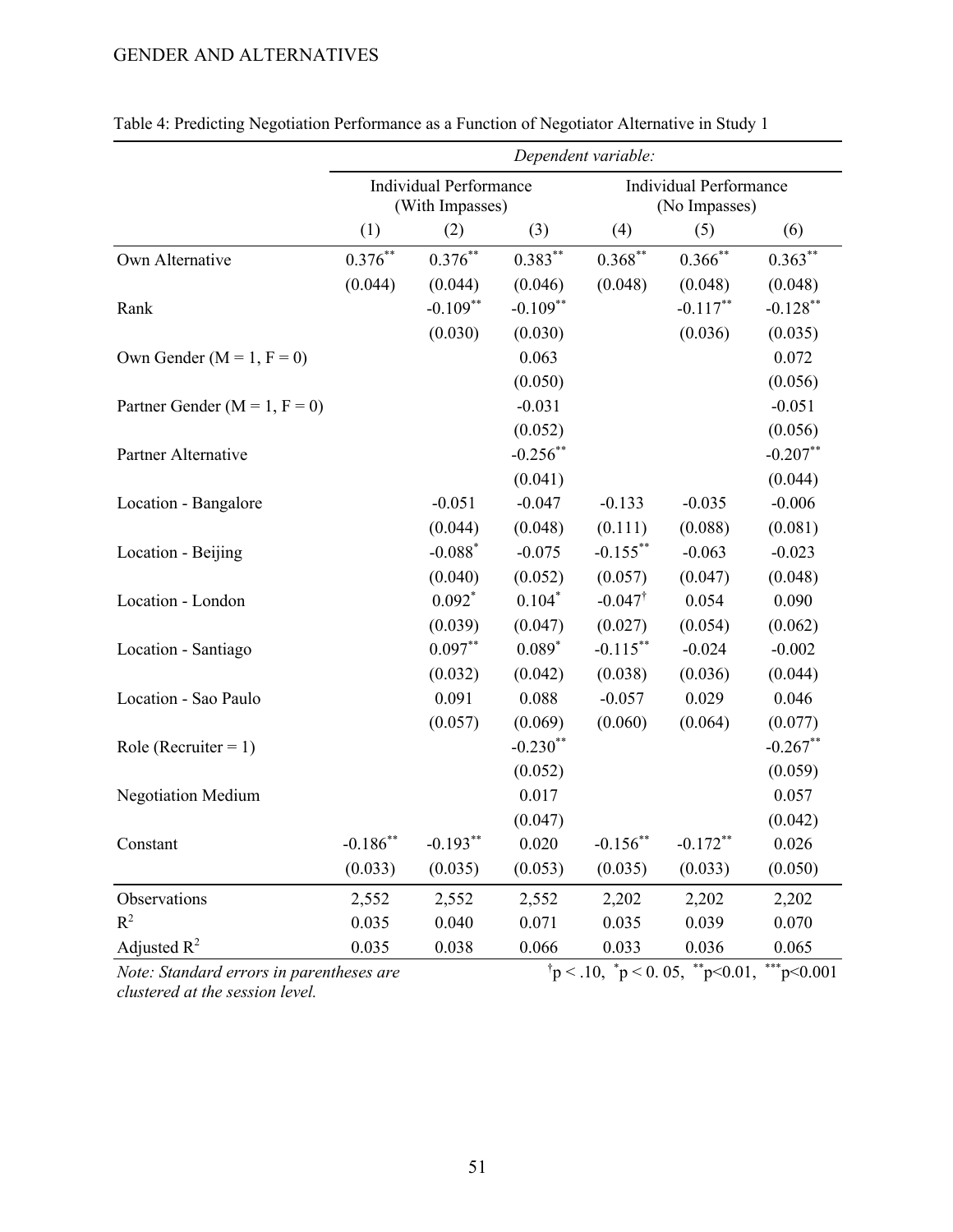|                                          |             |                                                  | Dependent variable:    |                                                                 |
|------------------------------------------|-------------|--------------------------------------------------|------------------------|-----------------------------------------------------------------|
|                                          |             | <b>Individual Performance</b><br>(With Impasses) |                        | <b>Individual Performance</b><br>(No Impasses)                  |
|                                          | (1)         | (2)                                              | (3)                    | (4)                                                             |
| Own Alternative                          | $0.375***$  | $0.251***$                                       | $0.363***$             | $0.246$ **                                                      |
|                                          | (0.044)     | (0.068)                                          | (0.047)                | (0.074)                                                         |
| Own Gender ( $M = 1$ , $F = 0$ )         | 0.063       | $-0.038$                                         | 0.065                  | $-0.010$                                                        |
|                                          | (0.048)     | (0.071)                                          | (0.052)                | (0.073)                                                         |
| Rank                                     | $-0.096**$  | $-0.107**$                                       | $-0.114***$            | $-0.126$ **                                                     |
|                                          | (0.027)     | (0.030)                                          | (0.031)                | (0.035)                                                         |
| Partner Gender ( $M = 1$ , $F = 0$ )     |             | $-0.034$                                         |                        | $-0.054$                                                        |
|                                          |             | (0.052)                                          |                        | (0.056)                                                         |
| Partner Alternative                      |             | $-0.258***$                                      |                        | $-0.210**$                                                      |
|                                          |             | (0.041)                                          |                        | (0.044)                                                         |
| Location - Bangalore                     |             | $-0.034$                                         |                        | 0.002                                                           |
|                                          |             | (0.048)                                          |                        | (0.078)                                                         |
| Location - Beijing                       |             | $-0.075$                                         |                        | $-0.025$                                                        |
|                                          |             | (0.052)                                          |                        | (0.048)                                                         |
| Location - London                        |             | $0.103*$                                         |                        | 0.088                                                           |
|                                          |             | (0.046)                                          |                        | (0.059)                                                         |
| Location - Santiago                      |             | $0.096*$                                         |                        | 0.004                                                           |
|                                          |             | (0.042)                                          |                        | (0.045)                                                         |
| Location - Sao Paulo                     |             | 0.082                                            |                        | 0.041                                                           |
|                                          |             | (0.068)                                          |                        | (0.077)                                                         |
| Role (Recruiter = $1$ )                  |             | $-0.229$ **                                      |                        | $-0.268$ **                                                     |
|                                          |             | (0.052)                                          |                        | (0.059)                                                         |
| <b>Negotiation Medium</b>                |             | 0.022                                            |                        | 0.061                                                           |
|                                          |             | (0.046)                                          |                        | (0.042)                                                         |
| Gender X Alternative                     |             | $0.205*$                                         |                        | $0.179$ <sup>*</sup>                                            |
|                                          |             | (0.076)                                          |                        | (0.085)                                                         |
| Constant                                 | $-0.227$ ** | 0.085                                            | $-0.213$ <sup>**</sup> | 0.081                                                           |
|                                          | (0.052)     | (0.063)                                          | (0.053)                | (0.059)                                                         |
| Observations                             | 2,552       | 2,552                                            | 2,202                  | 2,202                                                           |
| $R^2$                                    | 0.040       | 0.073                                            | 0.040                  | 0.072                                                           |
| Adjusted $R^2$                           | 0.039       | 0.068                                            | 0.039                  | 0.066                                                           |
| Note: Standard errors in parentheses are |             |                                                  |                        | $\phi$ + p < .10, $\phi$ + p < 0.05, ** p < 0.01, *** p < 0.001 |

Table 5: Predicting Negotiation Performance as a Function of the Interaction Between Negotiator Gender and Alternative in Study 1

*Note: Standard errors in parentheses are clustered at the session level.*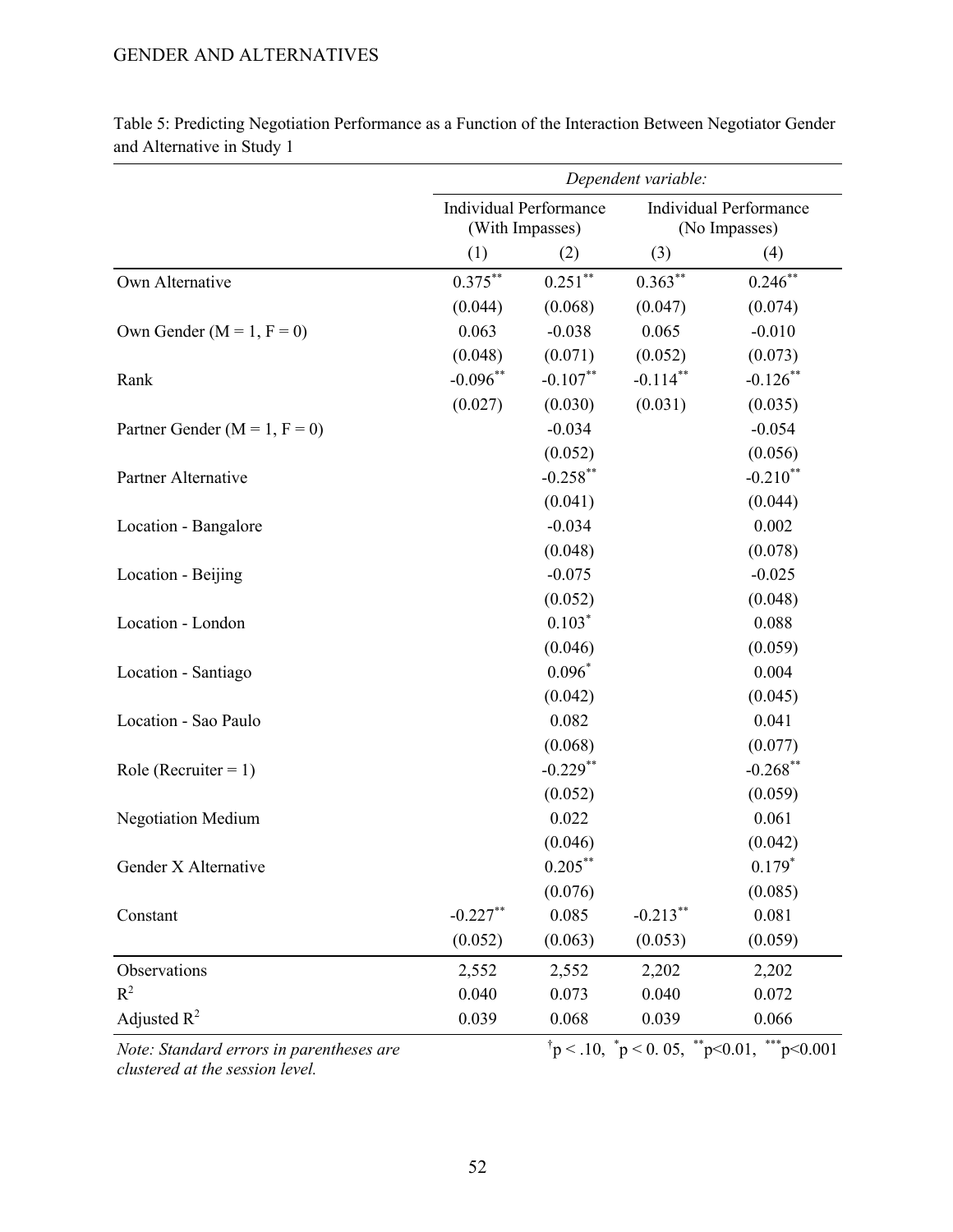| Gender Composition | Alternative Composition | <b>Total Dyads</b> | % Impasses |
|--------------------|-------------------------|--------------------|------------|
|                    | High-High               | 46                 | 36.96      |
| Female-Female      | High-Low                | 90                 | 10.00      |
|                    | Low-Low                 | 42                 | 4.76       |
| Male-Female        | High-High               | 125                | 33.00      |
|                    | $High(W)-Low(M)$        | 275                | 13.77      |
|                    | $High(M)-Low(W)$        | 149                | 8.76       |
|                    | Low-Low                 | 148                | 6.71       |
|                    | High-High               | 148                | 16.22      |
| Male-Male          | High-Low                | 260                | 11.92      |
|                    | Low-Low                 | 145                | 7.59       |

Table 6: Impasse Rates By Dyadic Composition in Study 1

Table 7: Study 2 Descriptive Statistics and Zero-order Correlations

| Variable                         | $\boldsymbol{M}$ | SD   | 1                       | $\overline{2}$        | 3                     |
|----------------------------------|------------------|------|-------------------------|-----------------------|-----------------------|
| 1. Gender ( $F =$<br>1)          | 0.46             | 0.50 |                         |                       |                       |
| 2. Alternative<br>$(Strong = 1)$ | 0.54             | 0.50 | $-.05$<br>$[-.15, .05]$ |                       |                       |
| 3. Aspiration<br>Price           | 9.17             | 3.00 | $-.04$<br>$[-.14, .06]$ | $.43**$<br>[.34, .51] |                       |
| 4. Planned First<br>Offer        | 10.41            | 3.20 | .00<br>$[-.10, .10]$    | $.29**$<br>[.19, .38] | $.71**$<br>[.65, .76] |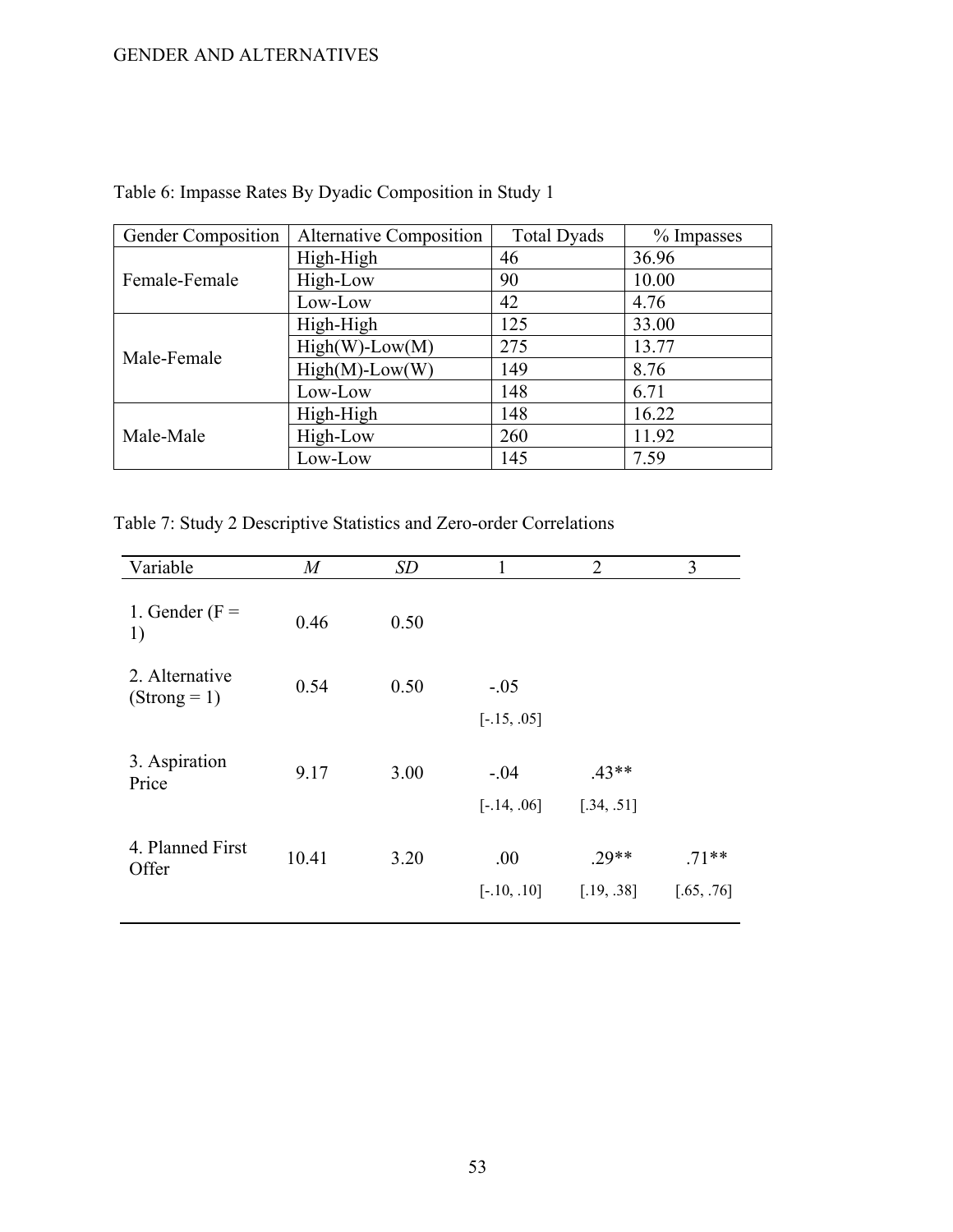

Figures

*Figure 1*. The effects of gender and alternative strength on value extracted in candidate-recruit negotiation in Study 1. Error bars represent 95% confidence intervals.